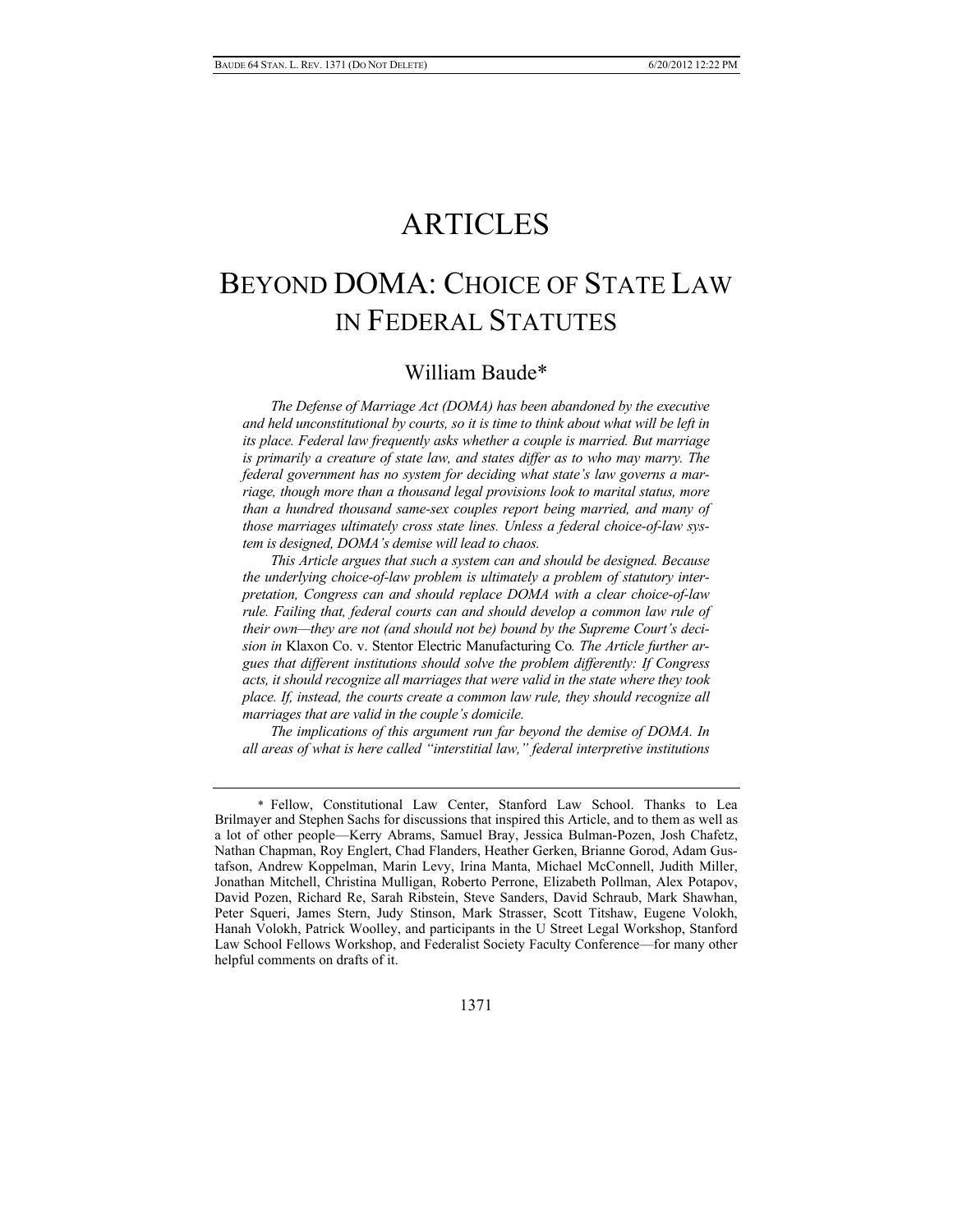*can and should devise a set of choice-of-law rules for federal law that draws upon state law, and what set of rules is proper may well depend on who adopts them.* 

| DOMA.<br>L                                                           |
|----------------------------------------------------------------------|
|                                                                      |
|                                                                      |
| II. FIRST-ORDER CONFLICTS: MARRIAGE AND STATE CHOICE OF LAW  1382    |
|                                                                      |
|                                                                      |
|                                                                      |
|                                                                      |
| III. SECOND-ORDER CONFLICTS: THE ROLE OF FEDERAL COURTS  1392        |
|                                                                      |
|                                                                      |
| C. The Federal Common Law of Conflicts: State Law, Federal Choice of |
|                                                                      |
|                                                                      |
|                                                                      |
|                                                                      |
|                                                                      |
|                                                                      |
|                                                                      |
|                                                                      |
|                                                                      |
| C. The Legitimacy of a "Federal Common Law" Solution1412             |
|                                                                      |
|                                                                      |
|                                                                      |
|                                                                      |
|                                                                      |
|                                                                      |
|                                                                      |

#### **INTRODUCTION**

The Defense of Marriage Act (DOMA) may be gone soon, and it is time to think about what will be left in its place. On February 23, 2011, Attorney General Eric Holder announced that the administration would no longer defend the constitutionality of section 3 of DOMA—which defines marriage, for purposes of federal law, to exclude same-sex couples—because "Section 3 of DOMA, as applied to legally married same-sex couples,  $\ldots$  is  $\ldots$  unconstitutional."

 <sup>1.</sup> Letter from Eric H. Holder, Jr., U.S. Attorney Gen., to John A. Boehner, Speaker, U.S. House of Representatives (Feb. 23, 2011) [hereinafter DOMA Letter], *available at*  http://www.justice.gov/opa/pr/2011/February/11-ag-223.html. The letter was required by 28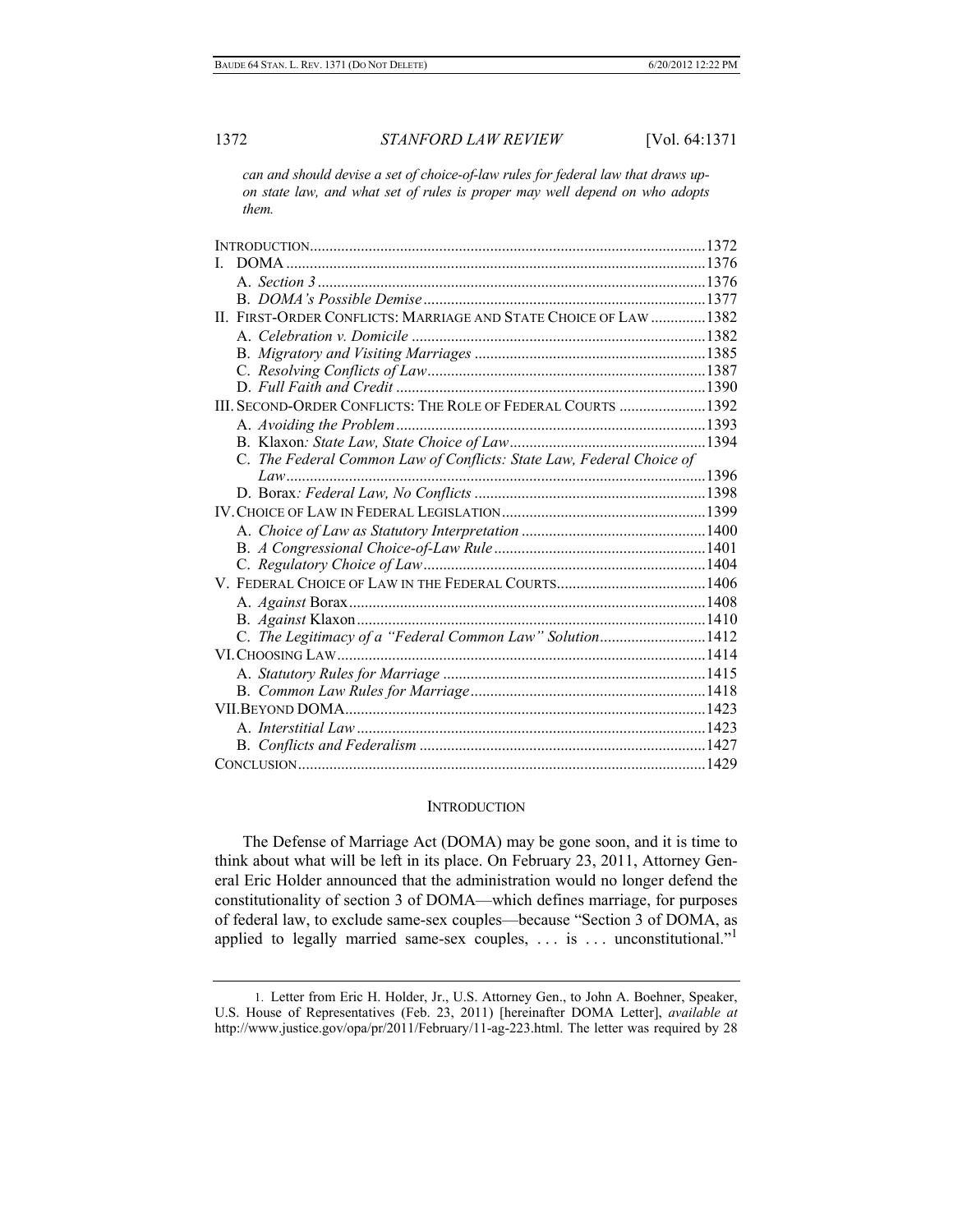Holder explained that the administration would keep enforcing DOMA for now. But suppose that DOMA is indeed repealed or definitively invalidated. If so, federal law will no longer define marriage as being between one man and one woman. What *will* define marriage, and what will that definition be?

Under the Holder view, marriage will be defined by reference to state law, because "Section 3 of DOMA may not be constitutionally applied to same-sex couples whose marriages are legally recognized under state law."2 This seems sensible enough. If DOMA is gone, state law is the logical place to turn to see whether a couple is validly married. But Holder did not specify *which* state's law is relevant, and the choice matters. Some states allow same-sex couples to marry; others do not. Some states recognize foreign same-sex marriages; others do not. There are many same-sex marriages, and many of them cross state lines: according to the last census, more than 130,000 same-sex couples describe themselves as married,<sup>3</sup> and every year at least  $1.5\%$  of the general population moves from one state to another.<sup>4</sup>

When a marriage crosses state lines—for example, when a same-sex couple marries in one state and later moves to another—it is not obvious which state's law should control. Should it be the place where the marriage was celebrated? Where the couple lived at the time? Where they live now? Something else? It turns out that there are several different approaches to answering this choice-of-law question, and it is not clear which one the administration expects courts to use. Amidst the heat and light generated by the administration's actions, the actual meaning of its position has been ignored.

This Article attempts to solve the question left open by the possible demise of DOMA, and thereby solve a much broader problem of federal choice of law: How should the federal government decide what state's law applies when a federal statute incorporates state law? Much has been written about state conflicts doctrines generally (what I call first-order conflicts) and conflicts over same-sex marriage specifically. But remarkably little has been written about the *second-order* conflicts problem of how the *federal* government should make choices among state laws. Henry Hart and Paul Mishkin discussed the general

U.S.C.  $\S$  530D(a)(1)(B)(ii) (2006) ("The Attorney General shall submit to the Congress a report of any instance in which the Attorney General or any officer of the Department of Justice . . . determines . . . to refrain (on the grounds that the provision is unconstitutional) from defending or asserting, in any judicial, administrative, or other proceeding, the constitutionality of any provision of any Federal statute . . . .").

 <sup>2.</sup> DOMA Letter, *supra* note 1.

 <sup>3.</sup> Press Release, U.S. Census Bureau, Census Bureau Releases Estimates of Same-Sex Married Couples (Sept. 27, 2011), *available at* http://2010.census.gov/news/releases/ operations/cb11-cn181.html.

 <sup>4.</sup> *See Annual Geographical Mobility Rates, by Type of Movement: 1947-2009*, U.S. CENSUS BUREAU 2-4 (May 2010), http://www.census.gov/population/socdemo/migration/tab -a-1.pdf.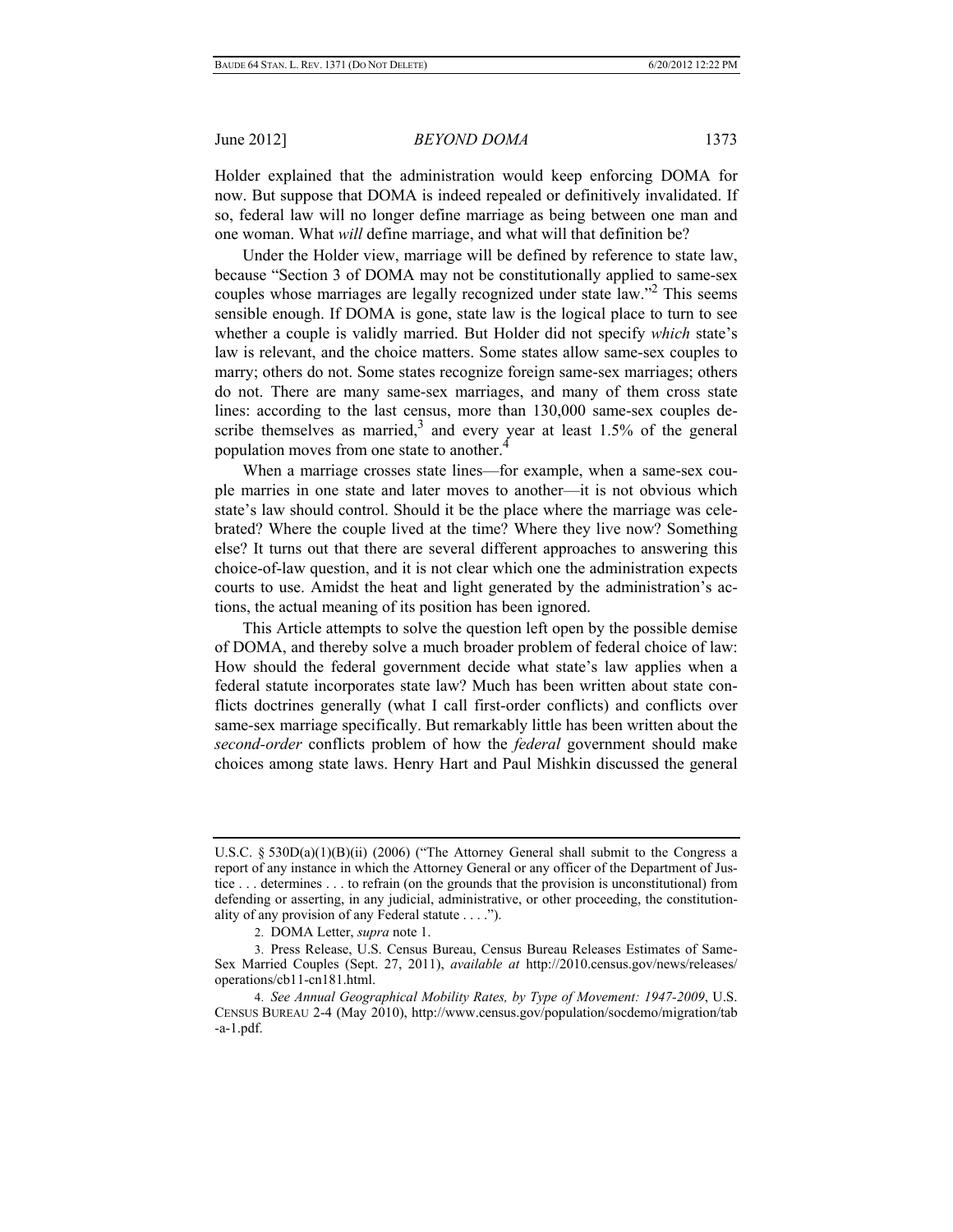choice-of-law problem, but did not propose how to solve it.<sup>5</sup> More recent articles focus on one narrow slice of federal law, such as bankruptcy<sup>6</sup> or immigration,7 or else fail to observe the serious choice-of-law problem in the first place.<sup>8</sup>

DOMA's possible demise provides occasion to examine this problem. Without DOMA, federal law will turn to state law to determine when a samesex marriage is valid, forcing the federal courts to wade into the disputes over marriage and choice of law. Because of the large number of mobile same-sex marriages and federal laws that refer to marital status, those choice-of-law cases will be numerous. And because of the wide divergence in state marriage laws, those conflicts will be difficult to dodge.

I argue that the problem can be resolved. Ideally, the political branches would replace DOMA with a clear choice-of-law rule. But there is reason to doubt that will happen. Alternatively, federal courts can and should create a federal common law rule. I further argue that *how* these institutions should solve the choice-of-law problem depends on *which* institution does so. Congress should pass a law providing that a marriage is valid for purposes of federal law if it was valid in the state where it occurred. If Congress doesn't act, the courts should hold a couple to be married if the couple's home state does. The differing rules reflect the differing roles of these institutions.

This resolution goes beyond the marriage context. In proposing a solution to the DOMA problem, I aim to make two contributions to choice-of-law doctrine more broadly. Fifty years ago, Henry Hart asked:

When Congress does remit matters to state law . . . does it have the power to say which state's law? If, as almost invariably happens, it has not said expressly which state law is to govern, should the federal courts work out a federal

 6. *See* Robert B. Chapman, *Profoundly Unwise and Even Irresponsible Uncertainty: Some Preliminary Questions as to the Effect of the Defense of Marriage Act on Marital Status in Bankruptcy for Same-Sex Couples Validly Married Under State Law*, 14 J. BANKR. L. & PRAC. 3 (2005); John T. Cross, *State Choice of Law Rules in Bankruptcy*, 42 OKLA. L. REV. 531 (1989); Jackie Gardina, *The Perfect Storm: Bankruptcy, Choice of Law, and Same-Sex Marriage*, 86 B.U. L. REV. 881 (2006).

 <sup>5.</sup> *See* Henry M. Hart, Jr., *The Relations Between State and Federal Law*, 54 COLUM. L. REV. 489, 498 (1954); Paul J. Mishkin, *The Variousness of "Federal Law": Competence and Discretion in the Choice of National and State Rules for Decision*, 105 U. PA. L. REV. 797, 806 (1957); *see also* Note, *Applicability of State Conflicts Rules When Issues of State Law Arise in Federal Question Cases*, 68 HARV. L. REV. 1212, 1228 (1955) (noting the problem and discussing "four relevant considerations" in crafting a solution in any given substantive area).

 <sup>7.</sup> *See* Scott C. Titshaw, *The Meaning of Marriage: Immigration Rules and Their Implications for Same-Sex Spouses in a World Without DOMA*, 16 WM. & MARY J. WOMEN & L. 537 (2010).

 <sup>8.</sup> *See* Mark Strasser, *The Legal Landscape Post-DOMA*, 13 J. GENDER RACE & JUST. 153, 176-77 (2009).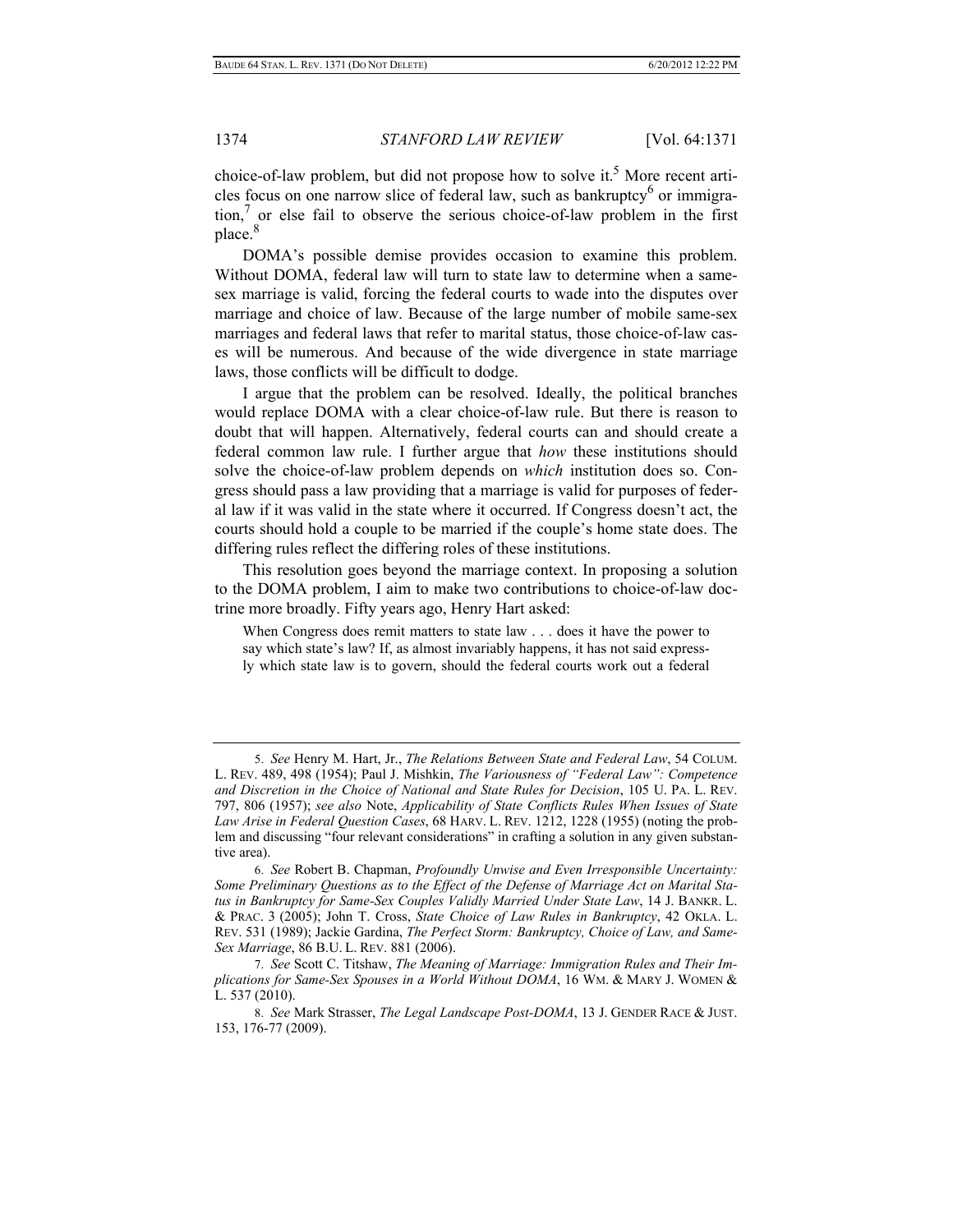answer? Or should they leave it to the plaintiff, within the limits of the applicable venue and process requirements, to determine the answer for himself?

Hart lamented that "[t]his distinct and vital aspect of the problem of a federal law of conflict of state laws the Supreme Court has scarcely yet noticed."<sup>10</sup>

 This Article attempts to answer those questions. Typically, they have been addressed as if they were an extension of the conflicts questions that arise in diversity jurisdiction. I argue that they are better understood as statutory interpretation questions, though they are still questions that borrow concepts from conflicts. From this framework, I argue that Congress can and should provide choice-of-law rules when it chooses to rely on state law. I further argue that if it does not, the federal courts should indeed "work out a federal answer" through a federal common law of conflicts, rather than turning to the law of the forum state. (Put in conflicts jargon, the argument is that the  $Klaxon$  rule<sup>11</sup> does not and should not be extended to federal question cases.) A further point is that institutional role matters. Congress solves conflicts problems differently than courts do because it is free to implement a broad range of policy goals through conflicts doctrine, while courts have a more limited role of filling in the gaps between Congress's choices.

 All of these principles apply to all instances of what I call (following Hart) "interstitial law." Interstitial law is federal law that in turn relies upon concepts already created by state law, so called because of Hart's declaration that much of federal law is "interstitial law, assuming the existence of, and depending for its impact upon, the underlying bodies of state law."12 While much of this Article focuses on federal statutes that rely upon marriage specifically, DOMA's demise is really just a case study. The framework established here will apply more broadly to the many other areas of interstitial law. The DOMA episode also provides a case study for the ability of conflicts to provide a stable set of rules as a backdrop for broader public law disputes—and the consequences when it fails to do so.

Parts I through III are largely descriptive. Part I introduces DOMA and shows that it could be invalidated or repealed while state bans on same-sex marriage remain. Part II discusses the different methods state courts have used for choosing what law governs a marriage (which I call first-order choice of law). Part III discusses the different second-order methods federal courts have used for choosing a state's law. Parts IV through VII are largely normative. Part IV argues that the so-called second-order choice-of-law problem is ultimately a problem of statutory interpretation, with the consequence that Con-

 <sup>9.</sup> Hart, *supra* note 5, at 536.

 <sup>10.</sup> *Id.*

 <sup>11.</sup> *See* Klaxon Co. v. Stentor Elec. Mfg. Co., 313 U.S. 487 (1941).

 <sup>12.</sup> Hart, *supra* note 5, at 498. Some have argued that there are important differences between "borrowing" or "incorporating" state law, and treating it as "antecedent" to federal law. *See* Radha A. Pathak, *Incorporated State Law*, 61 CASE W. RES. L. REV. 823, 834-56 (2011). I borrow Hart's terminology in part to transcend this debate.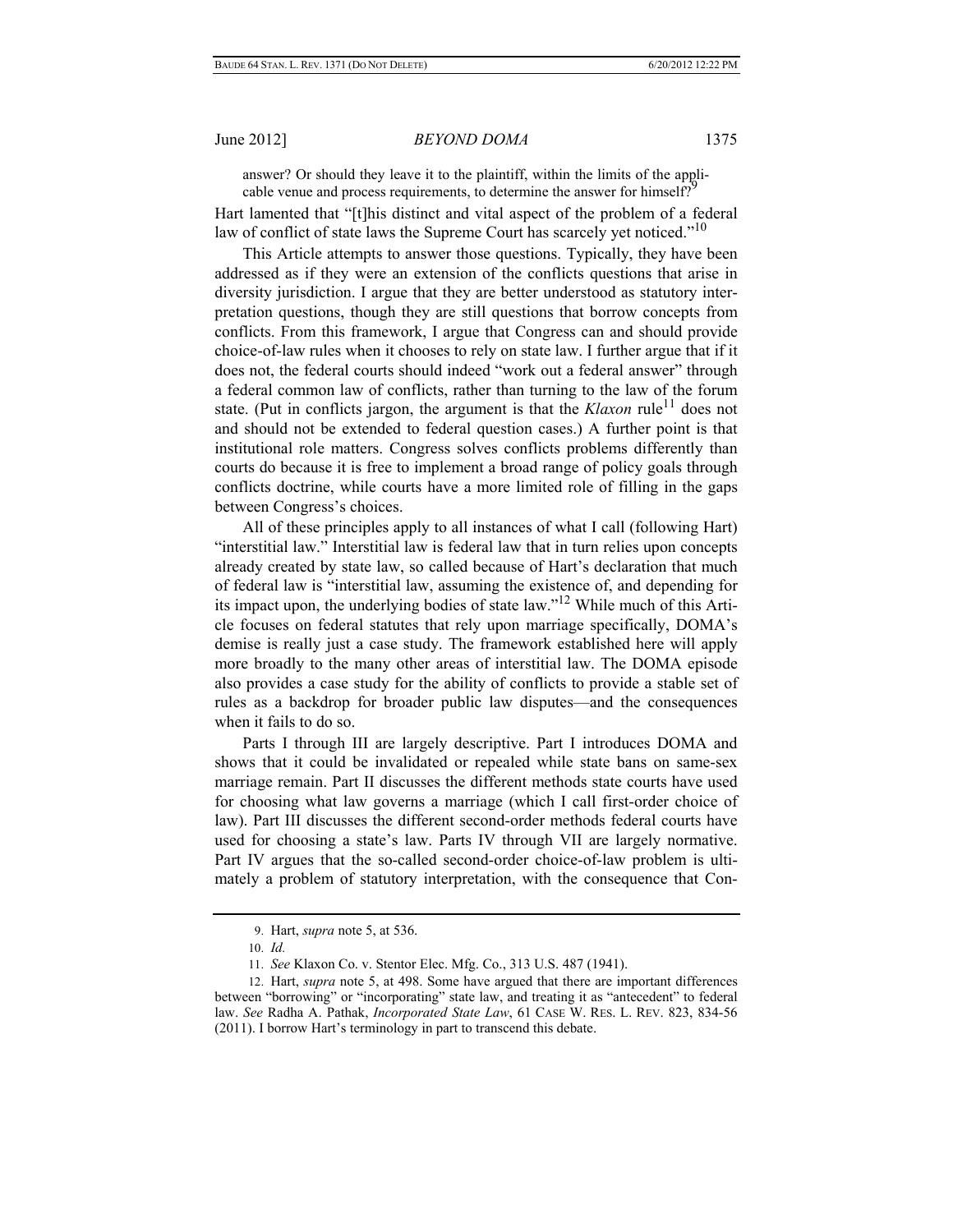gress may fix it as it likes. Part V examines the role of the courts if Congress does not act, and argues that federal courts can and should develop a federal common law of conflicts. Part VI argues that different federal institutions should solve this problem differently—Congress by recognizing the law of the state of celebration, courts by recognizing the law of the couple's domicile. Part VII expands these conclusions to other areas of interstitial law, and discusses the role of conflicts doctrine in making public-law federalism work.

#### I. DOMA

### A. *Section 3*

As many people know from filing their taxes or receiving federal benefits, federal law frequently deals with marital status. Married couples can file joint tax returns, and pay different tax amounts from unmarried couples.<sup>13</sup> Students' federal financial assistance depends on their family's financial situation.14 Federal employees can seek health benefits for their families.<sup>15</sup> A 2004 report update from the U.S. General Accounting Office tallied 1138 federal statutory provisions that turn on marital status.<sup>16</sup> Some, perhaps most, of these provisions benefit couples who marry. Others (such as the so-called tax "marriage penalty," or the financial-aid provisions) usually burden them.<sup>17</sup>

Federal officials don't generally issue marriage licenses,  $^{18}$  and there is no single overarching provision of the U.S. Code that defines what a marriage is except section 3 of DOMA. It provides that:

In determining the meaning of any Act of Congress, or of any ruling, regulation, or interpretation of the various administrative bureaus and agencies of the United States, the word "marriage" means only a legal union between one man and one woman as husband and wife, and the word "spouse" refers only to a person of the opposite sex who is a husband or a wife.

 <sup>13. 26</sup> U.S.C. § 1 (2006); *id.* § 6013(a), (c).

 <sup>14.</sup> *See* 20 U.S.C. §§ 1090-1091; Tara Siegel Bernard, *For Children of Same-Sex Couples, a Student Aid Maze*, N.Y. TIMES, Oct. 14, 2011, at B1.

 <sup>15. 5</sup> U.S.C. §§ 8905(a), 8956(a).

 <sup>16.</sup> U.S. GEN. ACCOUNTING OFFICE, GAO-04-353R, DEFENSE OF MARRIAGE ACT: UPDATE TO PRIOR REPORT (2004), *available at* http://www.gao.gov/new.items/d04353r.pdf (updating U.S. GEN. ACCOUNTING OFFICE, GAO/OGC-97-16, DEFENSE OF MARRIAGE ACT (1997)). For explication of these and other examples, see *Gill v. Office of Personnel Management*, 699 F. Supp. 2d 374, 379-83 (D. Mass. 2010); and *Massachusetts v. United States Department of Health & Human Services*, 698 F. Supp. 2d 234, 239-44 (D. Mass. 2010).

<sup>17.</sup> *See* Lawrence Zelenak, *Doing Something About Marriage Penalties: A Guide for the Perplexed*, 54 TAX L. REV. 1, 1 (2000); Bernard, *supra* note 14.

 <sup>18.</sup> To the extent that officers of the District of Columbia and the territories are federal officers, *see* Wise v. Withers, 7 U.S. (3 Cranch) 331, 336 (1806), they are of course an exception. *E.g.*, D.C. CODE § 46-410 (2011).

 <sup>19. 1</sup> U.S.C. § 7.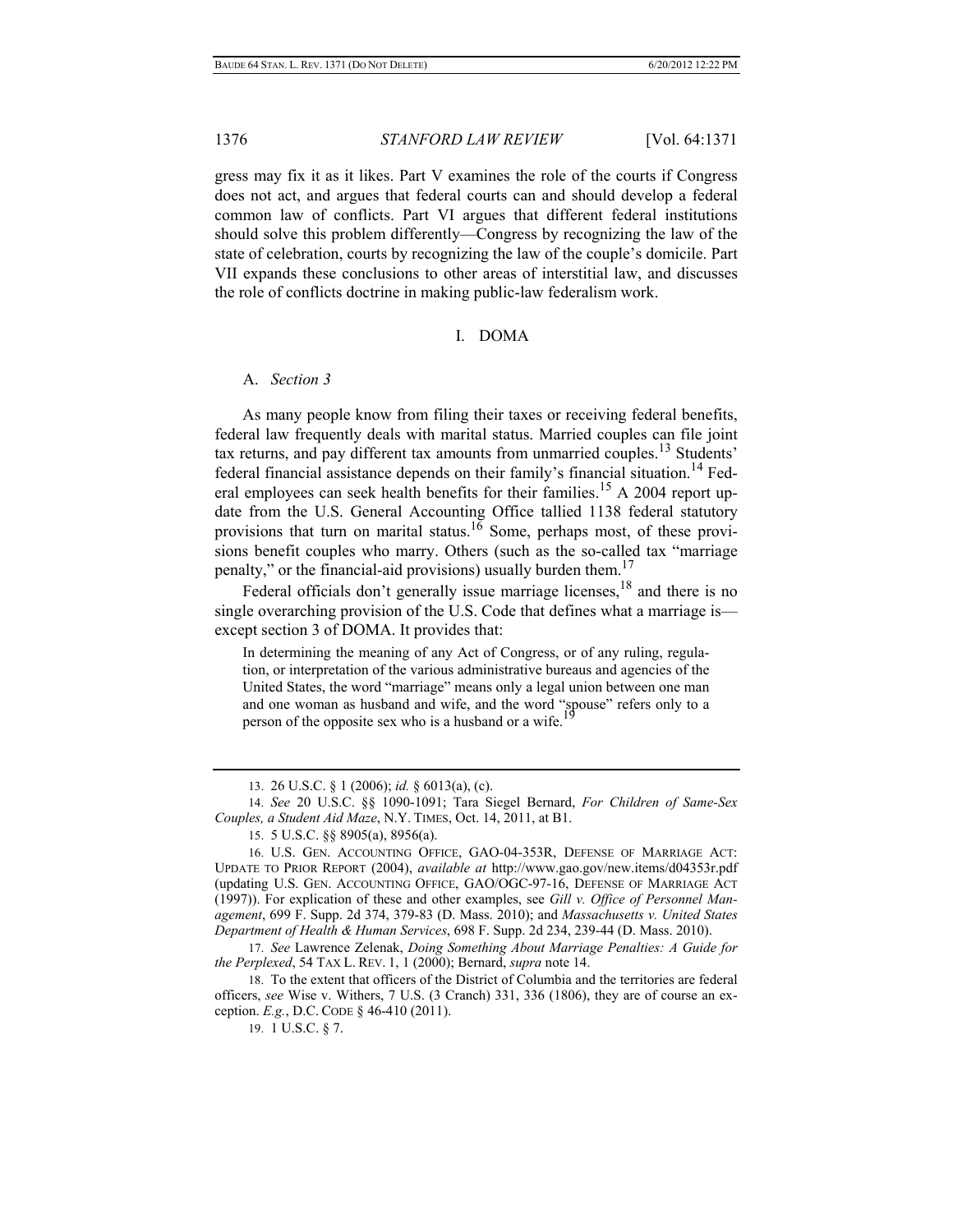This part of DOMA is codified in Chapter 1 of Title 1 of the U.S. Code, the chapter designated for global statutory definitions. Chapter 1 is what provides that "words importing the masculine gender include the feminine as well"; that ""oath' includes affirmation"; and that the phrase ""insane person' . . . shall include every idiot, lunatic, ... and person non compos mentis."<sup>20</sup> DOMA sits alongside these more quotidian definitions making a major rule of federal marriage law. It cuts across the entire U.S. Code (and the Code of Federal Regulations and other compilations of administrative law), defining marriage to exclude same-sex marriages even if they would otherwise be recognized under state  $law<sup>21</sup>$ 

#### B. *DOMA's Possible Demise*

DOMA may not remain enforceable for long. Three district courts have already concluded that section 3 violates equal protection.<sup>22</sup> One of them has been affirmed on appeal, with the court noting that "only the Supreme Court can finally decide this unique case."<sup>23</sup> A federal bankruptcy court in California—in an order signed by *twenty* of its judges—has declared DOMA unconstitutional.<sup>24</sup> And a federal appellate judge—acting in his capacity as an administrator of benefits for the federal public defender's office—has also declared section 3 to be unconstitutionally discriminatory.<sup>25</sup> With the executive branch agreeing that the statute is unconstitutional, it seems reasonable to expect that more courts will follow suit. (DOMA has other provisions—pertaining, for ex-

 22. Dragovich v. U.S. Dep't of the Treasury, No. 10-01564, 2012 WL 1909603 (N.D. Cal. May 24, 2012); Golinski v. U.S. Office of Pers. Mgmt. 824 F. Supp. 2d 968, 974, 1002- 03 (N.D. Cal. 2012); Gill v. Office of Pers. Mgmt., 699 F. Supp. 2d 374, 396 (D. Mass. 2010) (Tauro, J.). Technically DOMA has been held to violate the "equal protection component" of the Due Process Clause of the Fifth Amendment, *see Golinski*, 824 F. Supp. 2d at 1002, because the Equal Protection Clause itself is inapplicable to the federal government.

23. Gill v. Office of Pers. Mgmt., No. 10-2207, slip op. at 11 (1st Cir. May 31, 2012).

 24. *In re* Balas, 449 B.R. 567 (Bankr. C.D. Cal. 2011); *cf.* Susan E. Hauser, *More than Abstract Justice: The Defense of Marriage Act and the Equal Treatment of Same-Sex Married Couples Under Section 302(a) of the Bankruptcy Code*, 85 AM. BANKR. L.J. 195, 197-98 (2011) (defending *Balas*).

 25. *In re* Levenson, 587 F.3d 925 (9th Cir. 2009); *In re* Levenson, 560 F.3d 1145 (9th Cir. 2009). The enforceability of such orders was at issue in *Golinski v. United States Office of Personnel Management*, 781 F. Supp. 2d 967 (N.D. Cal. 2011), though that issue might ultimately be rendered academic by the same judge's conclusion that DOMA is indeed unconstitutional, *see Golinski*, 824 F. Supp. 2d at 1002-03.

 <sup>20. 1</sup> U.S.C. § 1; *cf.* Abbe R. Gluck, *Intersystemic Statutory Interpretation: Methodology as "Law" and the* Erie *Doctrine*, 120 YALE L.J. 1898, 1924 n.82 (2011) (noting that § 1 "covers only the simplest interpretive conventions"); Adrian Vermeule, *Interpretive Choice*, 75 N.Y.U. L. REV. 74, 97 n.91 (2000) (calling these definitions "largely insignificant").

 <sup>21.</sup> DOMA's definition is also more emphatic than some of these other statutory definitions, which apply only "unless the context indicates otherwise." 1 U.S.C. § 1; *accord* Rowland v. Cal. Men's Colony, 506 U.S. 194, 199-201 (1993); First Nat'l Bank v. Missouri, 263 U.S. 640, 657 (1924). DOMA contains no such caveat. *See* 1 U.S.C. § 7.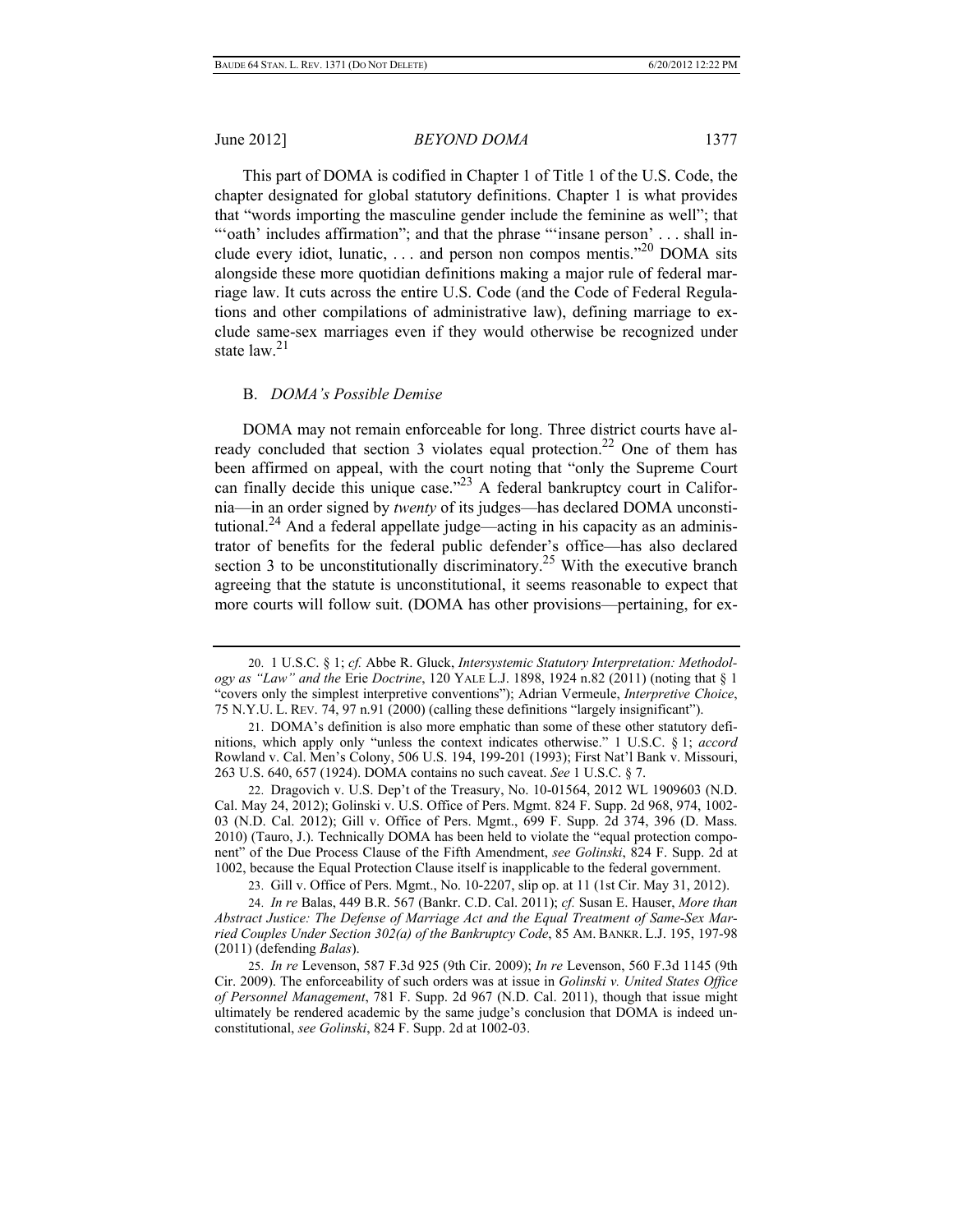ample, to interstate recognition of marriage—that have also been constitutionally controversial. But the administration has only abandoned section  $3<sup>26</sup>$ )

The invalidation of DOMA would not necessarily lead to the invalidation of *state* laws that forbid same-sex marriage, however. Suppose that courts accept the administration's contention that discrimination on the basis of sexual orientation should be subject to "a heightened standard of scrutiny."27 A court might distinguish between state marriage statutes and DOMA in two ways. One way is reliance on tradition: a court might conclude that longstanding tradition at the state level justifies the preservation of the separate institution of marriage, but that DOMA does not reflect a similar tradition, because prior to DOMA the federal government largely relied on state definitions of marriage. The other possibility is legislative history. Under heightened scrutiny, a court must look at the legislature's "actual justifications for the law," not merely "hypothetical rationales, independent of the legislative record."<sup>28</sup> This means that the constitutionality of a law depends on why it was enacted. The actual justifications given for DOMA's restrictions on same-sex marriage might differ from those proffered historically in many states.29

Courts may also distinguish DOMA and state statutes under rational-basis scrutiny. Courts that have invalidated DOMA for its lack of a rational basis<sup>30</sup> have distinguished it from state marriage laws. For example, Judge Tauro, of the District of Massachusetts, found DOMA to violate principles of equal protection, asserting that "'there exists no fairly conceivable set of facts that could ground a rational relationship' between DOMA and a legitimate government objective."31 The court bolstered that conclusion with its assertion that "the subject of domestic relations is the exclusive province of the states" and that when state marriage laws have "varied from state to state throughout the course of history," the federal government has traditionally "recogniz[ed] as valid for federal purposes any heterosexual marriage which has been declared valid pursuant to state law." $32$  By contrast, it might be possible to uphold state marriage laws in light of their long history. Even scholars who are skeptical of the role of

 <sup>26.</sup> For simplicity's sake, I will frequently use "DOMA" when I mean to refer specifically to section 3.

 <sup>27.</sup> DOMA Letter, *supra* note 1; *see also* Defendant's Brief in Opposition to Motions to Dismiss at 18, *Golinski*, 824 F. Supp. 2d 968 (No. 10-257) [hereinafter U.S. Golinski Brief].

 <sup>28.</sup> DOMA Letter, *supra* note 1 (citing United States v. Virginia, 518 U.S. 515, 533, 535-36 (1996)); *see* U.S. Golinski Brief, *supra* note 27, at 18-20.

 <sup>29.</sup> *See* DOMA Letter, *supra* note 1 (discussing DOMA's legislative record).

 <sup>30.</sup> *E.g.*, Gill v. Office of Pers. Mgmt., 699 F. Supp. 2d 374, 396 (D. Mass. 2010); *see also In re* Balas, 449 B.R. 567, 574 n.5 (Bankr. C.D. Cal. 2011) (concluding that the justifications actually offered for DOMA would "fail[] even the lowest standard of constitutional scrutiny (rational basis)").

 <sup>31.</sup> *Gill*, 699 F. Supp. 2d at 387 (footnote omitted) (quoting Medeiros v. Vincent, 431 F.3d 25, 29 (1st Cir. 2005)).

 <sup>32.</sup> *Id.* at 391. The court did not discuss the second-order conflicts problem.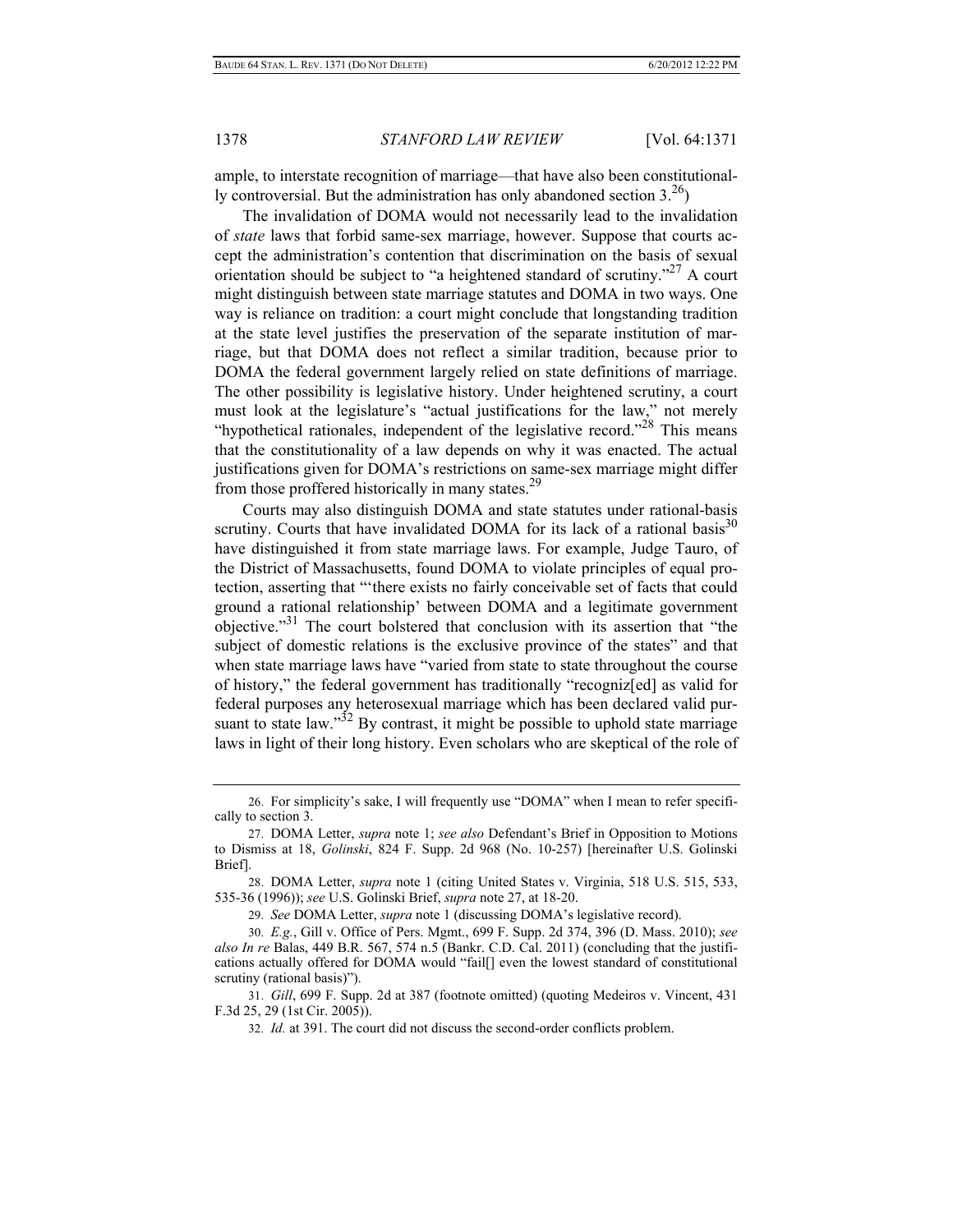tradition in justifying discriminatory statutes concede that the tradition-based justification for state marriage laws is "sufficiently plausible to satisfy at least the most deferential standard of rational basis review.<sup>33</sup> State marriage laws have such a tradition. DOMA may not.<sup>34</sup>

The First Circuit's decision in Gill—the first Court of Appeals decision on the constitutionality of DOMA—is illustrative. The court declined the administration's invitation to apply heightened scrutiny, but also applied something greater than rational basis review.<sup>35</sup> It found the equal protection challenge to DOMA "uniquely reinforced by federalism concerns."<sup>36</sup> It thus held DOMA unconstitutional, even after concluding that it was limited to rationales "that do not presume or rest on a constitutional right to same-sex marriage.<sup>37</sup>

In other words, there is a federalism angle to the legal attacks on DOMA. Federal law borrows state marriage law for nearly every question of marital validity *except* the validity of same-sex marriages.<sup>38</sup> Just as in *Romer v. Evans*, 39 the decision to single out that one issue for different structural treatment might be found unconstitutional. Indeed, many of DOMA's critics have articulated the attack in federalist terms.40 The plaintiffs' appellate brief in *Gill* 

 38. *See* David B. Cruz, *The Defense of Marriage Act and Uncategorical Federalism*, 19 WM. & MARY BILL RTS. J. 805, 824 (2011) ("Section 3 leaves in place state marriage definitions for federal purposes regardless of how young or old a putative spouse is. It leaves in place state marriage definitions regardless of what diseases or genetic conditions a person might have. It leaves in place state marriage definitions regardless of how closely related the two spouses might be. But if a state marriage definition embraces a same-sex couple, section 3 means that the federal government will suddenly and across-the-board refuse to use the state definition."). *But see* Wardle, *supra* note 34, at 973-82 (arguing that federal law has frequently provided its own definition of marriage). DOMA also denies federal recognition to a marriage of more than two persons, which no state currently authorizes; it has no effect, however, on bigamy (one person with multiple two-person marriages).

39. 517 U.S. 620 (1996).

 40. *See* Cruz, *supra* note 38, at 815-23; Evan Wolfson & Michael F. Melcher, *Constitutional and Legal Defects in the "Defense of Marriage" Act*, 16 QUINNIPIAC L. REV. 221, 231-39 (1996); *see also* Massachusetts v. U.S. Dep't of Health & Human Servs., 698 F. Supp. 2d 234, 249 (D. Mass. 2010) (Tauro, J.) (invalidating DOMA under the Tenth Amendment); 142 CONG. REC. H7481 (daily ed. July 12, 1996) (statement of Rep. Mink); Mark Strasser, DOMA's Bankruptcy 30 (July 2011) (unpublished manuscript), *available at* http://works.bepress.com/mark\_strasser/22 (noting arguments against DOMA that "would leave state same-sex marriage bans unscathed," as well as other arguments against DOMA that "would seem equally applicable to state same-sex marriage bans"); *cf. The West Wing:* 

 <sup>33.</sup> Kim Forde-Mazrui, *Tradition as Justification: The Case of Opposite-Sex Marriage*, 78 U. CHI. L. REV. 281, 309 (2011).

 <sup>34.</sup> For a defense of DOMA against arguments based on tradition and federalism, see Lynn D. Wardle, *Section Three of the Defense of Marriage Act: Deciding, Democracy, and the Constitution*, 58 DRAKE L. REV. 951, 973-85 (2010).

 <sup>35.</sup> Gill v. Office of Pers. Mgmt., No. 10-2207, slip op. at 13-15 (1st Cir. May 31, 2012).

 <sup>36.</sup> *Id.* at 19-23.

 <sup>37.</sup> *Id.* at 12.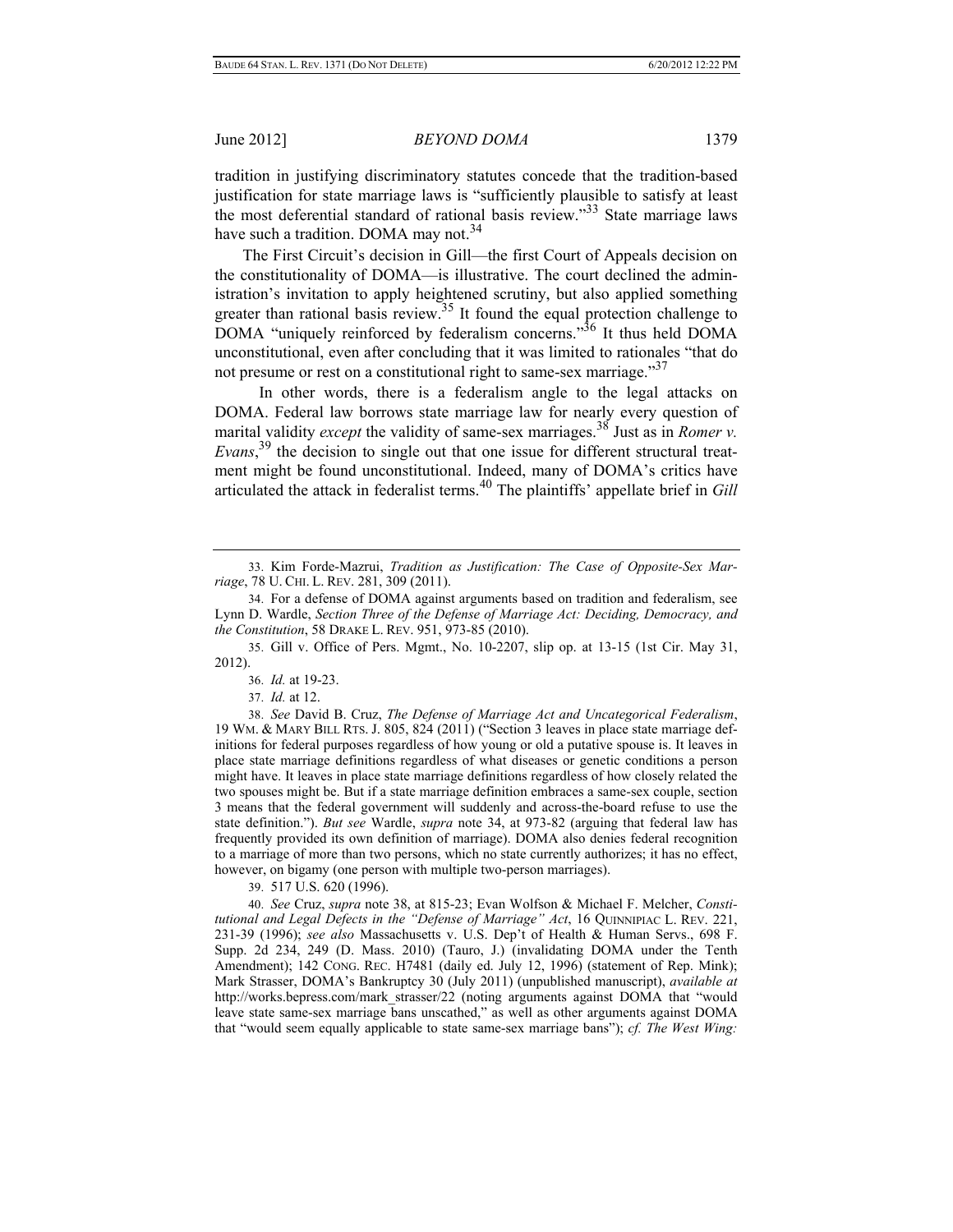repeatedly emphasized that "a state's decision to exclude same-sex couples from marrying . . . is not the issue. The issue is whether *Congress* was constitutionally justified in refusing to treat *already married same-sex couples* as married . . . ."41 Even DOMA's author has argued that it should be repealed because it "is simply incompatible" with "federalism and the primacy of state government over the federal."42 There is a real possibility that courts will strike down DOMA without striking down all state statutes that forbid same-sex marriages.

There is another way that DOMA might fall while state marriage laws do not: congressional action. Congress might well repeal DOMA before the courts definitively opine on its constitutionality, just as it recently repealed the statute banning the openly gay from serving in the military.<sup>43</sup> Some courts had countenanced constitutional challenges to the ban on gay service members, and that may have catalyzed repeal efforts.<sup>44</sup> One could imagine a similar path for DOMA, and there have been proposals to repeal it,  $45$  though the political reality is that the courts will likely be consigned to deal with DOMA on their own for a while longer.

Any of these scenarios will pose the choice-of-law problem discussed in this Article—that is, how federal law decides whether a same-sex couple is married. All of these scenarios are also consistent with the legal theory articulated by the Attorney General. Holder's letter went out of its way to note that while section 3 of DOMA is unconstitutional, *state* laws that limit marriage to opposite-sex couples are *not necessarily* similarly invalid. The letter refers three times to those "legally" wed "under state law,"46 thus presupposing that there could be state laws that made same-sex marriages illegal. Similarly, the administration's first federal court brief attacking DOMA's constitutionality complained that the statute "distinguish[ed] among couples who are already legally married in their own states<sup> $47$ </sup> and relied substantially on DOMA's failure

*The Supremes* (NBC television broadcast Mar. 24, 2004) (showing fictional conservative jurist criticizing DOMA on federalism grounds).

 <sup>41.</sup> Brief of Plaintiffs-Appellees Nancy Gill, et al. and Plaintiff-Appellee/Cross-Appellant Dean Hara at 2, Massachusetts v. U.S. Dep't of Health & Human Servs., No. 10- 2204 (1st Cir. Oct. 27, 2011) [hereinafter Gill Brief]; *see also id.* at 55-59 (emphasizing this point).

 <sup>42.</sup> *See* Bob Barr, *Wedding Blues*, L.A. TIMES, Jan. 5, 2009, at A13.

 <sup>43.</sup> *See* Don't Ask Don't Tell Repeal Act of 2010, Pub. L. No. 111-321, 124 Stat. 3515.

 <sup>44.</sup> *See* WILLIAM D. ARAIZA & DAN WOODS, UNDERSTANDING THE REPEAL OF DON'T ASK DON'T TELL: AN IMMEDIATE LOOK AT POLICY CHANGES ALLOWING GAYS AND LESBIANS TO OPENLY SERVE IN THE MILITARY 6-7, 15 (2011) (attributing momentum to Log Cabin Republicans v. United States, 716 F. Supp. 2d 884 (C.D. Cal. 2010)).

 <sup>45.</sup> *See* sources cited *infra* note 177.

 <sup>46.</sup> DOMA Letter, *supra* note 1.

 <sup>47.</sup> U.S. Golinski Brief, *supra* note 27, at 4 n.3.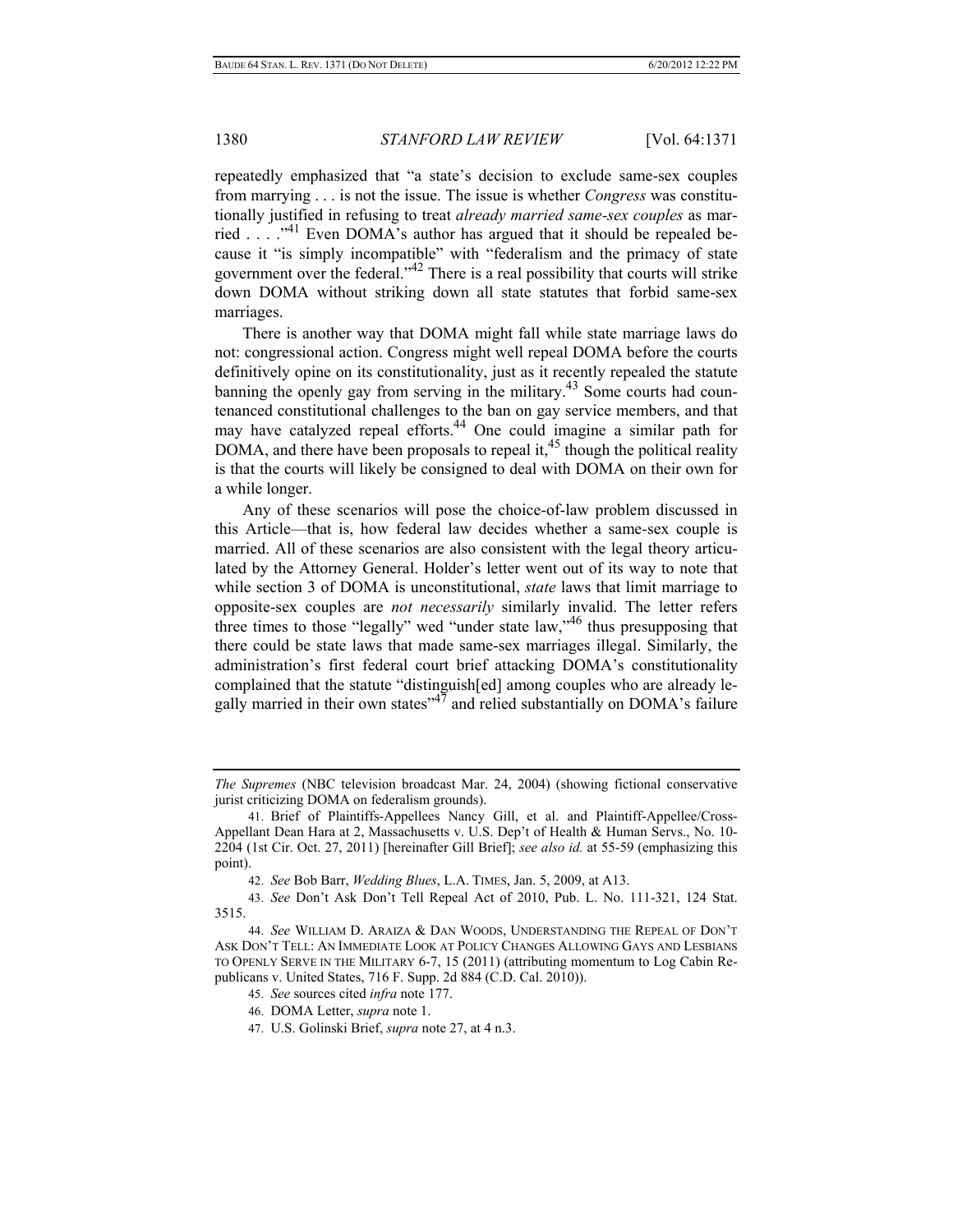to recognize valid state law marriages.<sup>48</sup> The administration may eventually argue that state same-sex marriage bans are unconstitutional, but it has not done so yet. Indeed, in his heralded remarks on same-sex marriage, President Obama explained that while he "personally . . . think[s] same-sex couples should be able to get married," he thought it was "a mistake to try to make what has traditionally been a state issue into a national issue."<sup>49</sup>

In discussing these scenarios of DOMA's demise, I mean to put to one side the core controversy over whether there is a constitutional right to same-sex marriage.<sup>50</sup> That controversy is surely important, but its importance has eclipsed the other legal issues tied up with DOMA's likely destruction. Understanding the choice-of-law problems that lie beyond DOMA should be important to both sides. And, of course, it is quite possible that courts will ultimately uphold  $DOMA<sub>1</sub><sup>51</sup>$  or invalidate it on more far-reaching grounds, and will eventually hold that states must recognize same-sex marriage.<sup>52</sup>

Whatever the ultimate fate of constitutional claims to same-sex marriage, there will be a critical period of time when this choice-of-law problem exists, possibly a long one.53 Courts are striking down DOMA *now*, but those same courts are not simultaneously holding that all states must recognize same-sex marriages. The conflicts problem may also have relevance for the current litigation over DOMA: For one thing, if a couple is not validly married under the relevant state law, they may not have standing to challenge DOMA in the first place.54 For another, the appellate briefs in *Gill* invoked conflicting visions of how, absent DOMA, federal law will ascertain when same-sex couples are married.<sup>55</sup> Even beyond same-sex marriage, there are important implications for

 <sup>48.</sup> *Id.* at 20-22.

 <sup>49.</sup> *See* Interview by Robin Roberts with Barack Obama (May 9, 2012) (transcript available at abcnews.go.com/Politics/transcript-robin-roberts-abc-news-interview-presidentobama/story?id=16316043).

 <sup>50.</sup> This Article is thus in the tradition of Andrew Koppelman, *Same-Sex Marriage, Choice of Law, and Public Policy*, 76 TEX. L. REV. 921, 933 (1998). *See also* ANDREW KOPPELMAN, SAME SEX, DIFFERENT STATES: WHEN SAME-SEX MARRIAGES CROSS STATE LINES, at xi-xii (2006) [hereinafter KOPPELMAN, DIFFERENT STATES].

 <sup>51.</sup> *See, e.g.*, Smelt v. Cnty. of Orange, 374 F. Supp. 2d 861, 879-80 (C.D. Cal. 2005), *vacated for lack of standing*, 447 F.3d 673 (9th Cir. 2006); Wilson v. Ake, 354 F. Supp. 2d 1298, 1301, 1309 (M.D. Fla. 2005); In re Kandu, 315 B.R. 123, 148 (Bankr. W.D. Wash. 2004).

 <sup>52.</sup> *See, e.g.*, Perry v. Schwarzenegger, 704 F. Supp. 2d 921 (N.D. Cal. 2010), *aff'd on narrower grounds*, Perry v. Brown, 671 F.3d 1052, 1063 (9th Cir. 2012).

 <sup>53.</sup> *Cf*. Akhil Reed Amar, *Race, Religion, Gender, and Interstate Federalism: Some Notes from History*, 16 QUINNIPIAC L. REV. 19, 26 n.20 (1996); Pamela S. Karlan, *Introduction: Same-Sex Marriage as a Moving Story*, 16 STAN. L. & POL'Y REV. 1, 9 (2005).

 <sup>54.</sup> *See Smelt*, 447 F.3d at 683-84; Strasser, *supra* note 40, at 7.

 <sup>55.</sup> Brief for Intervenor-Appellant the Bipartisan Legal Advisory Group of the U.S. House of Representatives at 46-47, Gill v. Office of Pers. Mgmt., Nos. 10-2204, 10-2207, 10-2214 (1st Cir. Sept. 22, 2011) [hereinafter House Brief]; Gill Brief, *supra* note 41, at 43; *see infra* notes 316-17 and accompanying text.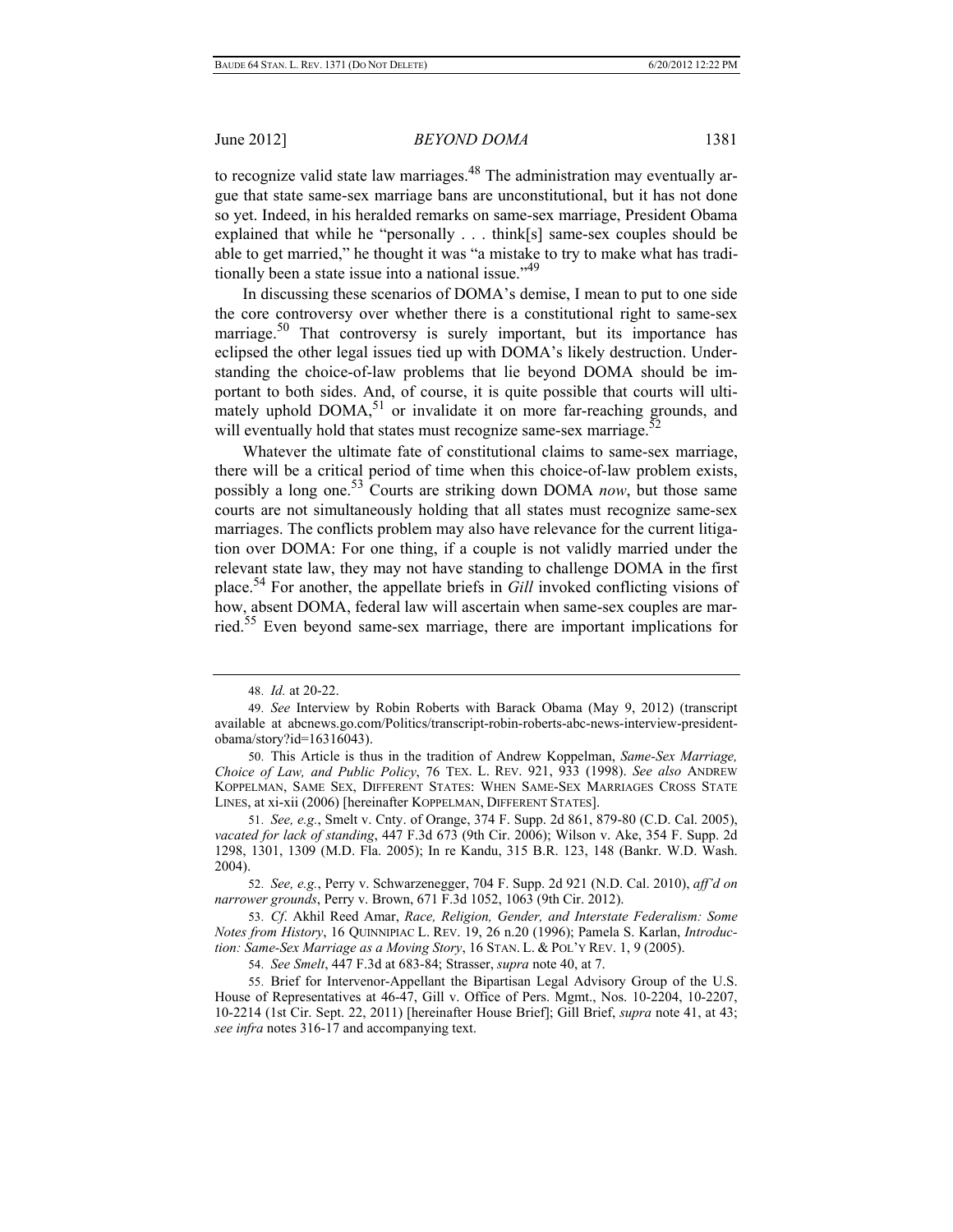other, similar federal choice-of-law problems. As this Article will discuss, federal courts have disagreed for decades on how to apply federal law that incorporates state law rules. That problem predates DOMA and will outlast it, and solving it is important in its own right.

#### II. FIRST-ORDER CONFLICTS: MARRIAGE AND STATE CHOICE OF LAW

It may have seemed simple enough to say that the federal government would rely on same-sex "marriages . . . legally recognized under state law."<sup>56</sup> But *which* state's law governs is surprisingly complicated. As Justice Scalia has put it, "the diversity among the States in choice-of-law principles has become kaleidoscopic,"<sup>57</sup> and that is particularly true of marriage.

This Part briefly sketches the disagreements among states on the choice-oflaw rules affecting marriage, especially same-sex marriage. Subparts A and B describe the common conflicts between the place where the marriage was "celebrated" and the place where the couple lives or will live. Subpart C then sketches the existing doctrines—the First Restatement, the Second Restatement, interest analysis, etc.—for resolving these first-order conflicts. Finally, Subpart D shows why the Full Faith and Credit Clause, which might seem to resolve these conflicts, does not do so. The point of this Part is not to exhaustively catalog the state conflicts over recognizing foreign same-sex marriages, but to convey the breadth of the disarray, which feeds into the second-order conflicts problem discussed afterwards.<sup>58</sup>

## A. *Celebration v. Domicile*

Consider this example: A same-sex couple travels to state *A*, which happily marries them. (In conflicts parlance, state *A* is called "the state of celebration.") But the couple does not live there. They came from their permanent home in state *B*, which does not allow same-sex couples to marry. (In conflicts parlance, state  $B$  is often called "the state of domicile.") The couple returns home. Are

 <sup>56.</sup> DOMA Letter, *supra* note 1.

 <sup>57.</sup> Ferens v. John Deere Co., 494 U.S. 516, 538 (1990) (Scalia, J., dissenting).

 <sup>58.</sup> This Article does not delve into how states determine who is a man and who is a woman, or when they recognize gender determinations made by other states. Those complicated issues deserve thorough treatments of their own. *See*, *e.g*., Julie A. Greenberg, *When is a Same-Sex Marriage Legal? Full Faith and Credit and Sex Determination*, 38 CREIGHTON L. REV. 289, 295-307 (2004); Shana Brown, Note, *Sex Changes and "Opposite-Sex" Marriage: Applying the Full Faith and Credit Clause to Compel Interstate Recognition of Transgendered Persons' Amended Legal Sex for Marital Purposes*, 38 SAN DIEGO L. REV. 1113, 1128-55 (2001); *see also* David B. Cruz, *Sexual Judgments: Full Faith and Credit and the Relational Character of Legal Sex*, 46 HARV. C.R.-C.L. L. REV. 51 (2011). It suffices for this Article to observe that the disarray over recognizing same-sex marriage is even worse for individuals whose sex is in dispute.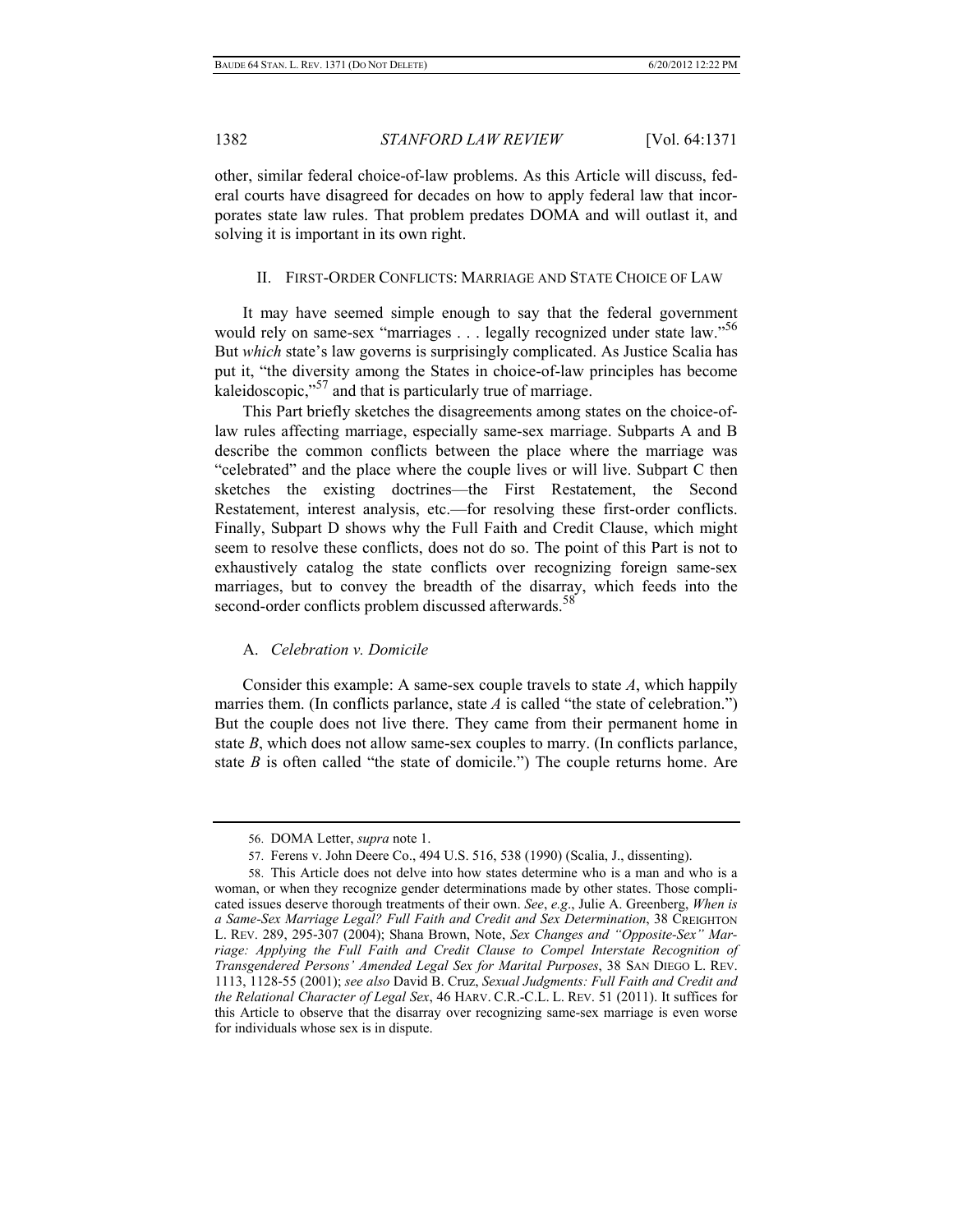they married? Is their marriage governed by the law of the state of celebration, or the law of their state of domicile?

As a practical matter, the law of state *A*, the state of celebration, will usually be in favor of the marriage. After all, the parties are unlikely to get a marriage license there if the license cannot lawfully issue.59 Recent history provides occasional exceptions—like the City of San Francisco's attempt to issue same-sex marriage licenses despite the California Supreme Court's eventual conclusion that local officials could not do so $60$ —but these exceptions are rare. Usually, state officials won't break the law to issue licenses.

What about state *B*? Its reaction may vary. Until last summer, for example, New York did not permit same-sex couples to marry.<sup>61</sup> But if a New York couple traveled to Massachusetts to get married, New York courts recognized the marriage, holding that while "[t]he Legislature may decide to prohibit the recognition of same-sex marriages solemnized abroad," it had not done so, and "[u]ntil it does  $\dots$  such marriages are entitled to recognition in New York."<sup>62</sup> The decisions followed the spirit of *In re May's Estate*, a famous New York case that allowed a couple to travel to Rhode Island to evade New York's consanguinity laws.<sup>63</sup> Thus, New York allowed the law of the state of celebration to control.

So too do a handful of other states. Maryland's Attorney General concluded that state law likely required it to recognize same-sex marriages from other jurisdictions, even when same-sex couples could not get married in Maryland.<sup>64</sup> Rhode Island's Attorney General has issued a similar opinion, interpreting state law to recognize foreign same-sex marriages.65 So has New Mexi-

 61. Hernandez v. Robles, 805 N.Y.S.2d 354, 361 (App. Div. 2005), *superseded by* Marriage Equality Act, 2011 N.Y. Sess. Laws 95 (McKinney).

 62. Martinez v. Cnty. of Monroe, 850 N.Y.S.2d 740, 743 (App. Div. 2008); *see also* Godfrey v. Spano, 920 N.E.2d 328, 337 (N.Y. 2009) (avoiding the question); *In re* Estate of Ranftle, 917 N.Y.S.2d 195, 195 (App. Div. 2011) (following *Martinez*); Lewis v. N.Y. State Dep't of Civil Serv*.*, 872 N.Y.S.2d 578, 584 (App. Div. 2009) (same).

 63. *In re* May's Estate, 114 N.E.2d 4, 6-7 (N.Y. 1953); *see also* Gary J. Simson, *Beyond Interstate Recognition in the Same-Sex Marriage Debate*, 40 U.C. DAVIS L. REV. 313, 326-55 (2006) (discussing *May's Estate*).

 64. Marriage—Whether Out-of-State Same-Sex Marriage That Is Valid in the State of Celebration May Be Recognized in Maryland, 95 Op. Md. Att'y Gen. 3 (2010), *available at*  http://www.oag.state.md.us/Opinions/2010/95oag3.pdf.

 65. *See* Letter from Patrick Lynch, R.I. Attorney Gen., to Jack R. Warner, Comm'r, R.I. Bd. of Governors for Higher Educ. (Feb. 20, 2007), *available at* http://www.glad.org/ uploads/docs/cases/cote-whitacre-et-al-v-dept-public-health/ri-ag-statement.pdf.

 <sup>59.</sup> Thanks to Lea Brilmayer for this point.

 <sup>60.</sup> *See* Lockyer v. City & Cnty. of S.F., 95 P.3d 459, 495 (Cal. 2004) (declaring same-sex marriages licensed by San Francisco "void and of no legal effect from their inception"); *see also* Heather K. Gerken, *Dissenting by Deciding*, 57 STAN. L. REV. 1745, 1748, 1764-65 (2005); Sylvia A. Law, *Who Gets to Interpret the Constitution? The Case of Mayors and Marriage Equality*, 3 STAN. J. C.R. & C.L. 1, 5-14 (2007).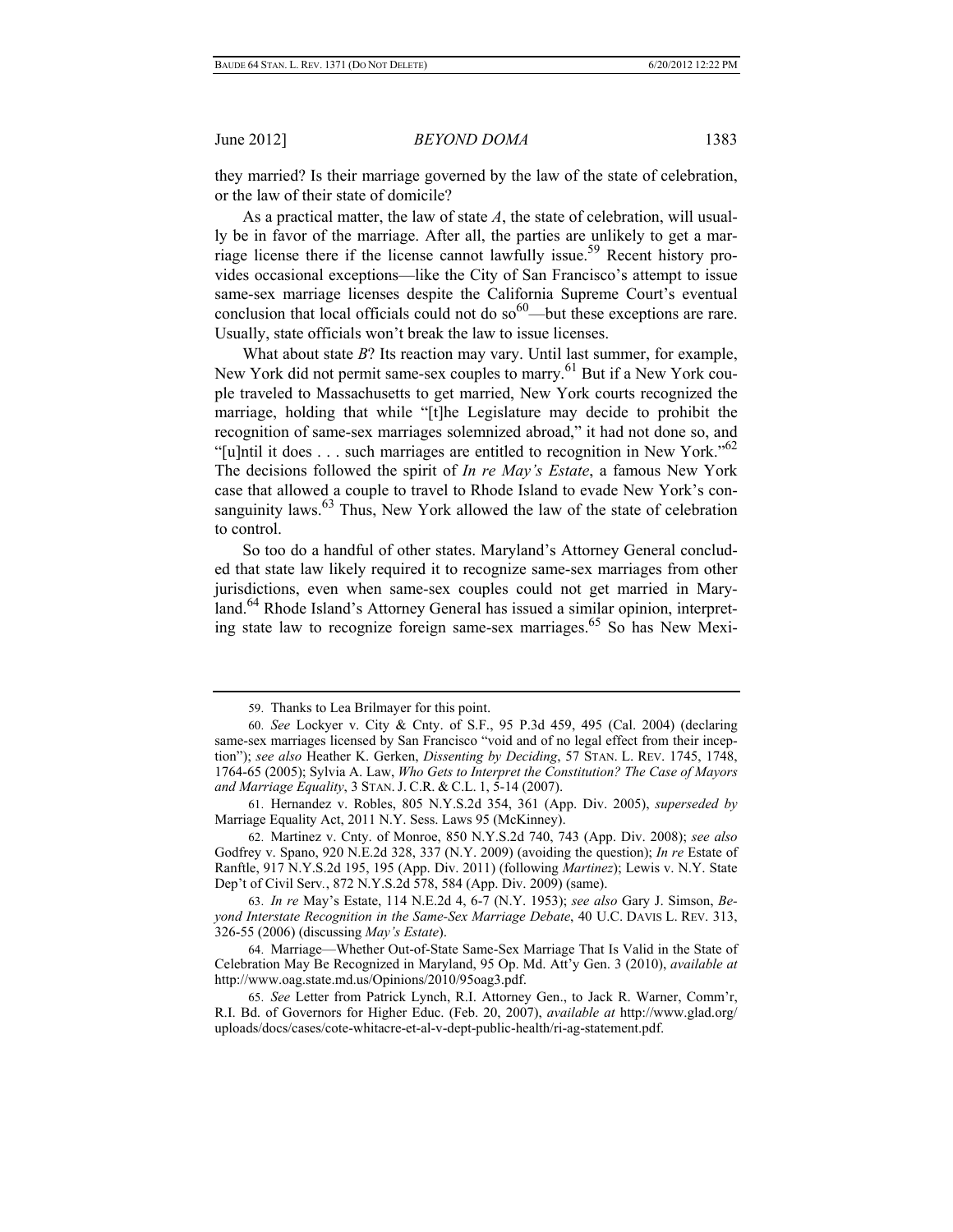$\cos^{6}$  It is not certain that the courts in those states will agree,  $\frac{67}{100}$  but these opinions illustrate the possibility of a state's recognizing foreign same-sex marriages without authorizing them at home.<sup>68</sup>

In contrast to these states, many other states that do not celebrate same-sex marriages have also enacted laws that explicitly refuse to recognize such marriages performed elsewhere. Alabama, for example, refuses to "recognize as valid any marriage of parties of the same sex . . . regardless of whether a marriage license was issued."69 Many other states have similar prohibitions.70 If a same-sex couple lives in such a state (state *B*), and travels to a state (state *A*) where same-sex marriage is recognized, and marries there, their domicile will not recognize the marriage when they return home.

The result can be a real conflict. If state *A*'s law applies, the couple's marriage is valid, because it complied with all of the basic requirements of the law of state *A*. But if state *B*'s law applies, the couple's marriage is invalid, because state *B*'s law refuses to recognize it. It then becomes outcome determinative which state's law applies. And even if one anticipates that state *A*'s courts will apply *A*'s law and state *B*'s will apply *B*'s, it is not clear what a third state is supposed to do, let alone a federal court faced with a choice between the two states.

The legislature of state *A* might decide to try to avoid such conflicts with state *B* preemptively. At the time it decided to recognize same-sex marriage, for example, Massachusetts had a statute (dating back to 1916) which provided that "[n]o marriage shall be contracted in this commonwealth by a party residing and intending to continue to reside in another jurisdiction if such marriage would be void if contracted in such other jurisdiction."<sup>71</sup> But Massachusetts repealed the statute in 2008.72 Only a handful of states have similar laws, and on-

 <sup>66.</sup> Are Same-Sex Marriages Performed in Other Jurisdictions Valid in New Mexico?, Op. N.M. Att'y Gen. No. 11-01 (2011), *available at* http://97.65.186.35/pdf/4%20Jan%2011 -Rep.%20Al%20Park-Opinion%2011-01%5B1%5D.pdf.

 <sup>67.</sup> *See, e.g*., Chambers v. Ormiston, 935 A.2d 956, 972-73 (R.I. 2007) (Suttell, J., dissenting).

 <sup>68.</sup> *See also* Christiansen v. Christiansen, 253 P.3d 153, 154 n.1 (Wyo. 2011) (leaving foreign-recognition question undecided); Michael E. Solimine, *Interstate Recognition of Same-Sex Marriage, the Public Policy Exception, and Clear Statements of Extraterritorial Effect*, 41 CAL. W. INT'L L.J. 105, 136, 141 (2010) (noting that Wyoming law lacks a "a clear statement against the validity of a same-sex marriage celebrated outside the enacting jurisdiction").

 <sup>69.</sup> ALA. CODE § 30-1-19(e) (2011).

 <sup>70.</sup> A recent article counted thirty-eight such states. Joanna L. Grossman, *Resurrecting Comity: Revisiting the Problem of Non-Uniform Marriage Laws*, 84 OR. L. REV. 433, 447 (2005). Another survey counted forty. KOPPELMAN, DIFFERENT STATES, *supra* note 50, at 8.

 <sup>71.</sup> MASS. GEN. LAWS ch. 207, § 11 (2006) (repealed 2008); *see also* Cote-Whitacre v. Dep't of Pub. Health, 844 N.E.2d 623, 632 (Mass. 2006) (Spina, J., concurring) (quoting section 11).

 <sup>72.</sup> Act of July 31, 2008, §1, 2008 Mass. Acts 1014.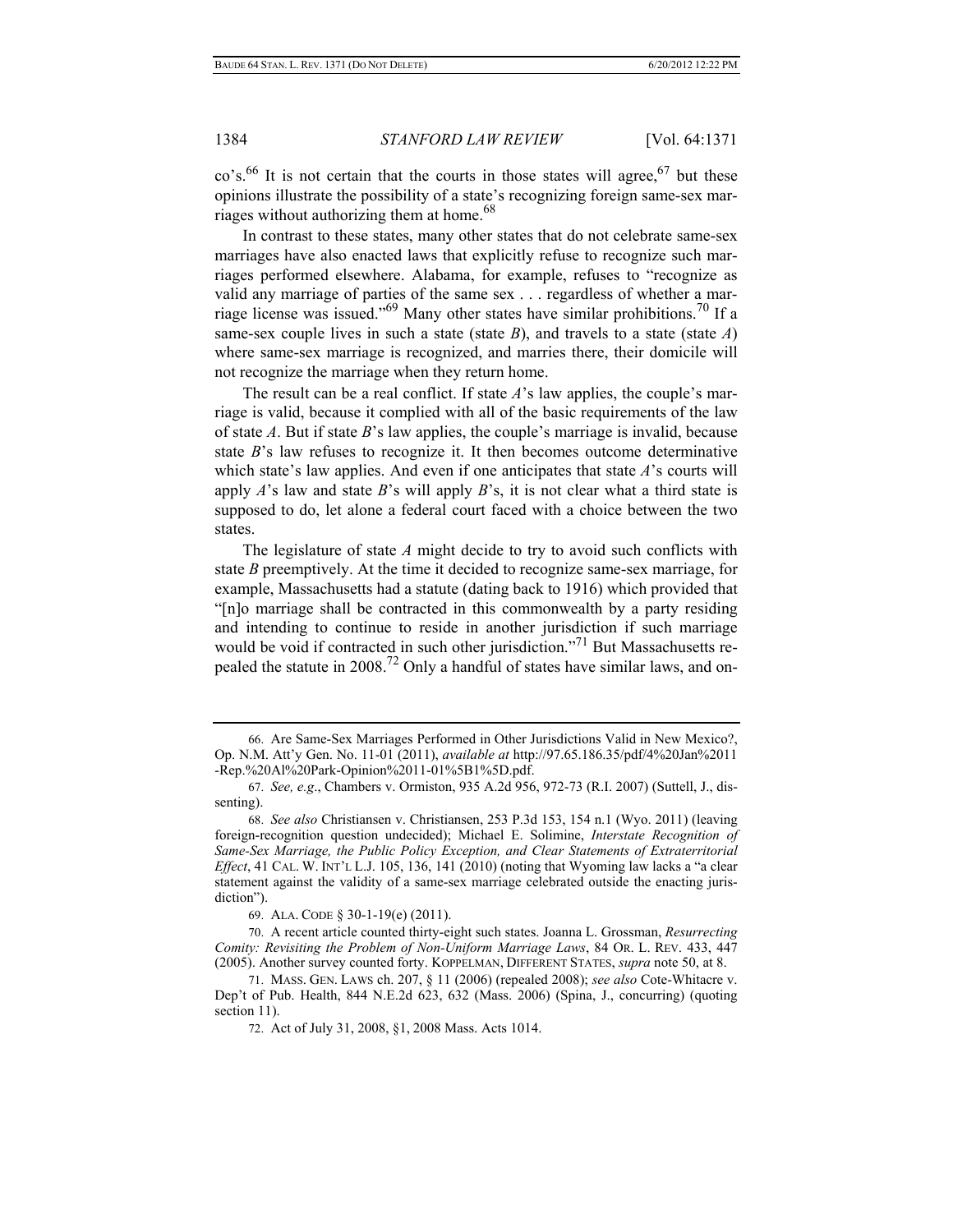ly one state that issues same-sex marriage licenses does (New Hampshire).<sup>73</sup> There are thus frequent conflicts between one state's attempt to celebrate a marriage and another state's refusal to recognize it.

## B. *Migratory and Visiting Marriages*

Those conflicts have even more severe practical effects—and face a murkier legal framework—in the case of so-called migratory marriages. Consider this new scenario. This time the same-sex couple lives in state *A*, which permits same-sex marriages. They marry there. But ultimately they decide to move to a new state (state *B*) together, where same-sex marriages are not performed. What happens to their marriage?

As before, there are several states that would recognize such a marriage. Maryland, Rhode Island, and New Mexico would likely recognize such a marriage even if the couple had *never* lived in state *A*. 74 They are even more likely to do so if state *A* had the closest connection to the couple at the time of the marriage. But, as discussed above, many states have laws stating that same-sex marriages celebrated abroad will not be recognized, period. These laws appear to extinguish the couple's marriage upon their arrival in state *B*, no matter how long it had previously been recognized elsewhere.

Indeed, some states have interpreted their laws in this fashion. Consider the fate of J.B. and H.B., two men whose real lives match our example. They lived in Massachusetts and married there in 2006, then relocated to Texas two years later.<sup>75</sup> Alas, J.B. then sought a divorce from his spouse in Texas divorce court. The trial court took jurisdiction over the case, but the state of Texas intervened and got a writ of mandamus from the Texas Court of Appeals. The Texas appeals court held that a same-sex couple could not be treated as married in Texas, and hence could not divorce. The court simply observed that the "Texas Constitution provides that '[m]arriage in this state shall consist only of the union of one man and one woman,'" and that the "rule contains no exceptions for marriages performed in other jurisdictions."<sup>76</sup> Any same-sex marriage must be abandoned at the Texas border.77 And yet—though the Texas court did not

- 74. *See supra* text accompanying notes 64-67.
- 75. *In re* Marriage of J.B. & H.B., 326 S.W.3d 654, 659 (Tex. App. 2010).
- 76. *Id.* at 669 (alteration in original) (quoting TEX. CONST. art. I, § 32(a)).

 <sup>73.</sup> *See* N.H. REV. STAT. ANN. § 457:44 (2011); *see also* Jeffrey A. Redding, *Slicing the American Pie: Federalism and Personal Law*, 40 N.Y.U. J. INT'L L. & POL. 941, 995 (2008) (noting that Vermont, New Hampshire, Illinois, and Wisconsin have similar antievasion statutes); An Act to Protect Religious Freedom and Recognize Equality in Civil Marriage, § 12, 2009 Vt. Adv. Legis. Serv. 3 (LexisNexis) (effective Sept. 1, 2009) (repealing Vermont's anti-evasion statute).

 <sup>77.</sup> Perhaps in Louisiana too, according to dicta in *Ghassemi v. Ghassemi*, 998 So. 2d 731 (La. Ct. App. 2008), which noted that "the Louisiana Legislature has not expressly outlawed marriages between first cousins regardless of where they are contracted, as it has em-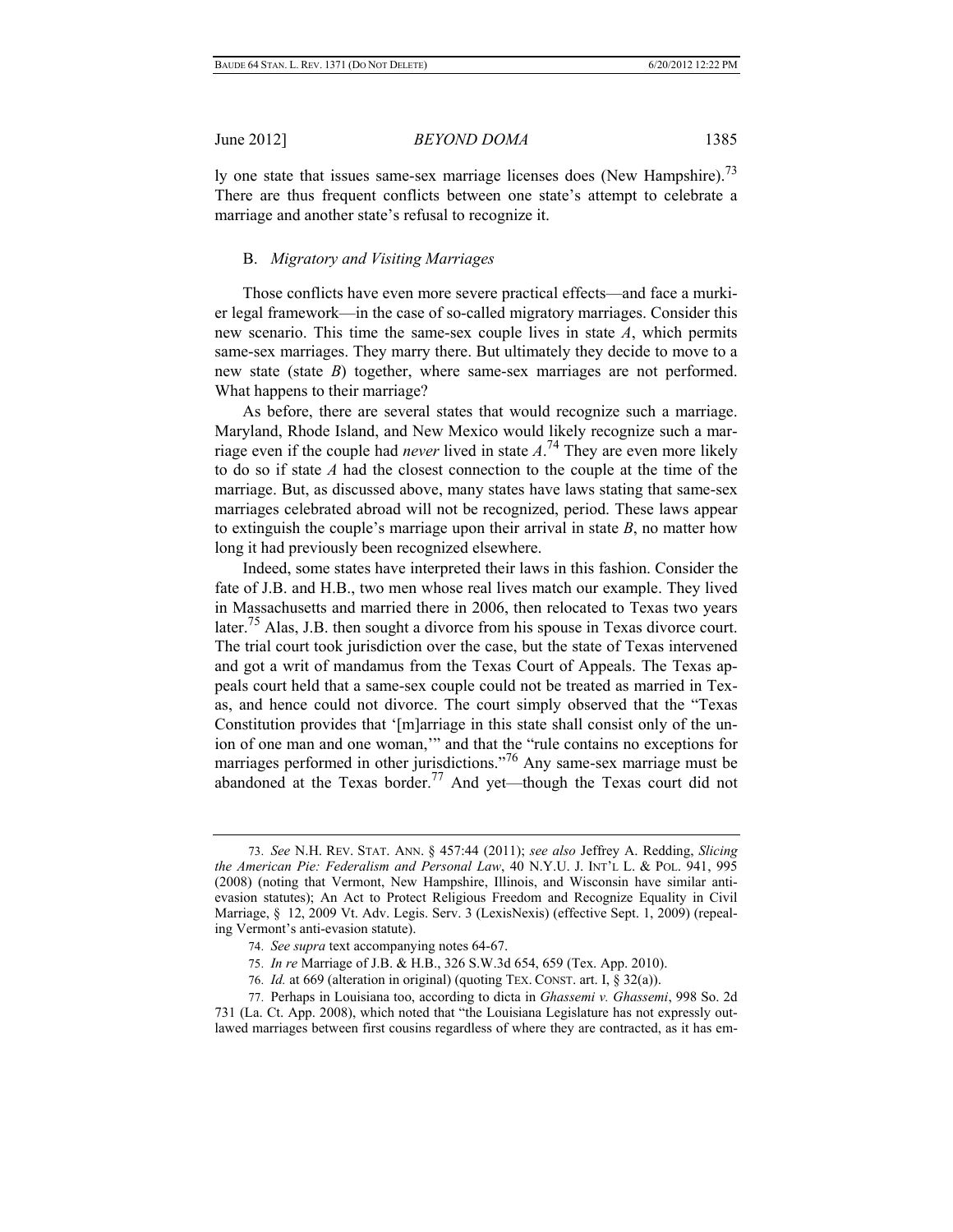dwell on this fact—the couple's marriage almost certainly *remained* valid back in Massachusetts, and the couple "likely . . . continue[d] to accrue rights and responsibilities vis-à-vis each other by virtue of their status as spouses.<sup>778</sup> Thanks to the conflict between Texas and Massachusetts, J.B. and H.B. had two marital statuses simultaneously.<sup>79</sup>

It is not yet clear whether all states will interpret their anti-recognition laws that broadly. Andrew Koppelman, for example, argues that they should not. Drawing upon the history of similarly worded statutes (from interracial marriage cases), Koppelman argues that most of these statutes should be construed to apply only to "evasion cases"—i.e., to couples who were already residents of the state but traveled elsewhere to be married—not to "void" the marriages of couples who visit or move to the state. $80$ 

Koppelman is surely correct that invalidating preexisting marriages is strong medicine. Others have called it inconsistent with "relevant polices [sic] of . . . [the] states, the protection of justified expectations, and certainty and predictability,"<sup>81</sup> and even argued that it is unconstitutional.<sup>82</sup> If those considerations cause some states to interpret their anti-recognition statutes more narrowly, that is yet another way in which state treatment of interstate marriages will vary.

Finally, consider the visiting marriage. Our same-sex couple once again lives in state *A*, and marries there. State *A* remains their permanent domicile. But one or both members of the couple still travel occasionally throughout the country, occasionally interacting with other states' legal systems. If one spouse earns income elsewhere and files a state tax return, that state must decide whether he files separately or jointly. Other states might also have to decide whether a visiting couple can exercise parental or property rights that their home state allows. If one spouse is injured elsewhere, that state must decide if the other spouse can make medical decisions; if one spouse is killed elsewhere,

80. *See* KOPPELMAN, DIFFERENT STATES, *supra* note 50, at 137-40.

 81. Linda Silberman, *Same-Sex Marriage: Refining the Conflict of Laws Analysis*, 153 U. PA. L. REV. 2195, 2205 (2005) (arguing that the applicable law in such circumstances should be the law of the state in which the couple was domiciled when they were married).

phatically done in the case of purported same-sex marriages." *Id.* at 747 n.31 (emphasis omitted).

 <sup>78.</sup> Courtney G. Joslin, *Modernizing Divorce Jurisdiction: Same-Sex Couples and Minimum Contacts*, 91 B.U. L. REV. 1669, 1683 (2011).

 <sup>79.</sup> *See id.* at 1683-89; *see also id.* at 1679-83 (noting that couples generally can only seek a divorce in the state where one of them lives); Judith M. Stinson, *The Right to (Same-Sex) Divorce*, 62 CASE W. RES. L. REV. (forthcoming 2012), *available at* http://ssrn.com/ abstract=1926660.

 <sup>82.</sup> Steve Sanders, *The Constitutional Right to (Keep Your) Same-Sex Marriage: Why the Due Process Clause Protects Marriages That Cross State Lines, Even If Conflict of Laws Cannot*, 110 MICH. L. REV. (forthcoming 2012), *available at* http://ssrn.com/abstract =1903386; *accord* MARK STRASSER, SAME-SEX UNIONS ACROSS THE UNITED STATES 193-94 (2011).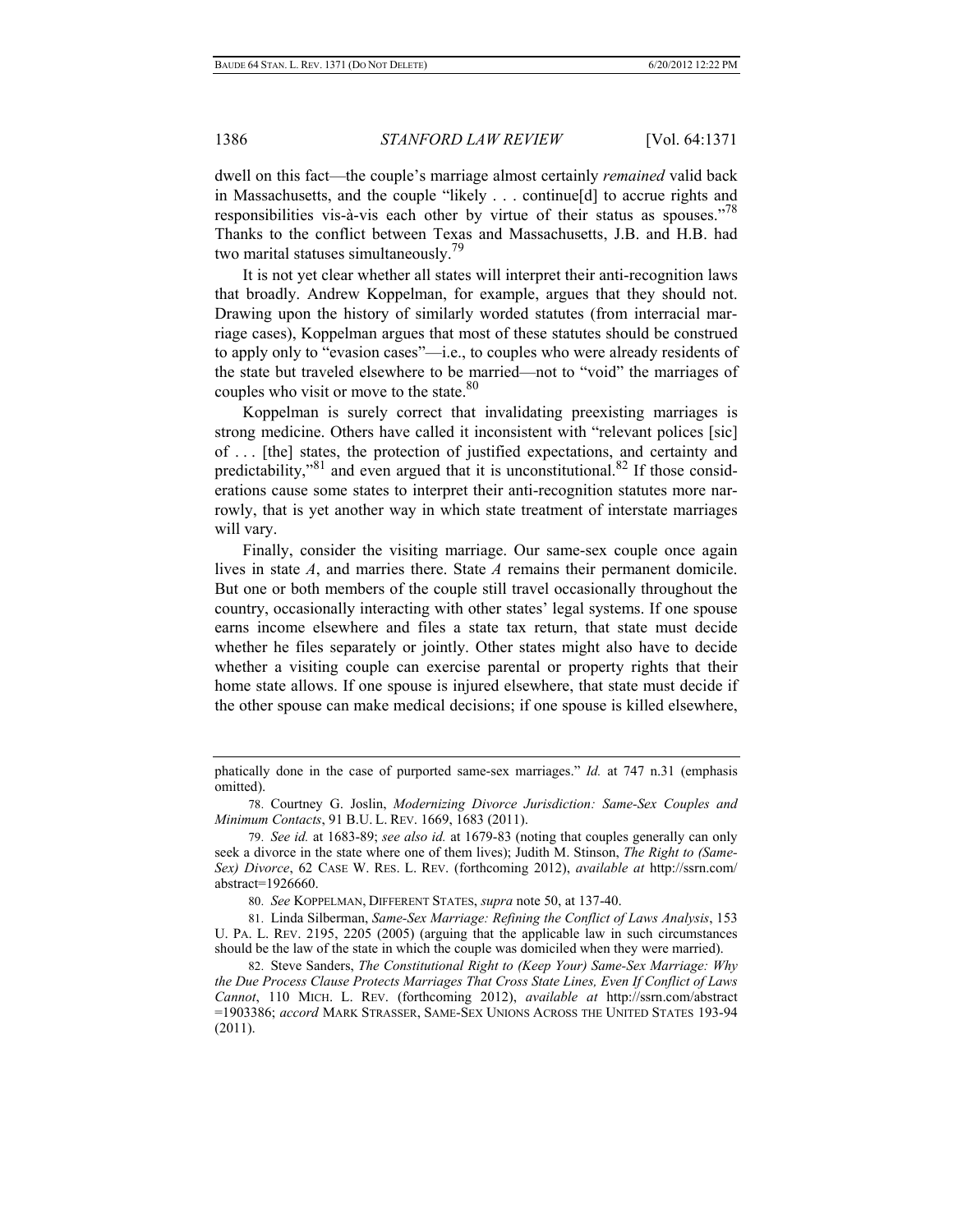that state must decide whether the other spouse can retain custody and bring the child home <sup>83</sup>

The state's more fleeting connection to a visitor's marriage might provide yet another reason for anti-recognition states to read their anti-recognition provisions more narrowly. It is already a burden to tell a couple that they cannot relocate to another state without sacrificing their marriage; to tell them that they cannot visit is even more extreme. But, once more, it is not clear that the plain texts of the anti-recognition statutes will permit any narrowing interpretation.

## C. *Resolving Conflicts of Law*

As the examples demonstrate, a marriage can easily interact with the laws of multiple states, and these interactions can give rise to a conflict of state laws. Each of those states must decide whether to apply its own law or another's to the controversy. And in many situations a third state can also be called upon to adjudicate the conflict, in which case it must figure out how to pick as well. There are many different theories for deciding which state's law to apply. Once again, the point is not to catalog them exhaustively, but just to show that there is no dominant view of how to mediate among the interests of the celebrating state, the domiciliary state, and other states.

One of the oldest theories of conflicts still in common currency is set forth in the First Restatement of Conflict of Laws, reported in 1934 by Joseph Henry Beale.84 Section 121 of the First Restatement says: "Except as stated in §§ 131 and 132, a marriage is valid everywhere if the requirements of the marriage law of the state where the contract of marriage takes place are complied with."85 Section 132 says: "A marriage which is against the law of the state of domicil of either party, though the requirements of the law of the state of celebration have been complied with, will be invalid everywhere" (even in the state of celebration!) if it is a "marriage of a domiciliary which a statute at the domicil makes void even though celebrated in another state.<sup>86</sup> Taken together, these rules make the law of the state of celebration the default, while giving a broad role to the parties' domicile to overrule the law of the state of celebration.

Indeed, while section 132 is phrased as an exception to section 121, it is the kind of exception that potentially consumes the rule.<sup>87</sup> State *B* has the power to invalidate any marriage imported from another state, so long as it passes a

 <sup>83.</sup> *See* KOPPELMAN, DIFFERENT STATES, *supra* note 50, at 72-73.

 <sup>84.</sup> RESTATEMENT (FIRST) OF CONFLICT OF LAWS (1934).

 <sup>85.</sup> *Id.* § 121.

 <sup>86.</sup> *Id.* § 132. Section 132 also provides—less relevantly—that the marriage is void if it is a "(a) polygamous marriage, (b) incestuous marriage between persons so closely related that their marriage is contrary to a strong public policy of the domicil, (c) marriage between persons of different races where such marriages are at the domicil regarded as odious." *Id.*

 <sup>87.</sup> *See generally* Perry Dane, *Whereof One Cannot Speak: Legal Diversity and the Limits of a Restatement of Conflict of Laws*, 75 IND. L.J. 511, 512-14 (2000).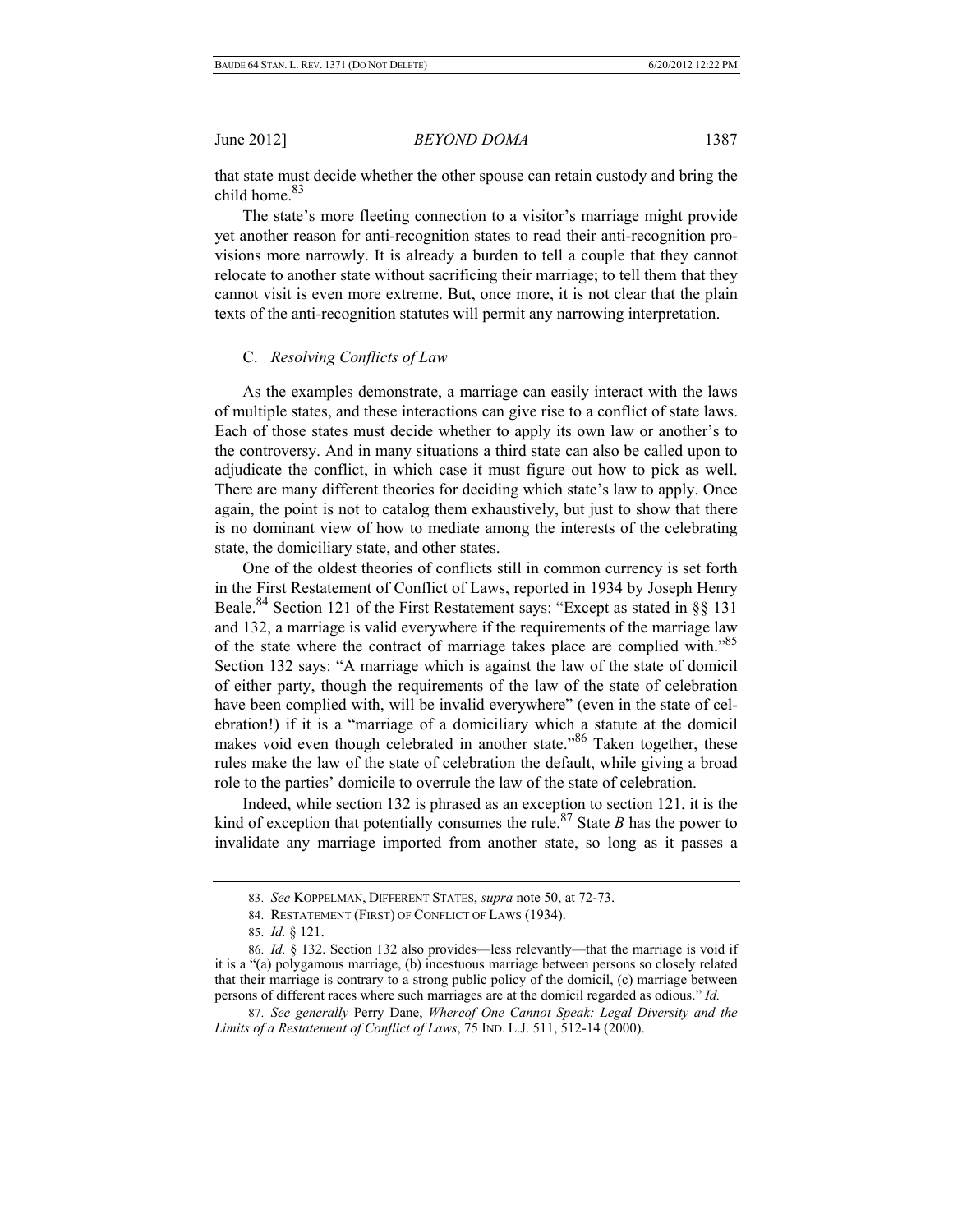"statute" which "makes [such marriages] void even though celebrated in another state."88 State *A*'s authorization to marry controls only if state *B* lets it. Thus, the Restatement declares, "[t]he rule stated in [section 132] recognizes the paramount interest of the domiciliary state in the marital status."89 In conflicts between state *B* and state *A*, *B* should win.

The Second Restatement—reported in 1971 and intended to provide a more flexible, less formalistic approach to conflicts—describes a different approach. It states in section 283(1): "The validity of a marriage will be determined by the local law of the state which, with respect to the particular issue, has the most significant relationship to the spouses and the marriage under the principles stated in  $\delta$  6."<sup>90</sup>

That section 6, in turn, describes the Second Restatement's overarching approach to choice of law. It instructs each court to "follow a statutory directive of its own state on choice of law," if there is one.<sup>91</sup> If not, states are to take into account seven incommensurate factors ranging from the "relevant policies" of the forum state and "other interested states" to the "justified expectations" of the parties, "ease in the determination and application of the law to be applied," and "certainty, predictability and uniformity of result."<sup>92</sup> A comment emphasizes: "Protection of the justified expectations of the parties is a basic policy underlying the field of marriage."<sup>93</sup>

On top of that test, the Second Restatement adds in section 283(2): "A marriage which satisfies the requirements of the state where the marriage was contracted will everywhere be recognized as valid unless it violates the strong public policy of another state which had the most significant relationship to the spouses and the marriage at the time of the marriage."<sup>94</sup> This part of the Second Restatement produces several puzzles, including the relationship between sec-

90. RESTATEMENT (SECOND) OF CONFLICT OF LAWS § 283(1) (1971).

92. *Id.* § 6(2).

93. *Id.* § 283 cmt. b.

 <sup>88.</sup> RESTATEMENT (FIRST) OF CONFLICT OF LAWS § 132.

 <sup>89.</sup> *Id.* § 132 cmt. a; *see also* Joseph H. Beale et al., *Marriage and the Domicil*, 44 HARV. L. REV. 501, 529 (1931) ("[T]he decisions . . . show one underlying principle: control over the marital status rests with the domicil."). The Restatement is arguably ambiguous about *which* domiciles have such veto power. Some scholars have suggested that only the domicile "*at the time of the marriage*" has the power to veto marriages that it views as abhorrent. *See, e.g.*, Mark Strasser, *For Whom* Bell *Tolls: On Subsequent Domiciles' Refusing to Recognize Same-Sex Marriages*, 66 U. CIN. L. REV. 339, 344 (1998). Others have understood the First Restatement more broadly. *See, e.g.*, Monrad G. Paulsen & Michael I. Sovern, *"Public Policy" in the Conflict of Laws*, 56 COLUM. L. REV. 969, 994-95 & n.90 (1956); *accord* State v. Bell, 66 Tenn. 9 (1872).

 <sup>91.</sup> *Id.* § 6(1).

 <sup>94.</sup> *Id.* § 283(2). Some have suggested that the domicile will have the most significant relationship "in most cases." Grossman, *supra* note 70, at 474. Others think the test lets the court pick any "one of the following potential candidates: (1) the domicile of either party at the time of the marriage,  $(2)$  the state of celebration, and  $(3)$  the state where the couple plans to live after the marriage." Strasser, *supra* note 89, at 352.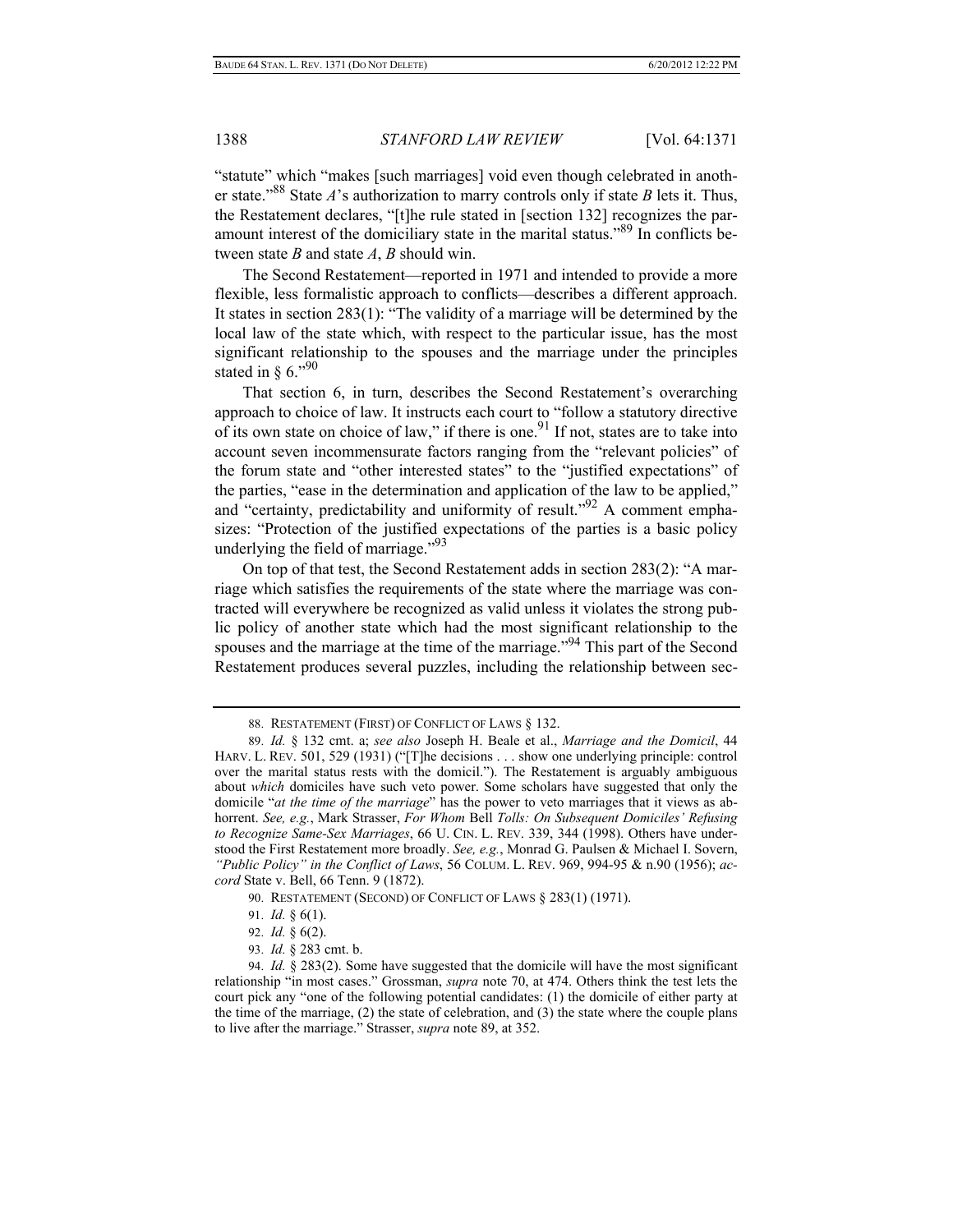tions 283(1) and 283(2). What if the state with the "most significant relationship" under section 283(1) is different from "the state where the marriage was contracted" or the "state which had the most significant relationship . . . at the time of the marriage"? $95$  Even if it were entirely clear what it meant, the Second Restatement's approach has not brought much clarity to conflicts either. There are plenty of states that do not purport to follow it,  $96$  and even among those states that *do* purport to follow the Second Restatement generally, there is little consistent adherence to the specifics. $97$ 

Another approach is so-called "interest analysis," an academic theory which has found some favor in the courts. Like the Second Restatement, it rejects the formalism of the First Restatement in the service of finding the states who have an "interest" in regulating any particular situation. It is not entirely clear how interest analysis would resolve interstate disputes over marital status. Some commentators have suggested that it would generally favor the law of the state of celebration, while allowing a subsequent domicile to veto the marriage if it spoke clearly.<sup>98</sup> Others have suggested that interest analysis limits the choice of law to states whose interest existed at the time of the marriage namely, "the domicile(s) of the parties, the state where the marriage takes place, and the place where the couple plans to live *at the time of the marriage*."99

Scholars have suggested other approaches too, such as Andrew Koppelman's application of Doug Laycock's suggestion that "a clean solution to the question of a marriage's existence would be to rely, in all cases, on the law of the parties' domicile."<sup>100</sup> Domiciles would never recognize foreign marriages that were forbidden at home, and they would invalidate such marriages if the couple moved there later. This is not a solution that many states have adopted—and again, the point is that state choice of law is in chaos, not that any one solution is good or bad.

 <sup>95.</sup> *Compare* RESTATEMENT (SECOND) OF CONFLICT OF LAWS § 283(1), *with id.* § 283(2).

 <sup>96.</sup> *See* Symeon C. Symeonides, *Choice of Law in the American Courts in 2009: Twenty-Third Annual Survey*, 58 AM. J. COMP. L. 227, 231-32 (2010).

 <sup>97.</sup> Patrick J. Borchers, *Courts and the Second Conflicts Restatement: Some Observations and an Empirical Note*, 56 MD. L. REV. 1232, 1233 (1997); *see also id.* ("The result, which will surprise no one who has closely followed American conflicts doctrine, is that citation to the *Second Restatement* is often little more than a veil hiding judicial intuition."); Douglas Laycock, *Equal Citizens of Equal and Territorial States: The Constitutional Foundations of Choice of Law*, 92 COLUM. L. REV. 249, 253 (1992) ("Trying to be all things to all people, [the Second Restatement] produced mush.").

 <sup>98.</sup> *See* Grossman, *supra* note 70, at 475; *see also* Tobias Barrington Wolff, *Interest Analysis in Interjurisdictional Marriage Disputes*, 153 U. PA. L. REV. 2215, 2243-44 (2005) (suggesting that courts demand a clear legislative statement before assuming that a state intended to extinguish marriage of a couple that migrates to the state).

 <sup>99.</sup> Strasser, *supra* note 89, at 375-76.

<sup>100.</sup> KOPPELMAN, DIFFERENT STATES, *supra* note 50, at 89 (discussing Laycock, *supra* note 97, at 323).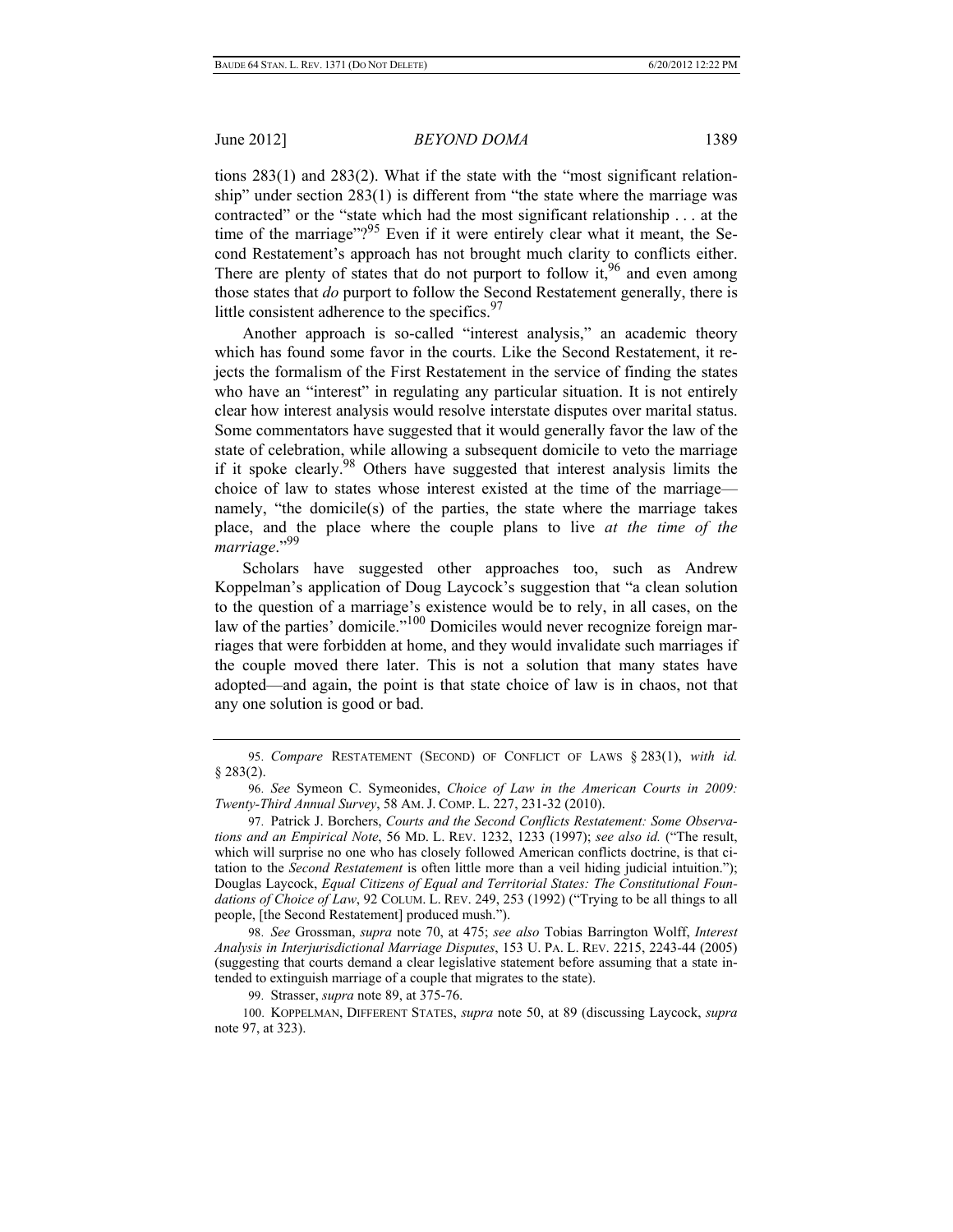Finally, it is worth clarifying that there is also a relatively novel body of doctrine related to the so-called "effects" or "incidents" of marriage. As Larry Kramer has summarized it: "There was a time when courts treated marriage as a simple yes-or-no, up-or-down proposition: A marriage was either valid, in which case it was valid for all purposes, or it was not, in which case it was invalid for all purposes."101 But some more modern decisions in some states have "been willing to draw finer lines," applying one rule "to the question of validity" and a different rule "for particular 'incidents' of being married."102 Thus, a court that disapproved of a foreign marriage might hold that a couple's marriage was valid in the abstract, but that they still were not allowed to adopt a child, cohabit together, or receive government-granted spousal benefits in the state.<sup>103</sup> Or contrariwise, a court might generally refuse to recognize a marriage but still grant access to a particular incident of marriage, like the right to divorce  $104$ 

Many academics have encouraged this approach,  $105$  but for now only a little need be said about it. For purposes of federal choice of law, state *status* is what counts. To the extent they borrow from state law, the federal statutes ask who is married, not whether the couple happens to get one or another benefit under state law. If the inquiry into state status is abandoned, federal courts must either find some way to borrow from state incidents instead (which is difficult, because there will not always be an analogy between the state and federal "incident"), or else reject the use of state law altogether.<sup>106</sup> This approach of disaggregating marriage into its incidents thus brings little clarity to the federal marital choice-of-law problem.

#### D. *Full Faith and Credit*

Resolving the conflict between different states' marriage and marital recognition laws is the kind of federalism problem that one might reasonably

<sup>101.</sup> Larry Kramer, *Same-Sex Marriage, Conflict of Laws, and the Unconstitutional Public Policy Exception*, 106 YALE L.J. 1965, 1971 (1997).

<sup>102.</sup> *Id.*

<sup>103.</sup> *See, e.g.*, F.H. Buckley & Larry E. Ribstein, *Calling a Truce in the Marriage Wars*, 2001 U. ILL. L. REV. 561, 591, 599.

<sup>104.</sup> *See, e.g.*, Danielle Johnson, Comment, *Same-Sex Divorce Jurisdiction: A Critical Analysis of* Chambers v. Ormiston *and Why Divorce Is an Incident of Marriage That Should Be Uniformly Recognized Throughout the States*, 50 SANTA CLARA L. REV. 225, 252-53 (2010).

<sup>105.</sup> *See* RESTATEMENT (SECOND) OF CONFLICT OF LAWS § 284 cmt. c (1971); Johnson, *supra* note 104, at 252-53; Willis L.M. Reese, *Marriage in American Conflict of Laws*, 26 INT'L & COMP. L.Q. 952, 956-57, 965-66 (1977) (written by the reporter of the Second Restatement); *see also* KOPPELMAN, DIFFERENT STATES, *supra* note 50, at 91-96; LARRY E. RIBSTEIN & ERIN A. O'HARA, THE LAW MARKET 164-66 (2009); Buckley & Ribstein, *supra* note 103, at 597-99.

<sup>106.</sup> On the latter, see Part III.C below.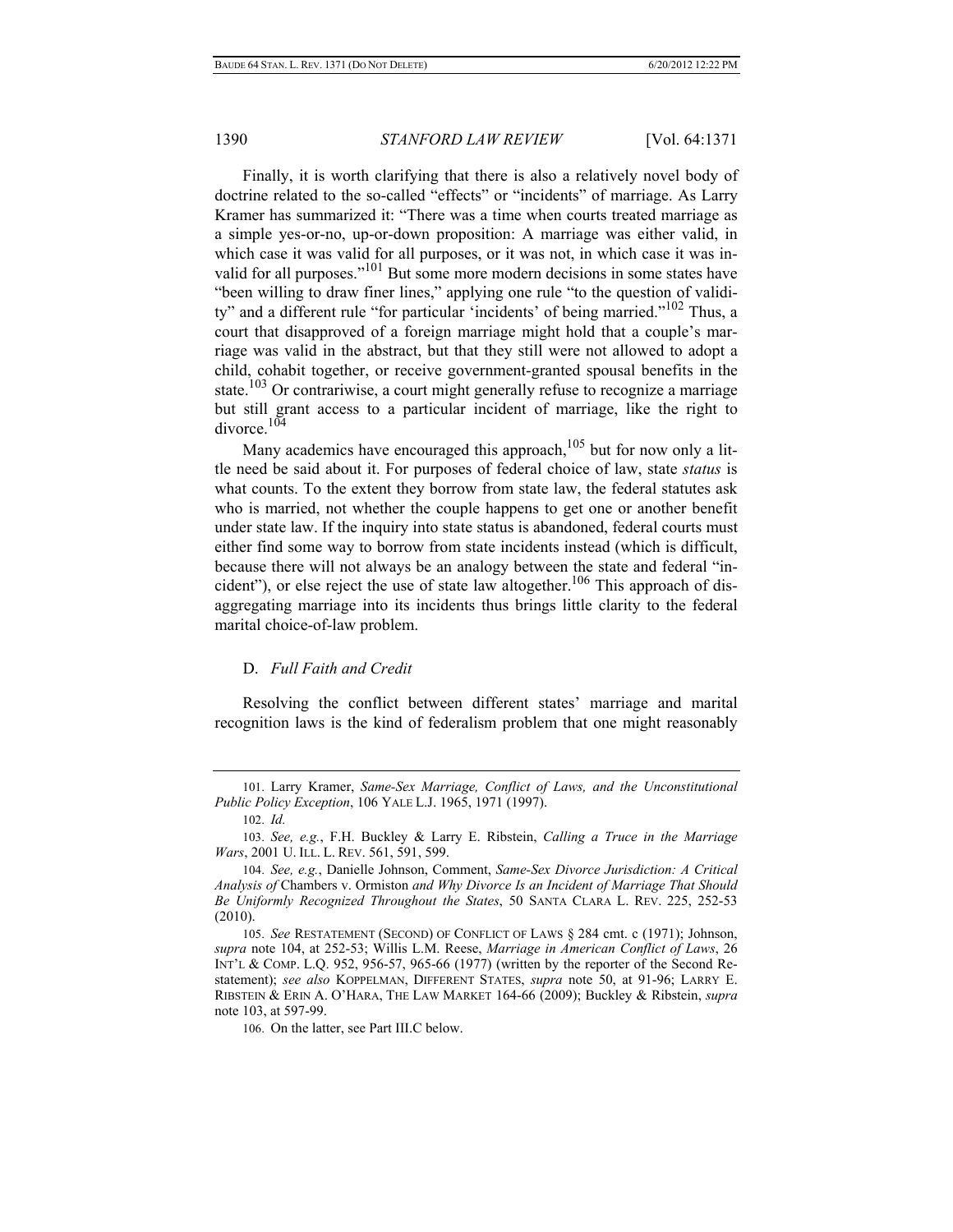expect to be solved by federal law. State recognition policies can have major consequences for other states, but no single state is in a position to create a sensible set of rules governing interstate recognition. And, indeed, federal law does provide *some* guidelines, but not enough to eliminate the chaos.

The Constitution provides that "Full Faith and Credit shall be given in each State to the public Acts, Records, and judicial Proceedings of every other State. And the Congress may by general Laws prescribe the Manner in which such Acts, Records, and Proceedings shall be proved, and the Effect thereof."<sup>107</sup> The Full Faith and Credit Clause has sometimes been cited by those who urge that states have a duty to recognize marriages from other states.<sup>108</sup> But that clause has generally not been interpreted to extend as broadly to legislative rulings (like those concerning which marriages are valid) as it does to judicial judgments (like specific custody orders that might be premised on those marriages).<sup>109</sup> Moreover, even if one thinks that marriages are entitled to full faith and credit as "public Acts, Records, and judicial Proceedings,"110 the Full Faith and Credit Clause empowers *Congress* to decide what "effect" those acts, records, and proceedings shall have,  $11\bar{1}$  and Congress has explicitly provided (in a separate section—section 2—of DOMA) that states are not required to recognize same-sex marriages from other states.<sup>112</sup>

On top of that, states have traditionally invoked a "public policy" exception to resist implementing foreign laws that their legislatures find particularly obiectionable.<sup>113</sup> The many state statutes that deny recognition to foreign samesex marriages are intended in part as a legislative expression of such policy.

109. *See* Baker v. Gen. Motors Corp., 522 U.S. 222, 232 (1998) ("Our precedent differentiates the credit owed to laws (legislative measures and common law) and to judgments."); *see also* David P. Currie, *Full Faith & Credit to Marriages*, 1 GREEN BAG 2d 7, 8-9 (1997); *cf.* Miller-Jenkins v. Miller-Jenkins, 637 S.E.2d 330 (Va. Ct. App. 2006) (applying full faith and credit to a custody judgment related to a same-sex marriage).

110. U.S. CONST. art. IV, § 1.

111. Stephen E. Sachs, *Full Faith and Credit in the Early Congress*, 95 VA. L. REV. 1201, 1206 (2009) ("[T]he only self-executing portion of the Clause was evidentiary in nature: it obliged states to admit sister-state records into evidence but did not mandate the substantive effect those records should have. The real significance of the Clause was the power it granted to Congress to specify that effect later." (footnote omitted)).

- 112. 28 U.S.C. § 1738C (2006).
- 113. *See Baker*, 522 U.S. at 233.

<sup>107.</sup> U.S. CONST. art. IV, § 1.

<sup>108.</sup> *See, e.g.*, Robert L. Cordell II, *Same-Sex Marriage: The Fundamental Right of Marriage and an Examination of Conflict of Laws and the Full Faith and Credit Clause*, 26 COLUM. HUM. RTS. L. REV. 247, 271 (1994); Deborah M. Henson, *Will Same-Sex Marriages Be Recognized in Sister States?: Full Faith and Credit and Due Process Limitations on States' Choice of Law Regarding the Status and Incidents of Homosexual Marriages Following Hawaii's* Baehr v. Lewin, 32 U. LOUISVILLE J. FAM. L. 551, 584-91 (1994); Mark Strasser, Loving *the* Romer *out for* Baehr*: On Acts in Defense of Marriage and the Constitution*, 58 U. PITT. L. REV. 279, 281-83 (1997); Wolfson & Melcher, *supra* note 40, at 221-26.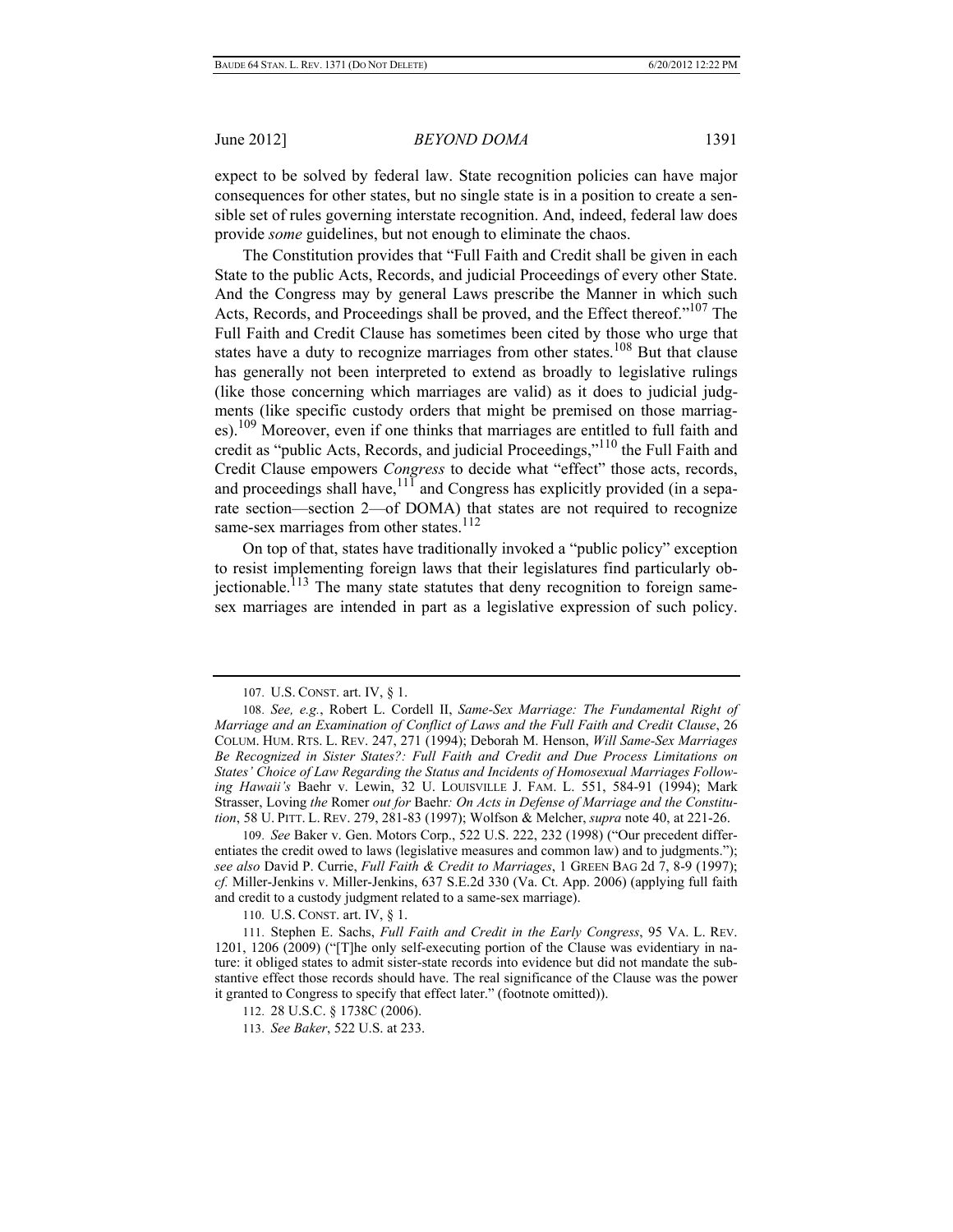Section 2 of  $DOMA^{114}$  is expressly intended to ratify such policies (if any ratification were needed).

Thus, the federal rules of interstate full faith and credit do not provide much constraint on the issue of same-sex marriage. They leave that largely to conflicting state laws. To be sure, there are scholars who decry this state of affairs, suggesting that the Full Faith and Credit Clause must be interpreted more robustly and that invocations of contrary "public policy" by Congress and the states are unconstitutional.<sup>115</sup> But that is not the only view,  $116$  and it is not yet the law. And to constitutionally eliminate the major interstate conflicts, courts would have to simultaneously hold: (1) that the Full Faith and Credit Clause requires interstate recognition of marriages of its own force, (2) that Congress cannot (pursuant to the Full Faith and Credit Clause) alter that recognition rule, and (3) that this rule cannot be affected by the public policy exception that states have long exercised. Whatever the merit of those contentions, they are far from current doctrine.<sup>117</sup> The Full Faith and Credit Clause has not made this problem go away.

#### III. SECOND-ORDER CONFLICTS: THE ROLE OF FEDERAL COURTS

As we have seen, state laws differ as to which marriages may be celebrated, and state laws further differ on the choice-of-law question of which of the various states' laws governs the recognition of a given marriage. I have called this state choice-of-law question the "first-order" question. Difference of opinion on this first-order question would not matter to federal courts if they had a consistent method of dealing with it—either by choosing some state's firstorder method or by imposing a method of their own. When a federal court is required to apply state law, its method for dealing with this problem—different state laws and different "first-order" state choice-of-law rules—is the "secondorder" question.

Federal courts have established a second-order conflicts rule for diversity cases, but they do not have one in federal question cases. This Part discusses what they have done so far to muddle through. Subpart A shows how federal courts have tried to avoid the choice-of-law question. Subpart B describes the

<sup>114. 28</sup> U.S.C. § 1738C.

<sup>115.</sup> *E.g.*, Kramer, *supra* note 101, at 2003.

<sup>116.</sup> *See, e.g.*, Patrick J. Borchers, Baker v. General Motors*: Implications for Interjurisdictional Recognition of Non-Traditional Marriages*, 32 CREIGHTON L. REV. 147, 167-72 (1998); Richard S. Myers, *Same-Sex "Marriage" and the Public Policy Doctrine*, 32 CREIGHTON L. REV. 45, 56-59 (1998); Sachs, *supra* note 111, at 1206-08; Ralph U. Whitten, *The Original Understanding of the Full Faith and Credit Clause and the Defense of Marriage Act*, 32 CREIGHTON L. REV. 255, 261 (1998).

<sup>117.</sup> One scholar also argues that the Due Process Clause requires states to recognize many marriages performed elsewhere. *See* Sanders, *supra* note 82, at 5. As with the full faith and credit arguments, it suffices for present purposes to note that this theory has not yet caught on, and chaos therefore still prevails among the states.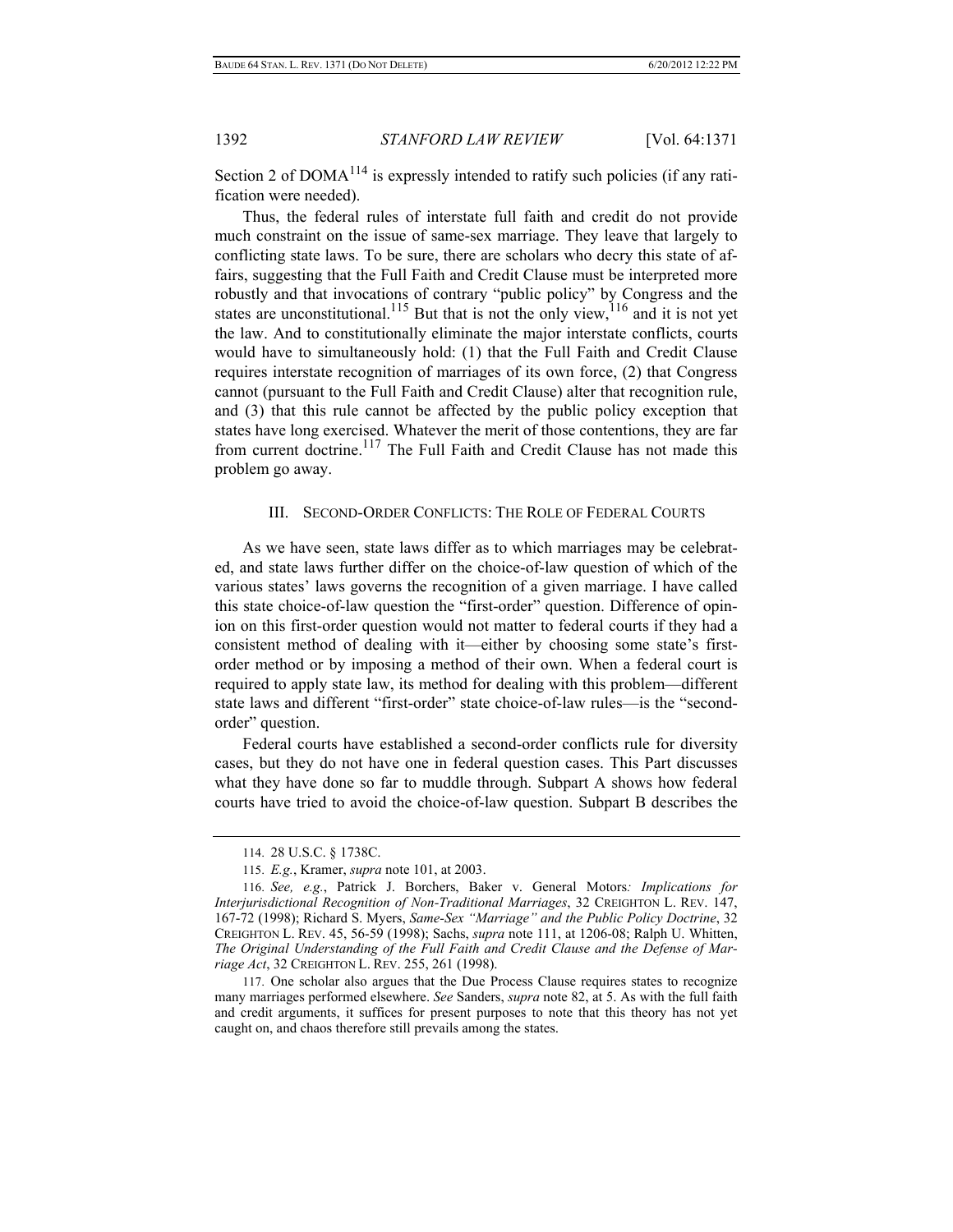*Klaxon* approach of adopting the forum state's choice-of-law rules. Subpart C describes the federal common law of conflicts, whereby courts create their own rules for choosing state law. Subpart D discusses the courts that have abandoned state law altogether.

## A. *Avoiding the Problem*

Federal courts have confronted marital choice-of-law issues before—long before same-sex marriage was legally recognized. Their decisions are instructive, but they do not provide a decisive answer to the choice-of-law problem. In practice, it frequently proved unnecessary for a federal court to actually choose a state's law because the relevant states' marriage laws were not that different on the issue in question, and therefore all would end up treating the marriage the same way—or at least the federal court could convince itself of this. The issue simply escaped definitive resolution.

The Ninth Circuit's decision in *Tatum v. Tatum*, <sup>118</sup> issued more than fifty years ago, provides an example. A postal clerk and veteran named Erwin Tatum died, leaving his widow entitled to the proceeds of his federal life insurance policy.<sup>119</sup> The question for the court was who was his widow. Erwin had married two women—first Mattie, the mother of his four children, and later Bertha.<sup>120</sup> But he did not divorce Mattie until years after he and Bertha celebrated their marriage.<sup>121</sup> So the fate of Erwin's \$4000 life insurance policy turned on questions of bigamy, separation, common law marriage, and choice of law.

The court summarized (and dodged) the choice-of-law dilemma as follows:

 The parties have assumed without discussion that the question of appellant's marital status is to be determined by the law of California. The answer is not that crystal clear. . . .

 . . . Conceivably, this court could refer to the law of either Arizona, Texas, or California to determine this question. However, an analysis of the authorities in each state leads us to conclude that regardless of which law is applied, appellant cannot prevail. Thus, it is unnecessary to decide whether one of the aforementioned alternatives is the exclusive governing law, or whether a choice exists, and if so, how the selection is to be made.<sup>122</sup>

. . . .

<sup>118. 241</sup> F.2d 401 (9th Cir. 1957).

<sup>119.</sup> *Id.* at 403-04.

<sup>120.</sup> *Id.* at 404.

<sup>121.</sup> He also apparently "resumed marital relations" with Mattie for a five-month period during his marriage with Bertha. *Id.*

<sup>122.</sup> *Id.* at 405.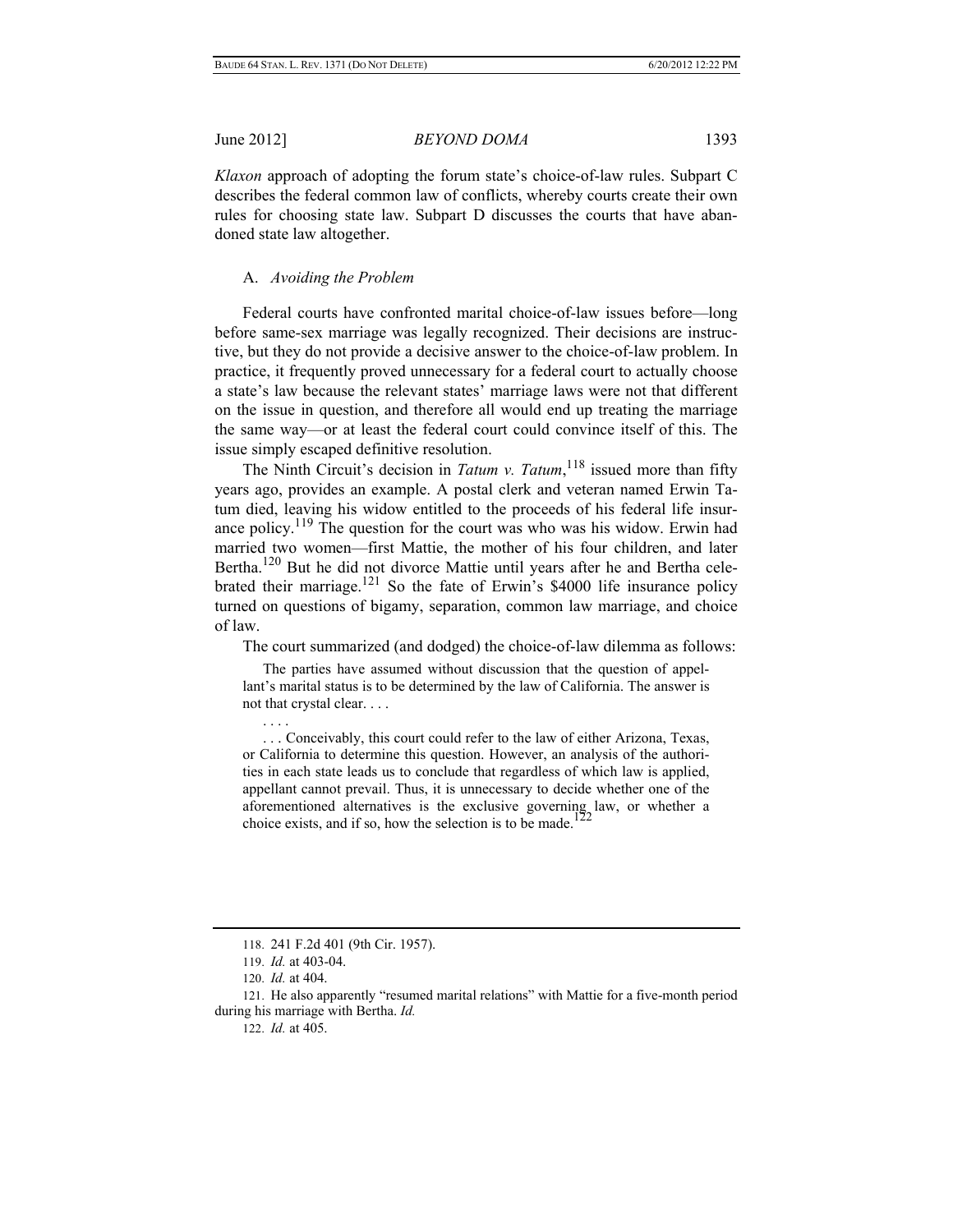Despite recognizing the need for clarity on the choice-of-law issue, the court escaped the case without deciding anything about it.<sup>123</sup> Alas, that is emblematic of other cases from the era.124

Other federal courts managed to avoid selecting a choice-of-law doctrine by deciding that the choice was so obvious that no real choice-of-law theory was necessary. It is not that every state had the same *substantive* law, it is just that every plausible theory of conflicts would end up picking the same state. For example, in *De Sylva v. Ballentine* the Supreme Court was asked to decide whether illegitimate children counted as "children" under the Copyright Act.<sup>125</sup> The Court aptly noted that "there is no federal law of domestic relations, which is primarily a matter of state concern," and it concluded that state law applied.<sup>126</sup> Thus, the Court explained, "[t]his raises [the] question[] ... to what State do we look[?] . . . The answer to the . . . question, in this case, is not difficult, since it appears from the record that the only State concerned is California, and both parties have argued the case on that assumption."127 The Court did not even discuss the debate over what theory of conflicts to use. It just skipped to what it thought was the obvious answer.<sup>128</sup>

But such avoidance was not always possible, and surely it will not always be possible in the future. In some cases, two states will both have connections to the disputed relationship but have markedly different laws about that relationship. At that point, precedent will no longer provide a sure guide. Federal courts that *did* resolve the marital choice-of-law issue followed different approaches, as the next three Subparts show.

### B. Klaxon*: State Law, State Choice of Law*

*Erie Railroad Co. v. Tompkins*129 ended the rule of *Swift v. Tyson*130 and provided that state law and state judicial doctrine—not federal courts' exposi-

<sup>123.</sup> What happened to Bertha? The court concluded that her putative marriage to Erwin was invalid because he was still married to Mattie at the time, and that Bertha had not satisfied the requirements for common law marriage after Erwin and Mattie divorced. It added, with obvious disapproval: "Despite her knowledge of the overlapping marriages, appellant did nothing to rectify the situation, although she did remark to Mattie on one occasion that she was going to have Erwin sent to prison for bigamy." *Id.* at 411.

<sup>124.</sup> *See, e.g.*, Powell v. Rogers, 496 F.2d 1248, 1249-51 (9th Cir. 1974) (declining to decide between California and Nevada); Albina Engine & Mach. Works v. O'Leary, 328 F.2d 877, 878 (9th Cir. 1964) (declining to decide between Idaho and Oregon). *But see* Huff v. Dir., Office of Pers. Mgmt., 40 F.3d 35, 39 (3d Cir. 1994) (finding it unnecessary to decide between Pennsylvania and Texas, but concluding that Pennsylvania law would apply).

<sup>125. 351</sup> U.S. 570 (1956).

<sup>126.</sup> *Id.* at 580.

<sup>127.</sup> *Id.* at 581.

<sup>128.</sup> The (ultimately victorious) respondent had argued that California law controlled because it was the domicile. Brief for Respondent at 41, De Sylva v. Ballentine, 351 U.S. 570 (1956) (No. 529), 1956 WL 89071. The Court did not mention this analysis.

<sup>129. 304</sup> U.S. 64 (1938).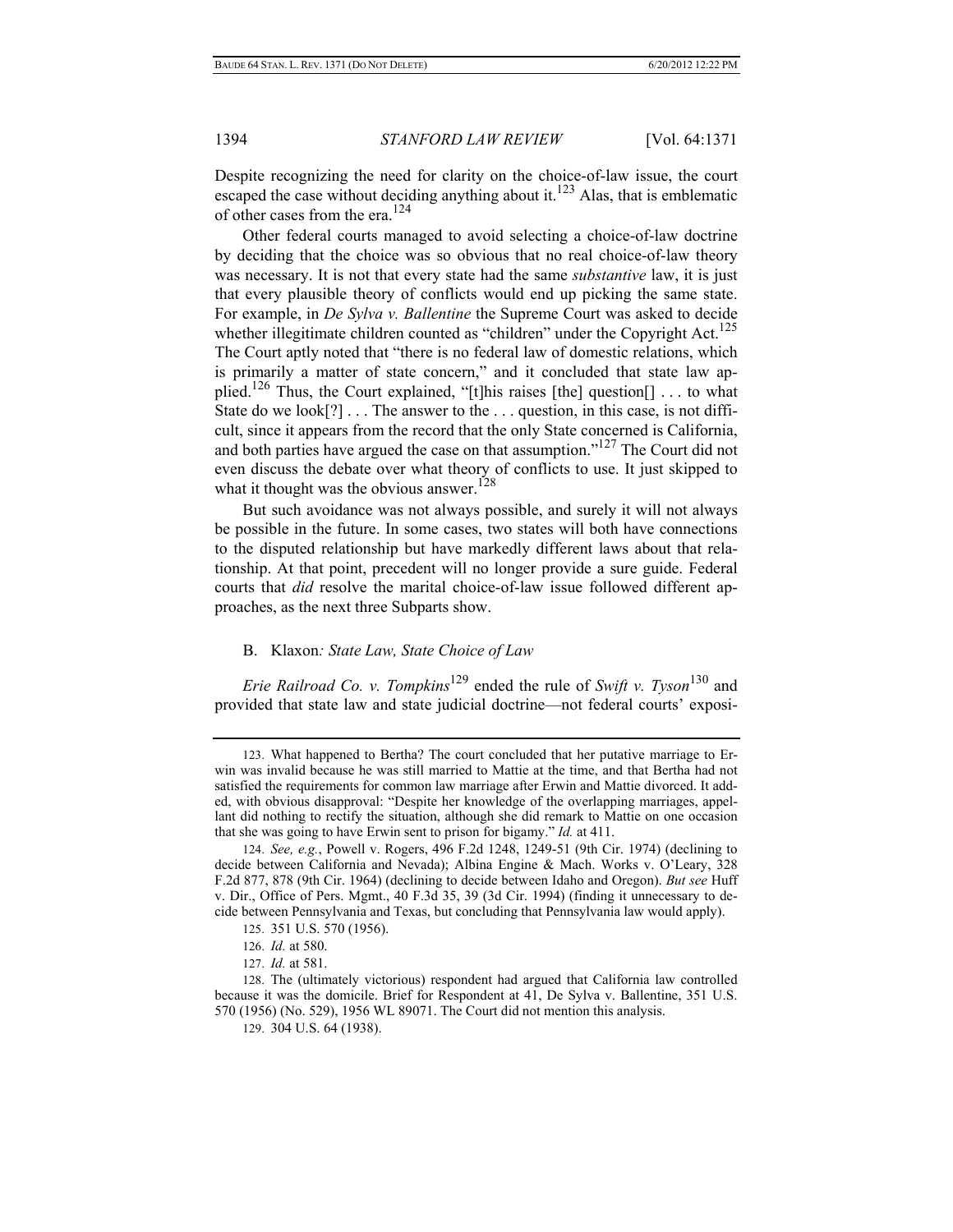tion of the general common law—govern in federal diversity cases. *Klaxon*<sup>131</sup> is the choice-of-law sequel to *Erie*, holding that "in diversity cases the federal courts must follow conflict of laws rules prevailing in the states in which they  $\sin$ "<sup>132</sup>

The question in *Klaxon* was whether to apply a New York interest statute to a diversity case filed in federal court in Delaware. The Third Circuit applied the New York statute "apparently . . . from the court's independent determination of the 'better view' without regard to Delaware law."<sup>133</sup> The Supreme Court reversed, explaining:

 We are of opinion that the prohibition declared in *Erie R. Co.* v. *Tompkins* against such independent determinations by the federal courts, extends to the field of conflict of laws. The conflict of laws rules to be applied by the federal court in Delaware must conform to those prevailing in Delaware's state courts. Otherwise, the accident of diversity of citizenship would constantly disturb equal administration of justice in coordinate state and federal courts sitting side by side. Any other ruling would do violence to the principle of uniformity within a state, upon which the *Tompkins* decision is based.<sup>134</sup>

*Klaxon* explicitly applies only "in diversity cases."<sup>135</sup> The federal marriage issues DOMA is concerned with are federal questions. It is not clear whether *Klaxon* should apply to such cases, and the Supreme Court has repeatedly declined to decide whether or not it does.<sup>136</sup> Some lower courts have applied *Klaxon* to federal question cases, concluding that "[t]he ability of the federal courts to create federal common law and displace state created rules is severely limited," and that federal common law is therefore inappropriate.<sup>137</sup> Others have applied *Klaxon* to at least particular areas of federal jurisdiction, such as bankruptcy, concluding that it "will enhance predictability in an area where

<sup>130. 41</sup> U.S. (16 Pet.) 1 (1842).

<sup>131.</sup> Klaxon Co. v. Stentor Elec. Mfg. Co., 313 U.S. 487 (1941).

<sup>132.</sup> *Id.* at 494.

<sup>133.</sup> *Id.* at 495-96 (discussing Stentor Electric Manufacturing Co. v. Klaxon Co., 115 F.2d 268 (3d Cir. 1940)).

<sup>134.</sup> *Id.* at 496 (footnote and citations omitted).

<sup>135.</sup> *Id.* at 494.

<sup>136.</sup> *See* Richards v. United States, 369 U.S. 1, 7 (1962) ("[W]e need not pause to consider the question whether the conflict-of-laws rule applied in suits where federal jurisdiction rests upon diversity of citizenship shall be extended to a case such as this, in which jurisdiction is based upon a federal statute."); D'Oench, Duhme & Co. v. FDIC, 315 U.S. 447, 456 (1942) ("Whether the rule of the *Klaxon* case applies where federal jurisdiction is not based on diversity of citizenship, we need not decide."); *see also* Stewart Org., Inc. v. Ricoh Corp., 487 U.S. 22, 26 n.3 (1988); UAW v. Hoosier Cardinal Corp., 383 U.S. 696, 705 n.8 (1966); McKenzie v. Irving Trust Co., 323 U.S. 365, 371 n.2 (1945).

<sup>137.</sup> *In re* Gaston & Snow, 243 F.3d 599, 606 (2d Cir. 2001).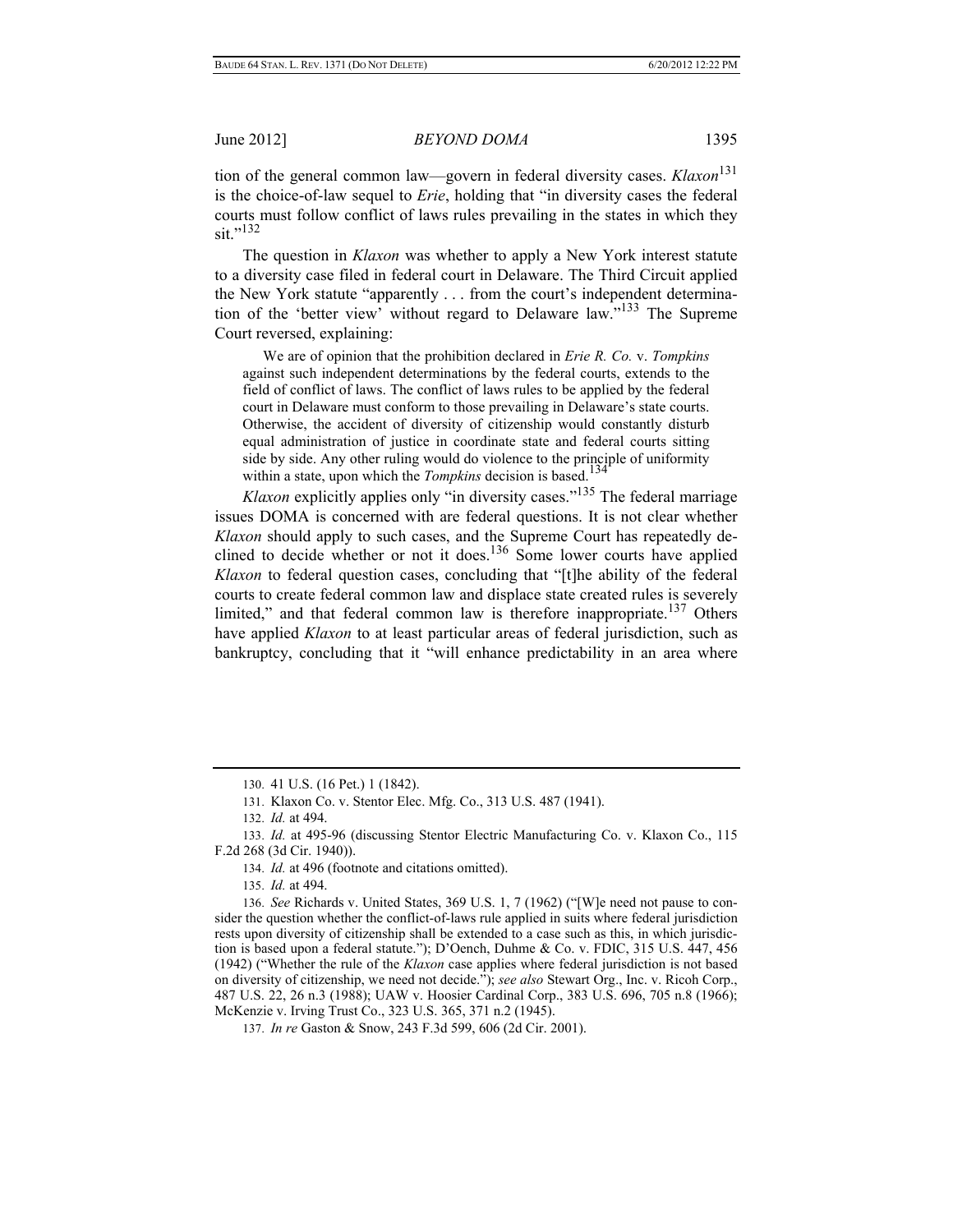predictability is critical."138 Whether *Klaxon* should be so extended is one of the central unanswered questions of second-order choice of law.

## C. *The Federal Common Law of Conflicts: State Law, Federal Choice of Law*

There are alternatives to *Klaxon*. Even if a court still wants to apply state law, it could choose state law in a different way—not by incorporating a particular state's choice-of-law rules, but by applying some *federal* choice-of-law rule to choose among the states. Because no such federal rule has been codified by Congress, it would have to be generated as a matter of federal common law.

A number of federal courts have done just that. For example, a few years after *Tatum v. Tatum* sidestepped the choice-of-law rules governing the Federal Employee Group Life Insurance Act, the Fourth Circuit faced a similar problem under the same statute.<sup>139</sup> Ernest Brinson married a woman named Clara in North Carolina, moved with her to Virginia, divorced her there "*a mensa et thoro*," and left for North Carolina.<sup>140</sup> (Clara remarried and stayed in Virginia.) When Ernest died, Clara argued that their putative divorce was merely a legal separation (thus invalidating her putative remarriage too) and that she was still Ernest's widow. The Fourth Circuit noted that it was "faced at the onset with a choice of law problem," and recounted the Ninth Circuit's non-solution in *Tatum*. 141 But unlike the Ninth Circuit, the Fourth had previously created a federal rule—"that the law of an insured's domicile at the time of his death governs" the validity of the marriage.<sup>142</sup> (That meant North Carolina, and it meant that Clara lost.) $^{143}$ 

A much more recent case from the Sixth Circuit also applied federal common law.144 That drama centered around Douglas Durden, who married a woman named Ann Linzy in Ohio and lived with her from 1966 to 1982, until his abusiveness drove her to leave him and move to Tennessee. Six years into his marriage with Ann, Douglas had also begun a relationship with another woman, Rita Marshall, fathering a child with her and ultimately marrying her in

<sup>138.</sup> *In re* Merritt Dredging Co., 839 F.2d 203, 206 (4th Cir. 1988); *see also* A.I. Trade Fin., Inc. v. Petra Int'l Banking Corp., 62 F.3d 1454 (D.C. Cir. 1995) (federal jurisdiction under the Edge Act); Cross, *supra* note 6, at 543-45 (cataloging reliance on *Klaxon*).

<sup>139.</sup> *See* Brinson v. Brinson, 334 F.2d 155 (4th Cir. 1964).

<sup>140.</sup> *Id.* at 157.

<sup>141.</sup> *Id.* at 158 (discussing Tatum v. Tatum, 241 F.2d 401 (9th Cir. 1957)).

<sup>142.</sup> *Id.* (citing Grove v. Metro. Life Ins. Co., 271 F.2d 918 (4th Cir. 1959)).

<sup>143.</sup> The Fourth Circuit did not discuss what would have happened under Virginia law. *Cf.* Gloth v. Gloth, 153 S.E. 879, 886 (Va. 1930) ("[W]hen a divorce a mensa et thoro is decreed there is no severance of the marriage bond. The marital status is not affected thereby; and the parties remain husband and wife, though authorized by the decree to live in separation.").

<sup>144.</sup> DaimlerChrysler Corp. Healthcare Benefits Plan v. Durden, 448 F.3d 918 (6th Cir. 2006).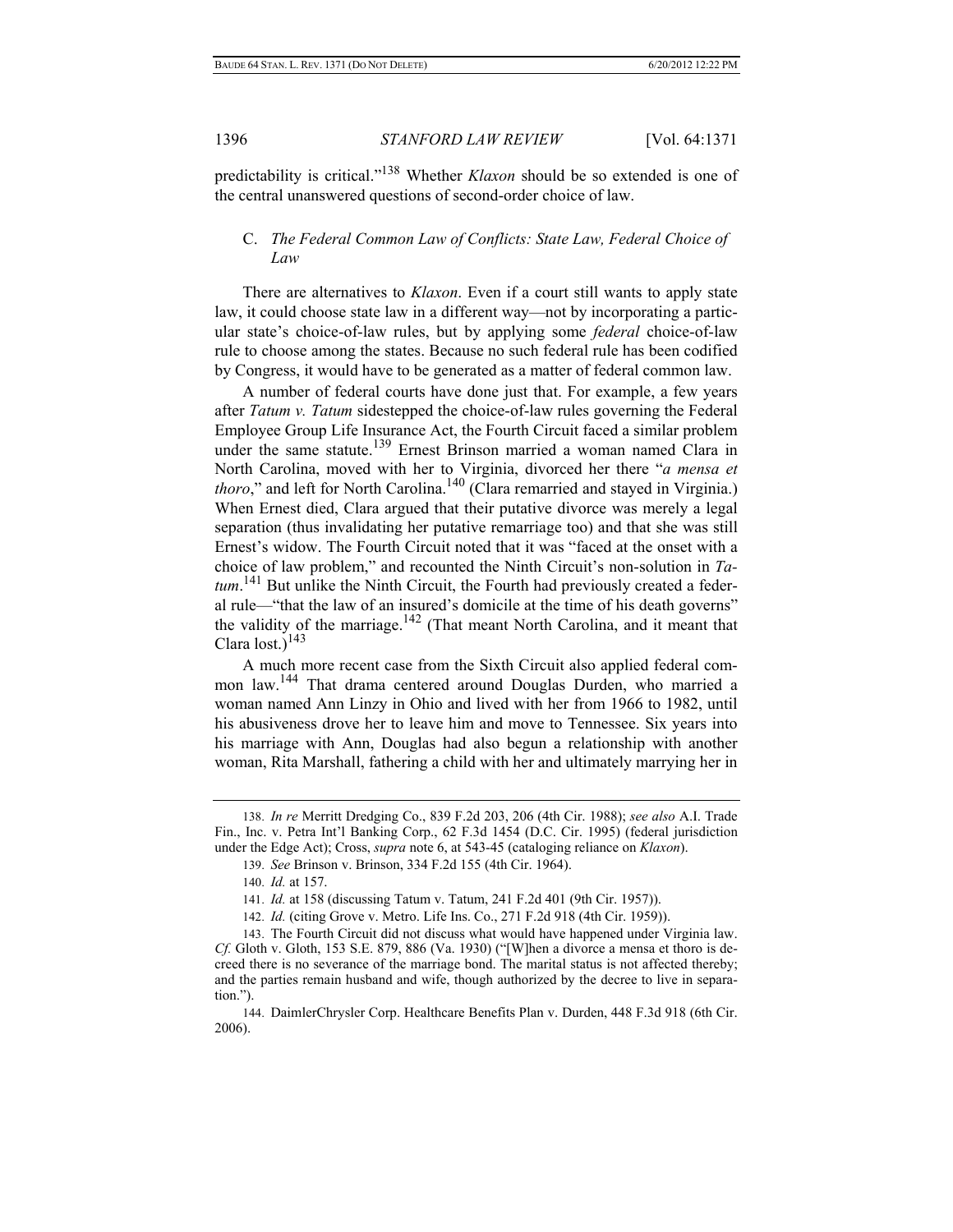Las Vegas. Douglas swore that he had divorced Ann many years before in Tennessee; Ann swore not, and no court had a record of such a divorce. Douglas eventually died, leaving the two women to squabble over his ERISA-governed Chrysler pension plan, which belonged to his legal wife.<sup>145</sup>

That squabble in turn hinged on choice of law. The pension plan stated that Michigan law would apply to such a dispute.<sup>146</sup> The district court applied Michigan law, and concluded that Rita was the one entitled to inherit Douglas's benefits.147 But things are different in Ohio. "Contrary to the rule adopted in Michigan, Ohio places the burden of proof on the second spouse to demonstrate that the first marriage was dissolved."148 The Sixth Circuit concluded that the federal common law (which it found in the Second Restatement) governed the dispute, overrode the plan's choice of law, and demanded the application of Ohio's law instead of Michigan's. Under Ohio law, Rita could not prove that Ann and Douglas had ever divorced, and Ann was therefore entitled to the benefits. $149$ 

The common law approach to choice of law is popular among circuits that have refused to extend *Klaxon*, 150 and some academics have endorsed it, albeit without fully discussing its complexities.<sup>151</sup> Yet, as some of the common law cases demonstrate, different courts have chosen different common law rules for different statutes. Indeed, some have even chosen different common law rules for the same statute. As the Ninth Circuit observed in *Tatum*, under the National Service Life Insurance Act alone, "some would view the law of the place of marriage as controlling, others would be guided by the law of the domicile of the parties, either at the time of the marriage, or when the alleged claim accrues, [and] another court has declined to resolve the matter." $152$  So those inclined to reject *Klaxon* in favor of federal common law must still figure out *what* common law rule they favor.<sup>153</sup>

151. *See* Chapman, *supra* note 6, at \*8-9; Gardina, *supra* note 6, at 923.

152. Tatum v. Tatum, 241 F.2d 401, 405 (9th Cir. 1957) (citing Lembcke v. United States, 181 F.2d 703 (2d Cir. 1950); United States v. Snyder, 177 F.2d 44 (D.C. Cir. 1949); Muir v. United States, 93 F. Supp. 939 (N.D. Cal. 1950); Hendrich v. Anderson, 191 F.2d 242 (10th Cir. 1951)); *see also* Yarbrough v. United States, 341 F.2d 621, 623-24 (Ct. Cl. 1965) (noting that the law of the place of celebration applies under the Civil Service Retirement Act).

153. *See infra* Part VI.B.

<sup>145.</sup> The facts in this paragraph are all recounted in *DaimlerChrysler*. *Id.* at 920-21.

<sup>146.</sup> *Id.* at 921.

<sup>147.</sup> *Id.*

<sup>148.</sup> *Id.* at 926 (citing Indus. Comm'n v. Dell, 135 N.E. 669 (Ohio 1922)).

<sup>149.</sup> *Id.* at 928. My view is that the case was wrongly decided. *See infra* notes 265-70 and accompanying text.

<sup>150.</sup> *See* Berger v. AXA Network LLC, 459 F.3d 804, 809-10 (7th Cir. 2006); Med. Mut. of Ohio v. DeSoto, 245 F.3d 561, 570 (6th Cir. 2001); Gluck v. Unisys Corp., 960 F.2d 1168, 1179 n.8 (3d Cir. 1992); Edelmann v. Chase Manhattan Bank, N.A., 861 F.2d 1291, 1294 & n.14 (1st Cir. 1988); *see also In re* Lindsay, 59 F.3d 942, 948 (9th Cir. 1995) (considering federal common law to be specially appropriate in bankruptcy).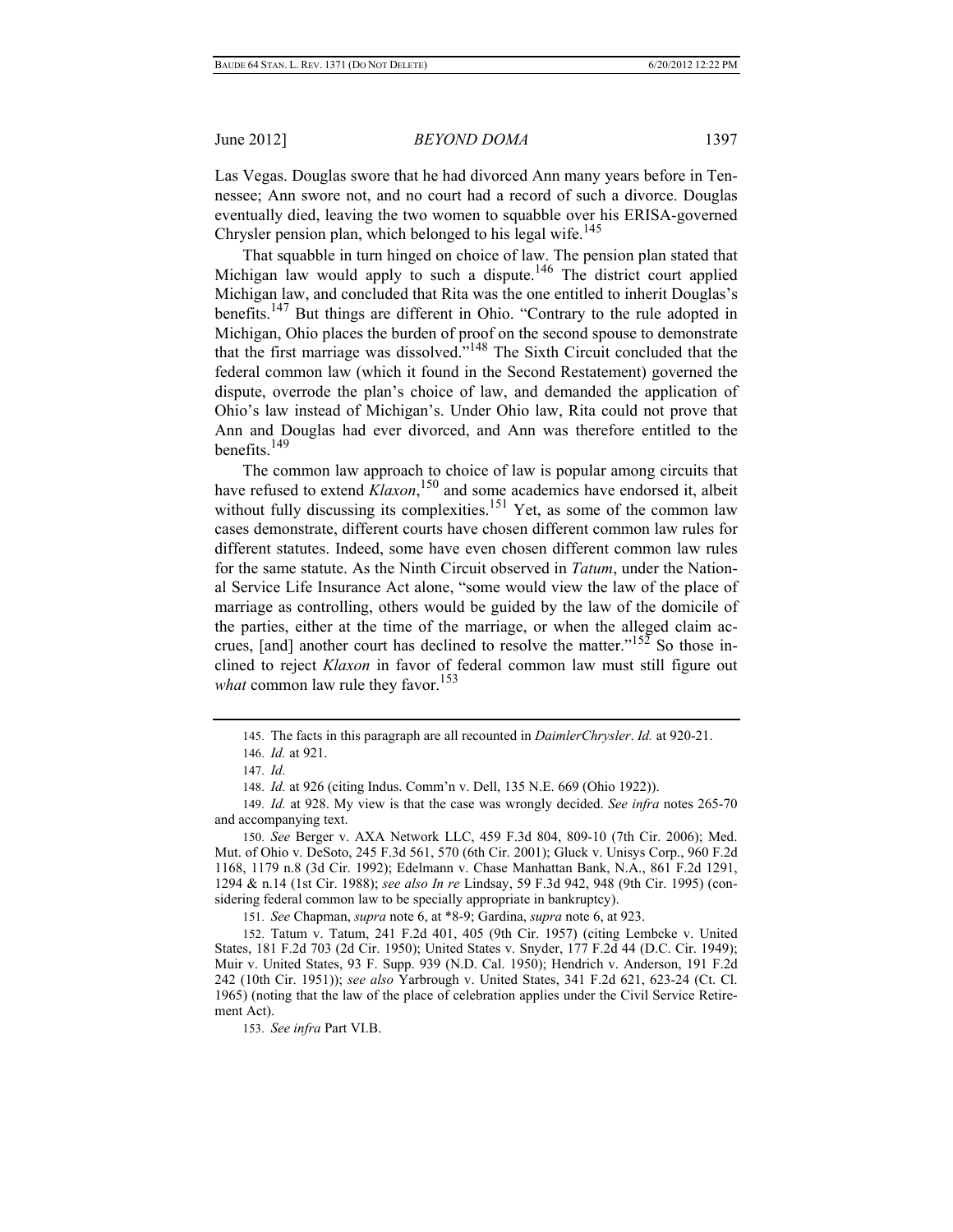#### D. Borax*: Federal Law, No Conflicts*

There is an alternative to both of these approaches to picking one of the state laws of marriage: refusing to incorporate state law at all. Instead, whether a couple is treated as married for purposes of a given statute could be treated as an independent question of federal law.

No federal circuit has fully embraced this approach, but there are elements of it in several decisions. For example, the courts have developed a partly federal definition of marriage in the immigration context, which the Ninth Circuit case of *Adams v. Howerton* summarized this way: "Cases . . . indicate that a two-step analysis is necessary to determine whether a marriage will be recognized for immigration purposes."<sup>154</sup> The first step is still the marriage's validity "under state law."<sup>155</sup> But even where that is satisfied (as it was assumed to be in *Howerton*),<sup>156</sup> courts must decide "whether the state-approved marriage qualifies" under federal immigration law.<sup>157</sup> Employing this second step, the *Howerton* court rejected an allegedly valid same-sex marriage from Colorado, concluding that as a matter of *federal* definition, "[t]he term 'marriage' ordinarily contemplates a relationship between a man and a woman," even if that marriage is valid under state law.158 To the extent that a federal court skips ahead to the second step to invalidate a marriage, it avoids the choice-of-state-law problem entirely.

A stronger version of that approach may be present in the Second Circuit's decision in *Estate of Borax v. Commissioner*: Herman Borax, a New Yorker, divorced his wife *ex parte* in Chihuahua, Mexico, and then, "to no one's surprise," remarried.<sup>159</sup> Because of the unfairness to Herman's first wife, a New York court held the divorce invalid,<sup>160</sup> but Herman and his new wife continued to file joint tax returns (and deduct alimony payments) until the IRS tried to stop them.<sup>161</sup> On (posthumous<sup>162</sup>) appeal of that dispute, the Second Circuit sided with Herman and his new wife, concluding that the Mexican divorce (and hence his new marriage) was valid for *federal* tax purposes even if *New York*

<sup>154. 673</sup> F.2d 1036, 1038 (9th Cir. 1982).

<sup>155.</sup> *Id.*

<sup>156.</sup> The couple "obtained a marriage license from the county clerk in Boulder, Colorado, and were 'married' by a minister." *Id.* The Ninth Circuit observed that at the time "Colorado statutory law . . . neither expressly permit [ted] nor prohibit [ed] homosexual marriages" and found it "unnecessary" to decide either way. *Id.* at 1039.

<sup>157.</sup> *Id.* at 1038.

<sup>158.</sup> *Id.* at 1040; *see also* Kerry Abrams, *Immigration Law and the Regulation of Marriage*, 91 MINN. L. REV. 1625, 1672-73 (2007); Titshaw, *supra* note 7, at 588-600 (sharply criticizing *Howerton*).

<sup>159.</sup> Estate of Borax v. Comm'r, 349 F.2d 666, 668 (2d Cir. 1965).

<sup>160.</sup> Borax v. Borax, 119 N.Y.S.2d 819 (Sup. Ct. 1953).

<sup>161.</sup> *Estate of Borax*, 349 F.2d at 668-69.

<sup>162.</sup> *Id.* at 669 n.1 (noting Herman's death during litigation).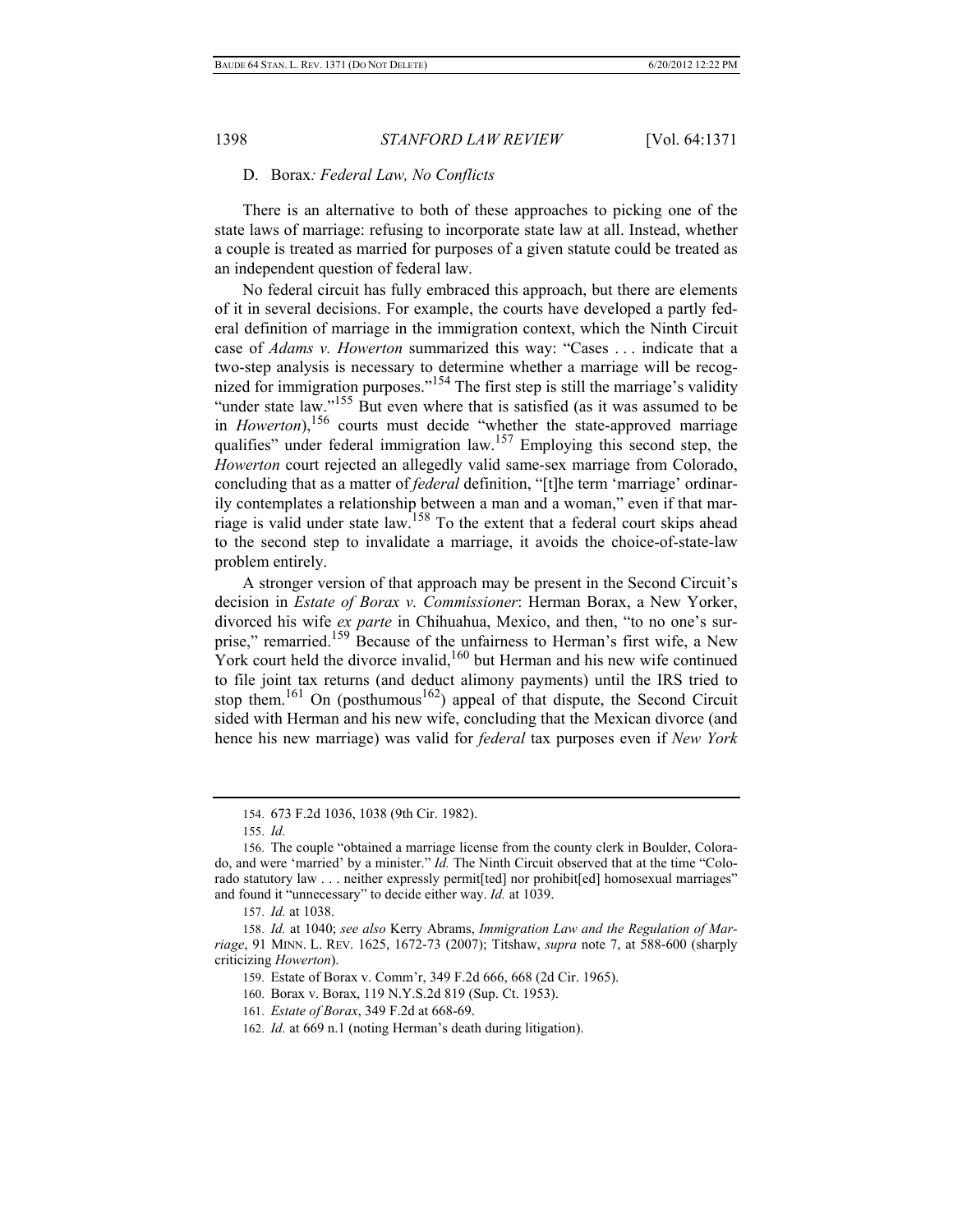thought otherwise.<sup>163</sup> Significantly, the court did not suggest that Herman's divorce or remarriage were valid under state law. It couldn't, since the New York courts had already held the divorce *invalid* and that judgment would likely be preclusive in other states as well.<sup>164</sup> While the exact basis for the Second Circuit's ruling was somewhat hard to tease out, it appeared to rest its decision purely on questions of federal tax policy. As the court put it, "The test would not be whether the divorce would be declared invalid in every state, but rather whether the divorce frustrated the revenue purposes of the tax laws."<sup>165</sup>

To be sure, the Second Circuit might not really have meant that federal marriage can be disentangled from state law, or that the purpose of the tax laws justified treating a legally invalid divorce as if it were valid. Perhaps the Court simply thought that the legality of a divorce should be judged by the law of the place of divorce—even if that place was Chihuahua, Mexico. But *Borax* has certainly inspired scholars to vigorously defend the federal-definition view. David Currie, for example, has defended its approach at length, arguing:

What is important . . . is that the question is . . . basically one of tax law, not of conflicts. . . . Whether right or wrong, *Borax* is a healthy decision from the point of view of the conflict of laws, for the court recognizes that statutory terms such as 'husband and wife' do not necessarily require a determination of the validity of the foreign divorce.<sup>166</sup>

For Currie, the question is whether it is good federal policy for a particular couple to file jointly or deduct alimony, not how that couple's status matches up to state law. Similarly, Willis Reese wrote:

Error is likely to be committed if it is assumed without investigation and without thought that a word bears the same meaning in every statute in which it appears. Such words as marriage, widow, surviving spouse, etc., do not constitute exceptions to this rule. They need not inexorably be interpreted to refer to a marriage that is valid under the law of a particular State.<sup>167</sup>

## IV. CHOICE OF LAW IN FEDERAL LEGISLATION

If same-sex marriage is to be left to the states, as the administration proposes,168 federal courts must know which states' laws to look to. Perhaps the

<sup>163.</sup> *Id.* at 672-73, 675-76.

<sup>164.</sup> *Id.* at 676 (Friendly, J., dissenting) (discussing preclusion); *Borax*, 119 N.Y.S.2d at 820.

<sup>165.</sup> *Estate of Borax*, 349 F.2d at 672; *see also id.* at 676 ("We found it consonant with the tax purposes to recognize this divorce, and hence . . . the second marriage . . . ."); David P. Currie, *Suitcase Divorce in the Conflict of Laws:* Simons*,* Rosenstiel*, and* Borax, 34 U. CHI. L. REV. 26, 74 (1966) ("*Borax* rejected the Tax Court's position that only those legally married may file joint returns. Judge Marshall thought legality irrelevant to tax policy . . . .").

<sup>166.</sup> Currie, *supra* note 165, at 75; *see also id.* at 26 ("The Australians are dead right: divorce ought to be a federal question.").

<sup>167.</sup> Reese, *supra* note 105, at 965.

<sup>168.</sup> *See supra* notes 1-2, 27-29, and accompanying text.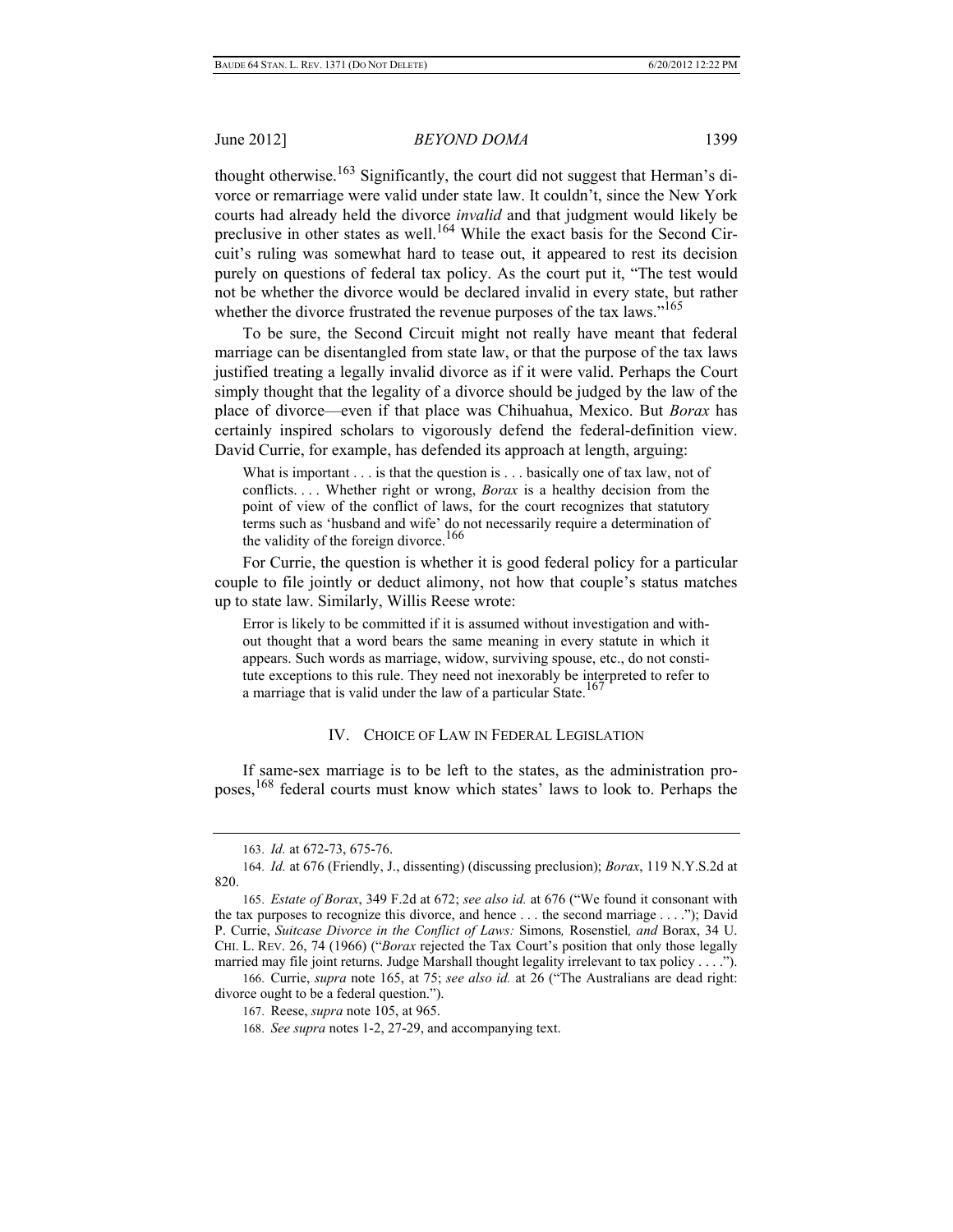administration assumed that the choice-of-law question would be relatively straightforward. But as the previous Part has demonstrated, there is no established marital choice-of-law rule in the federal courts. The next two Parts attempt to shed light on that problem, and in the process to clarify the framework for "interstitial" federal law more generally.

This Part discusses the legislative nature of the choice-of-law problem. It first establishes that what is called a choice-of-law problem in this context is ultimately a form of statutory interpretation, and then discusses the important consequence that Congress (or coordinated agency action) can solve it.

#### A. *Choice of Law as Statutory Interpretation*

To understand how to solve the problem created by DOMA's impending doom it helps to understand that it is, at bottom, a problem of federal statutory interpretation. Recall that DOMA operates by effectively amending a thousand different legal provisions that invoke marital status.<sup>169</sup> The federal government has no cause to "recognize" marital status—under state law or otherwise—in the abstract. It ascertains who is married only to the extent it is required to under another statutory or regulatory rule. Thus, with or without DOMA, interpreters must decide: who does this statute refer to when it refers to married couples?

Federal courts "choose" state law as part of an answer to that statutory interpretation question. Aside from DOMA, the U.S. Code contains few clues about how to determine when a marriage is valid. By contrast, states have developed a thick body of law (both statutory and decisional) on the validity of marriages. So it is understandable that federal courts turn to state law to lend meaning to the federal law (and that the administration invoked state law as the backdrop governing same-sex marriage in the absence of DOMA). A choiceof-law rule is necessary for state law to completely resolve the meaning of the federal statute. Otherwise, as we have seen, a federal court will not know which state's law to apply when those laws differ in a relevant respect.

Thus, what courts have been calling a choice-of-law problem when federal law incorporates state law categories is really just a two-part statutoryinterpretation problem: Federal law contains an undefined term whose meaning is ordinarily a legal category. To figure out the meaning of that category, one must first decide *whether* state law is relevant, and if it is, *which* state's law. (This statutory interpretation problem can exist not only in the thousand statutes incorporating state marriage law, but whenever federal law incorporates state law.)

<sup>169.</sup> *Cf.* Michael Stokes Paulsen, *A RFRA Runs Through It: Religious Freedom and the U.S. Code*, 56 MONT. L. REV. 249, 253 (1995) ("RFRA operates as a sweeping 'superstatute,' cutting across all other federal statutes (now and future, unless specifically exempted) and modifying their reach."); *supra* text accompanying note 16.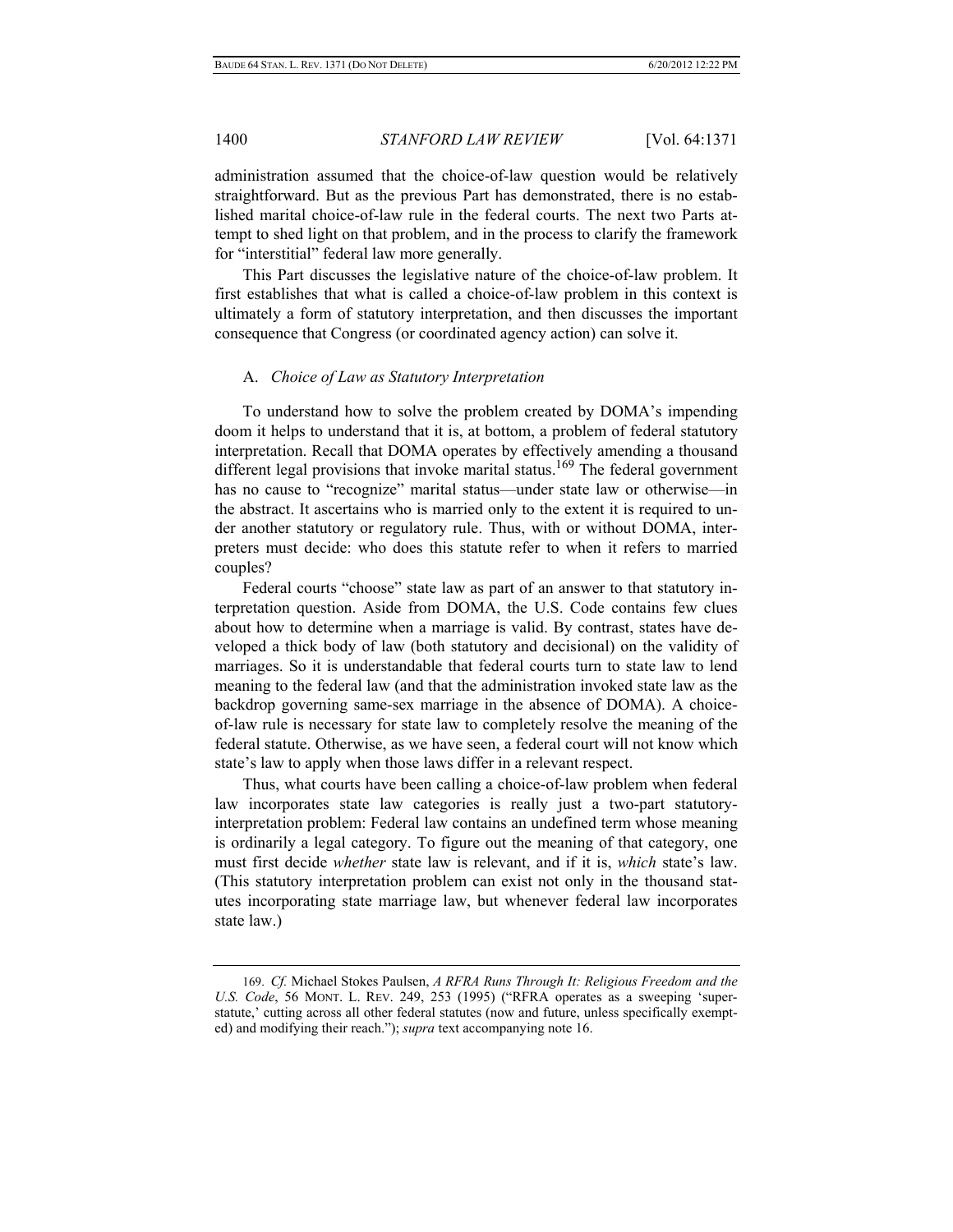Several things follow from understanding that this so-called choice-of-law problem is really a problem of statutory interpretation. One somewhat technical point is that state courts are equally bound by the federal choice-of-law rule—it travels with the federal statute. So, for example, if parties end up in state court litigating an ERISA question that turns on a couple's marital status, the court should not simply look to whether its own state's law would recognize the couple's marriage. It should decide which state's marriage law to use on the basis of *federal* interpretative principles. States should be following federal methods of statutory interpretation when interpreting federal statutes, $170$  so they should follow the federal "choice-of-law" rule in such scenarios because it is simply a rule of statutory interpretation. (This is not to say, however, that states must do what their federal circuit does—just that they must follow federal law, however it is authoritatively derived.)

Another technical implication is that it is not quite accurate to ask—as others have shorthanded it—whether *Klaxon*'s choice-of-law rule applies in "federal question" cases.<sup>171</sup> A federal question is a basis for federal jurisdiction; there can be federal statutory interpretation questions even where there is no federal question jurisdiction.<sup> $172$ </sup> The proper way to phrase the question is to ask whether *Klaxon* applies when interpreting a *federal statute* that relies upon state law—a scenario that usually, but not always, occurs in suits grounded in federal question jurisdiction.

Finally, perhaps the most important implication is that Congress has total authority to solve the so-called choice-of-law problem. It is generally accepted that "definition of legislative terms must, as an original matter, be an incident of the legislative power," because Congress's power to decide what the statute says entails the power to do so through the use of definitions.<sup>173</sup> It follows that Congress can decide which states' laws are incorporated by its statutes, because those rules are simply a form of definition—of defining more precisely what Congress meant in referring to the state law term.

## B. *A Congressional Choice-of-Law Rule*

I have just argued that congressional resolution of the choice-of-law problem is possible; it is also desirable. Congress should decide what law governs marriage for federal purposes. Such a provision could cut across all of the regulatory and statutory definitions and provide a uniform and predictable approach. For example, Congress might replace DOMA's definition of marriage

<sup>170.</sup> Anthony J. Bellia Jr., *State Courts and the Interpretation of Federal Statutes*, 59 VAND. L. REV. 1501, 1553-54 (2006); Nicholas Quinn Rosenkranz, *Federal Rules of Statutory Interpretation*, 115 HARV. L. REV. 2085, 2108 (2002); *see also* Gluck, *supra* note 20, at 1960-68 (noting, and lamenting, inconsistent treatment of this issue).

<sup>171.</sup> *See, e.g.*, Gardina, *supra* note 6, at 883.

<sup>172.</sup> Merrell Dow Pharm. v. Thompson, 478 U.S. 804, 807-09 (1986).

<sup>173.</sup> Rosenkranz, *supra* note 170, at 2105.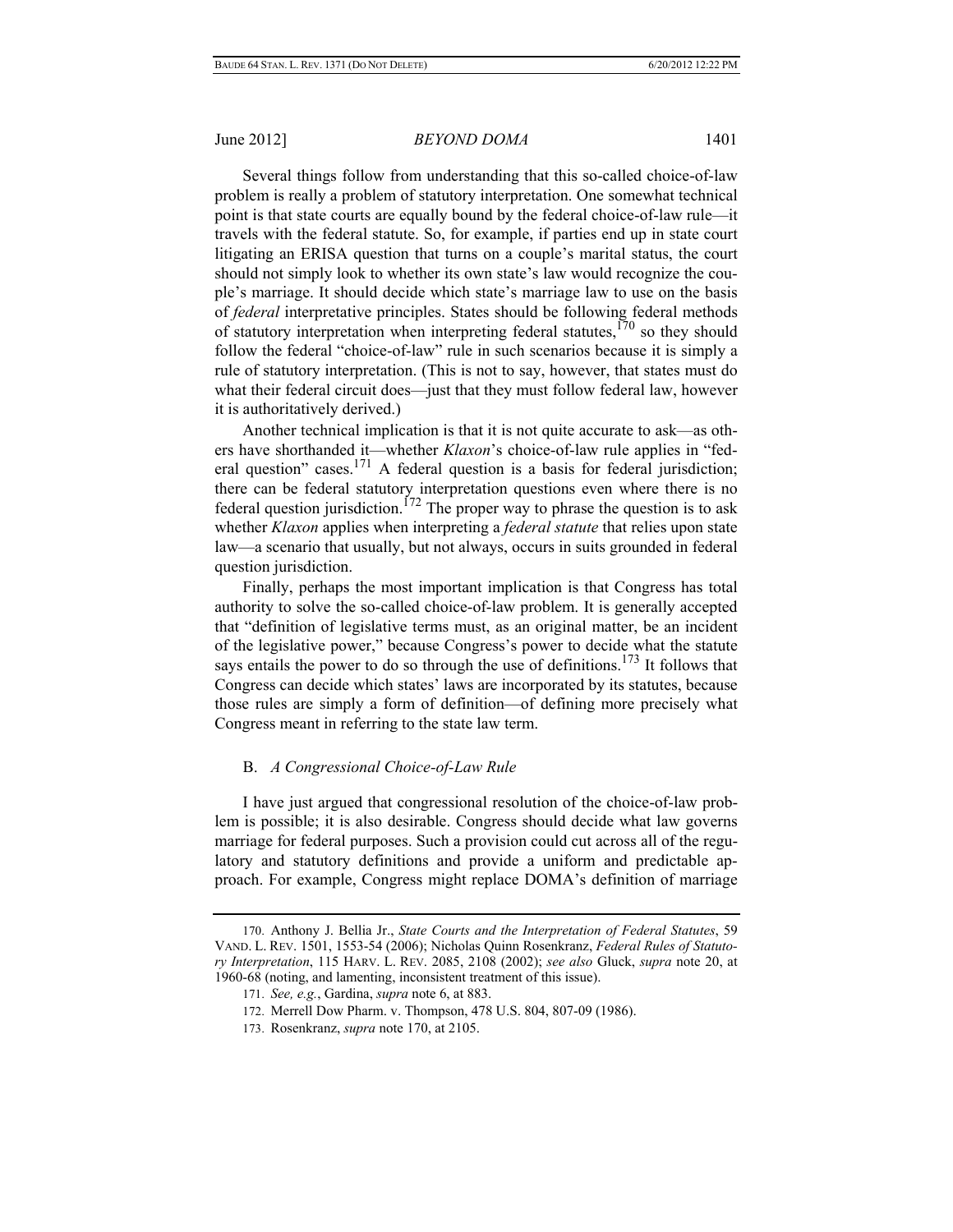with one saying that in determining the meaning of any law or regulation, the word "marriage" means a marriage that is recognized as valid in the state where the marriage was celebrated, or one that is recognized as valid in a state where one of the parties is domiciled.

Congress has made such determinations on occasion. Veterans' benefits based on marriage, for example, are awarded "according to the law of the place where the parties resided at the time of the marriage or the law of the place where the parties resided when the right to benefits accrued."<sup>174</sup> Similarly, the Social Security Act provides that marital status determinations will be made by reference to the law of the parties' domicile.<sup>175</sup> Both of these statutes predate (and are partly eclipsed by) DOMA, but might apply again if it is repealed.<sup>176</sup> Congress should go further, providing a single, clear rule to regulate marriage wherever it interacts with the federal code.

To Congress's credit, some of the more recent proposals to repeal DOMA would have provided a choice-of-law rule in its stead. The bills would have provided federal recognition for any marriage that was valid in the state where it was celebrated (or "in the case of a marriage entered into outside of any State," it would have been valid "if the marriage [was] valid in the place where entered into *and* the marriage could have been entered into in *a* State<sup> $177$ </sup>). Thus, these bills endorsed a strong version of the law of the place of celebration, with a very narrow public policy exception. Only a marriage from abroad is subject to the public policy exception, and only if that marriage would be unavailable to residents of *every* state in the union.

Of course, those measures have not passed, but whatever one thinks of the substance of the proposed choice-of-law rules, Congress is the best institution to provide them. Congressional action provides a clear, stable, ex ante rule for determining a couple's marital status—whether on a statute-by-statute basis or across all statutes at once.<sup>178</sup> It can solve the marital choice-of-law problem for

177. Respect for Marriage Act of 2009, H.R. 3567, 111th Cong. (2009) (emphases added). Later, similar bills include: Respect for Marriage Act of 2011, H.R. 1116, 112th Cong. (2011); Respect for Marriage Act of 2011, S. 598, 112th Cong. (2011).

178. For my argument that Congress should provide a single, cross-cutting rule, see notes 241-43 below and accompanying text.

<sup>174. 38</sup> U.S.C. § 103(c) (2006). The statute does not say what to do when those two states conflict.

<sup>175. 42</sup> U.S.C. § 416(h)(1)(A)(i).

<sup>176.</sup> According to 1 U.S.C. § 108, "Whenever an Act is repealed, which repealed a former Act, such former Act shall not thereby be revived unless it shall be expressly so provided," but it is not clear that § 108 applies to DOMA's *implied* repeal of the preceding statutes. *Compare* Ventura Cnty. v. Barry, 262 P. 1081, 1082 (Cal. 1927) (finding analogous state statute applies to implied repeal), *with* People *ex rel.* Hoyne v. Sweitzer, 107 N.E. 902, 908 (Ill. 1915) (finding analogous state statute does not apply to implied repeal), *and* City of Hannibal v. Guyott, 18 Mo. 515, 520 (1853) (same). Section 108 would also be inapplicable if DOMA were judicially invalidated rather than repealed. *Cf.* Lars Noah, *The Executive Line Item Veto and the Judicial Power to Sever: What's the Difference?*, 56 WASH. & LEE L. REV. 235, 243 n.42 (1999).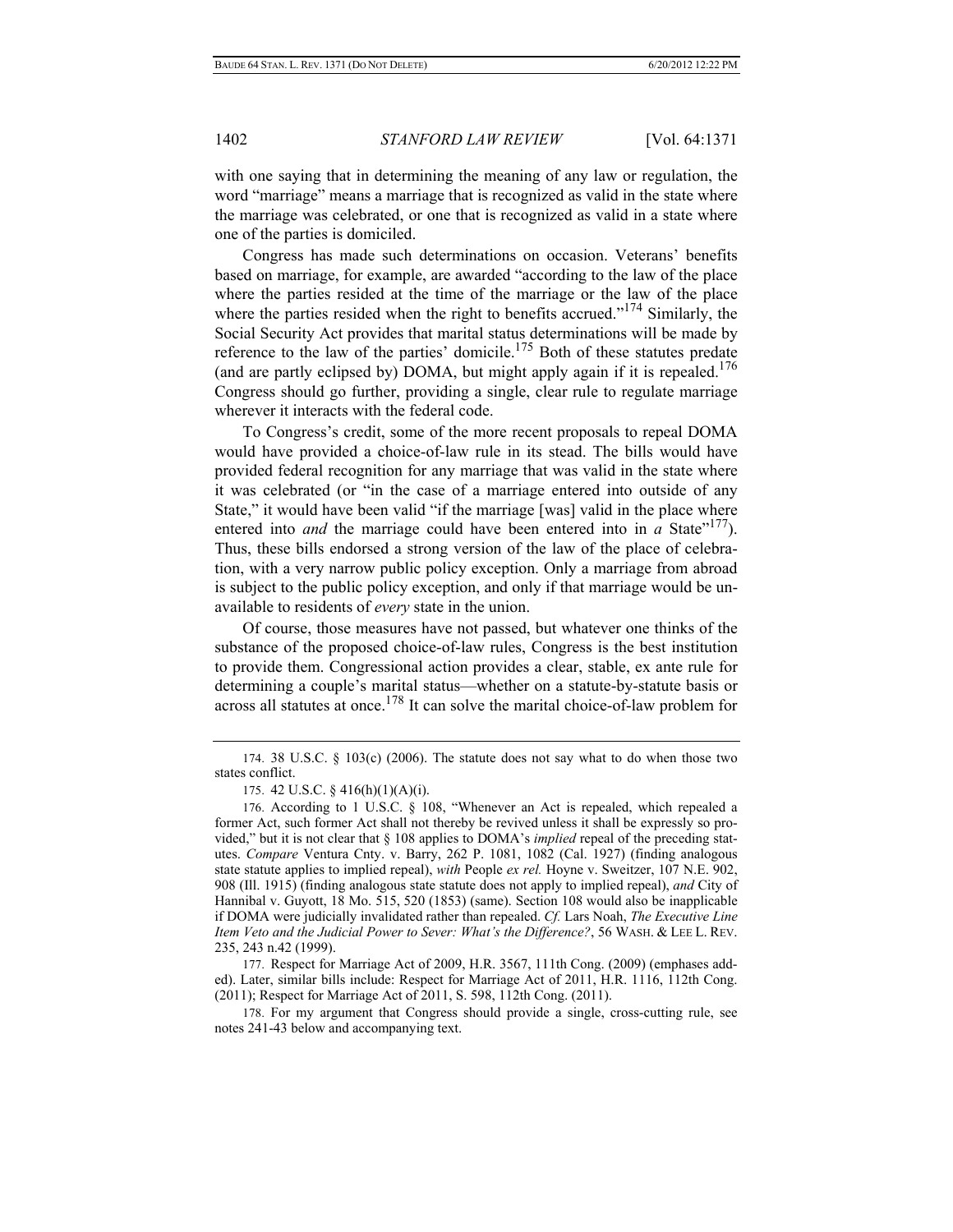all areas of federal law. If one of the proposals passes, it will have plain democratic legitimacy. Congressional action could also have broader aspirations: For example, it could even try to eliminate all federal rules that turn on marital status<sup>179</sup>

All the same, it would be a mistake to count on congressional action. One can certainly imagine that after DOMA, the chaos that would reign in the federal courts would earn congressional attention.<sup>180</sup> But every generation apparently believes its circumstances are special and will move Congress to act. For example, it has been nearly twenty years since Michael Gottesman diagnosed state choice-of-law doctrines as "chaotic producers of waste and unfairness" and declared that it was "time for Congress to enact a statute or series of statutes declaring federal choice of law rules for categories of disputes that arise frequently in multistate contexts."181 While Gottesman acknowledged "two hundred years of congressional inaction," $182$  he argued that we were (in 1991) "nearing the critical moment at which past practice will be abandoned."<sup>183</sup> In particular, Gottesman thought that a rise in product liability cases against corporations would cause them to successfully lobby for uniform choice-of-law rules at least in that area. Yet that never happened. And if there has been no congressional action on a choice-of-law issue with such high economic stakes (and such powerful interests threatened), there is little reason to believe that same-sex marriage's interaction with federal law will be the cutting edge of legislative action.

One possibility worth noting is that Congress could provide a choice-oflaw rule as a method of political subterfuge. Rather than providing a rule out of desire for stability, clarity, and interstate harmony, Congress might use choice of law to covertly further its own views on same-sex marriage.<sup>184</sup> For example, a Congress that wished to make marital benefits available to same-sex couples without great fuss might provide that marriage for federal purposes would be

183. Gottesman, *supra* note 181, at 28.

184. Of course it is true that Congress is a collective body that may not have a single view on same-sex marriage. I refer to Congress's "views" as shorthand for the various forms of collective intent, desire, or policy that can coherently be attributed to Congress.

<sup>179.</sup> *See* NANCY D. POLIKOFF, BEYOND (STRAIGHT AND GAY) MARRIAGE: VALUING ALL FAMILIES UNDER THE LAW 123-45 (2008); Toni Robinson & Mary Moers Wenig, *Marry in Haste, Repent at Tax Time: Marital Status as a Tax Determinant*, 8 VA. TAX REV. 773, 852 (1989) (advocating that tax law be "purged of distinctions based on marital status").

<sup>180.</sup> *See* Stephen T. Black, *Same-Sex Marriage and Taxes*, 22 BYU J. PUB. L. 327, 351- 52 (2008) (predicting optimistically that Congress would feel obligated to "restore rationality" to the tax code if DOMA were gone).

<sup>181.</sup> Michael H. Gottesman, *Draining the Dismal Swamp: The Case for Federal Choice of Law Statutes*, 80 GEO. L.J. 1, 1-2 (1991).

<sup>182.</sup> *Id.* at 28; *accord* RIBSTEIN & O'HARA, *supra* note 105, at 47-48; Larry Kramer, *On the Need for a Uniform Choice of Law Code*, 89 MICH. L. REV. 2134, 2144 n.23 (1991) ("[G]etting choice of law onto the national agenda in Congress is unrealistic."); Michael W. McConnell, *A Choice-of-Law Approach to Products-Liability Reform*, 37 PROC. ACAD. POL. SCI., no. 1, 1988, at 90 (1988).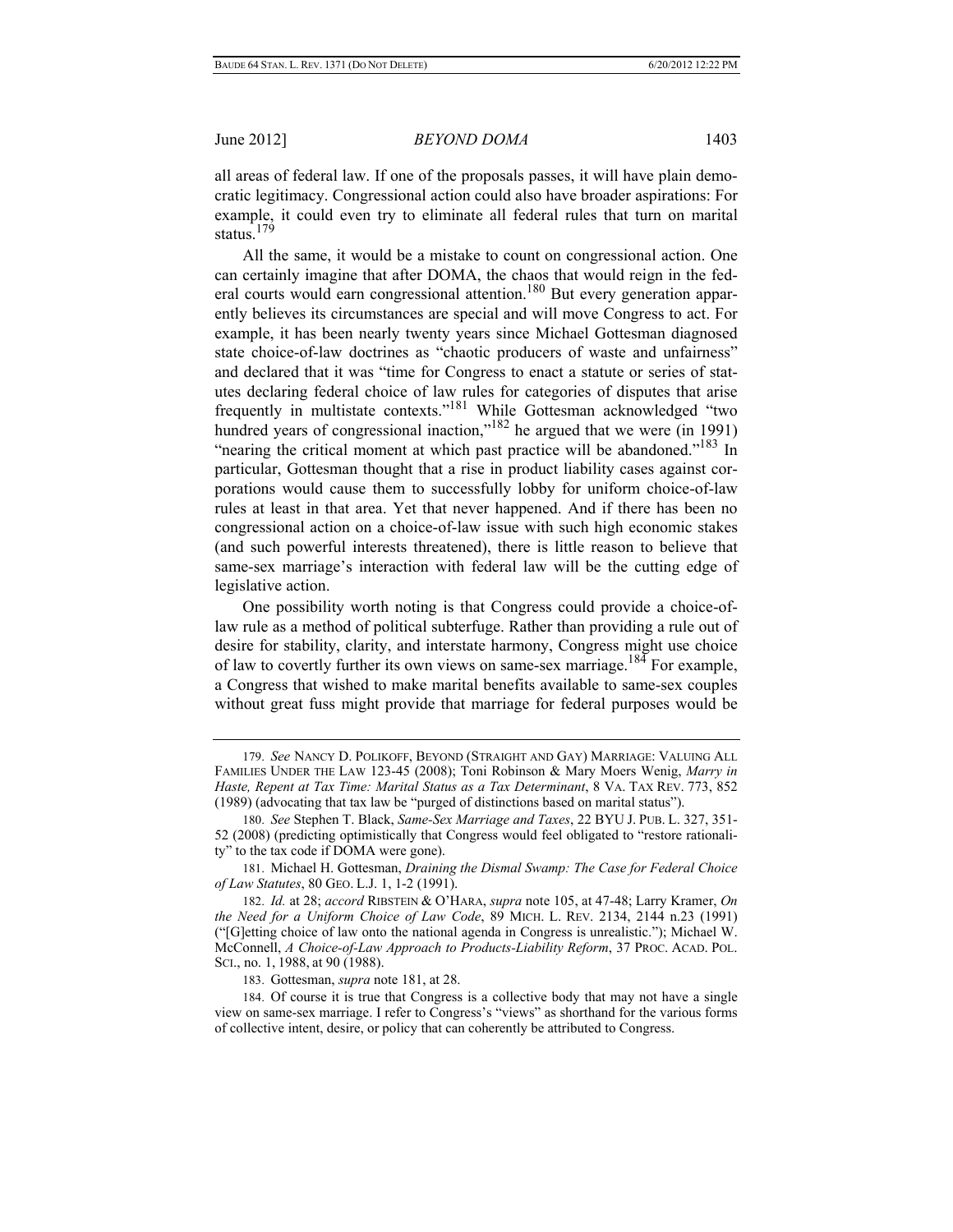judged by the law of the place of celebration. Same-sex marriages will usually satisfy this requirement, because the couple will of course usually marry in a jurisdiction that permits them to. $185$  Or alternatively, a Congress that was hostile to same-sex marriage might respond to DOMA's demise by enacting a more restrictive choice-of-law rule—perhaps one that would recognize samesex marriage only if it was permitted by the law of the place of celebration *and* the law of both parties' domiciles, and perhaps any other interested state. If it is true that choice of law is of much lower salience than substantive law (as Congress's indifference to the former might imply), then meddling with a choiceof-law rule might provide a low-profile way for Congress to push federal policy in its preferred direction.

In Part VI, I provide my own proposal for how Congress *should* act. Whether Congress will ultimately choose to do so—or act at all—is a prediction that is beyond the scope of this Article. Indeed, the expertise necessary to make that prediction probably lies in the domain of political strategy, not scholarly analysis.<sup>186</sup> I hope that it suffices to say that while congressional action is possible, it is not certain, and that even if it does come, it may not come for a while. So it is worthwhile to examine the alternatives to legislation.

#### C. *Regulatory Choice of Law*

In the face of congressional inaction, administrative agencies might fill the gap instead. Congress frequently fails to legislate the pesky implementing details of the statutes it passes, and agencies fill the gap by issuing regulations to which the courts might defer. As with congressional choice of law, there is some precedent for administrative choice-of-law determinations with respect to marriage. For example, in the 1940s, under the National Service Life Insurance Act (a predecessor to the benefits statute at issue in *Tatum* and *Brinson*), the Administrator of Veterans Affairs had promulgated regulations providing that marriages be proved "according to the law of the place where the parties resided at the time of marriage, or at the time and place where the parties resided when rights to compensation or pension accrued."<sup>187</sup> As with the current benefits statute, the regulation did not fully resolve the choice-of-law problem, since it provided no guidance for choosing between the time-of-marriage residence and the time-of-accrued-right residence. But all the same, federal courts at the

<sup>185.</sup> *But see* sources cited *supra* note 60 (discussing unlawful same-sex marriages celebrated in San Francisco).

<sup>186.</sup> *Cf.* Adrian Vermeule, *Political Constraints on Supreme Court Reform*, 90 MINN. L. REV. 1154, 1172 (2006) ("A plausible division of labor is that the reformer should deliberately ignore political feasibility; she should simply propose first-best plans and programs and then let politics itself filter the feasible from the infeasible.").

<sup>187. 38</sup> C.F.R. § 3.49(a) (1949), *quoted in* United States v. Snyder, 177 F.2d 44, 47 (D.C. Cir. 1949).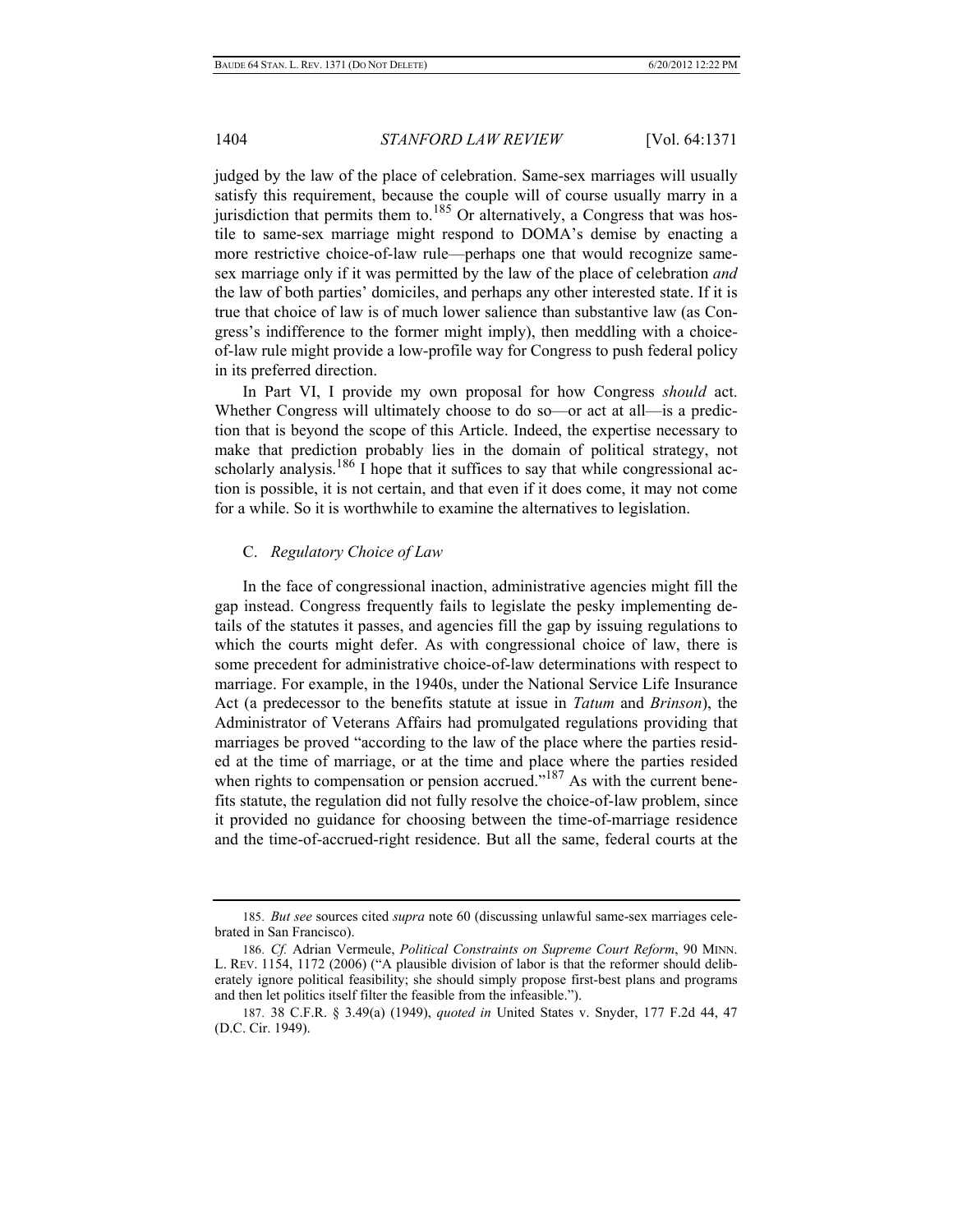time upheld the regulation, and apparently found it helpful in guiding their choice of law.188

Agencies can also create law through administrative adjudications rather than regulation. In *Howerton*, the court noted that the Board of Immigration Appeals judged the validity of a marriage by looking to the law of the state where it was celebrated, $189$ <sup>2</sup> a rule apparently employed by immigration authorities, with some exceptions, for most of the twentieth century.190 Other administrative rulings and adjudications have sprung up from time to time—for example, in tax<sup>191</sup> and in workers' compensation.<sup>192</sup> But they have never attempted to thoroughly resolve the conflicts problem, and they have not always arisen in circumstances meriting deference.

While agency resolution has some of the virtues of congressional resolution, it also may be inadequate to solve the post-DOMA choice-of-law problem. There is no single federal agency in charge of marriage. As discussed above, DOMA cuts a swath through thousands of different statutes and regulations within the jurisdiction of many different administrative bodies—the Social Security Administration, the Internal Revenue Service, the Board of Immigration Appeals, and more. Each body would presumably have to separately provide its own marital choice-of-law rules, and those rules might differ, just as the Bureau of Immigration Affairs and the Veterans Administration provided different choice-of-law rules in their respective fields. That could mean that a couple is married for purposes of some federal statutes but not others, potentially leading to odd conflicts.193 Courts may well conclude that Congress generally intended marriage to have a uniform meaning throughout the U.S. Code,<sup>194</sup> and hence not to leave it up to uncoordinated agency action.<sup>195</sup> Deference is more likely in the event of *coordinated* agency action.<sup>196</sup>

192. Ryan-Walsh Stevedoring Co. v. Trainer, 601 F.2d 1306, 1315 (5th Cir. 1979) (overturning "new guidelines" established by the Benefits Review Board).

193. For more discussion of the importance of a uniform marital status, see notes 241- 43 below and accompanying text.

194. *See infra* note 264 and accompanying text.

195. *Cf.* FDA v. Brown & Williamson Tobacco Corp., 529 U.S. 120, 125 (2000); ETSI Pipeline Project v. Missouri, 484 U.S. 495, 516-17 (1988).

<sup>188.</sup> *See, e.g.*, Barrons v. United States, 191 F.2d 92, 94 (9th Cir. 1951); *Snyder*, 177 F.2d at 47.

<sup>189.</sup> Adams v. Howerton, 673 F.2d 1036, 1038-39 (9th Cir. 1982).

<sup>190.</sup> *See generally* Titshaw, *supra* note 7, at 557-95.

<sup>191.</sup> Von Tersch v. Comm'r, 47 T.C. 415, 419 (1967) (citing Rev. Rul. 58-66, 1958-1 C.B. 60, for proposition that the law of the domicile controls); *cf.* Patricia A. Cain, *DOMA and the Internal Revenue Code*, 84 CHI.-KENT L. REV. 481, 513-14 & n.170 (2009) ("Although the rule is not clearly and completely stated in the Internal Revenue Code, or in the regulations, it is generally assumed that for tax purposes, a couple will be considered as married if they are legally married in the state of domicile.").

<sup>196.</sup> *See* Jody Freeman & Jim Rossi, *Agency Coordination in Shared Regulatory Space*, 125 HARV. L. REV. 1131 (2012).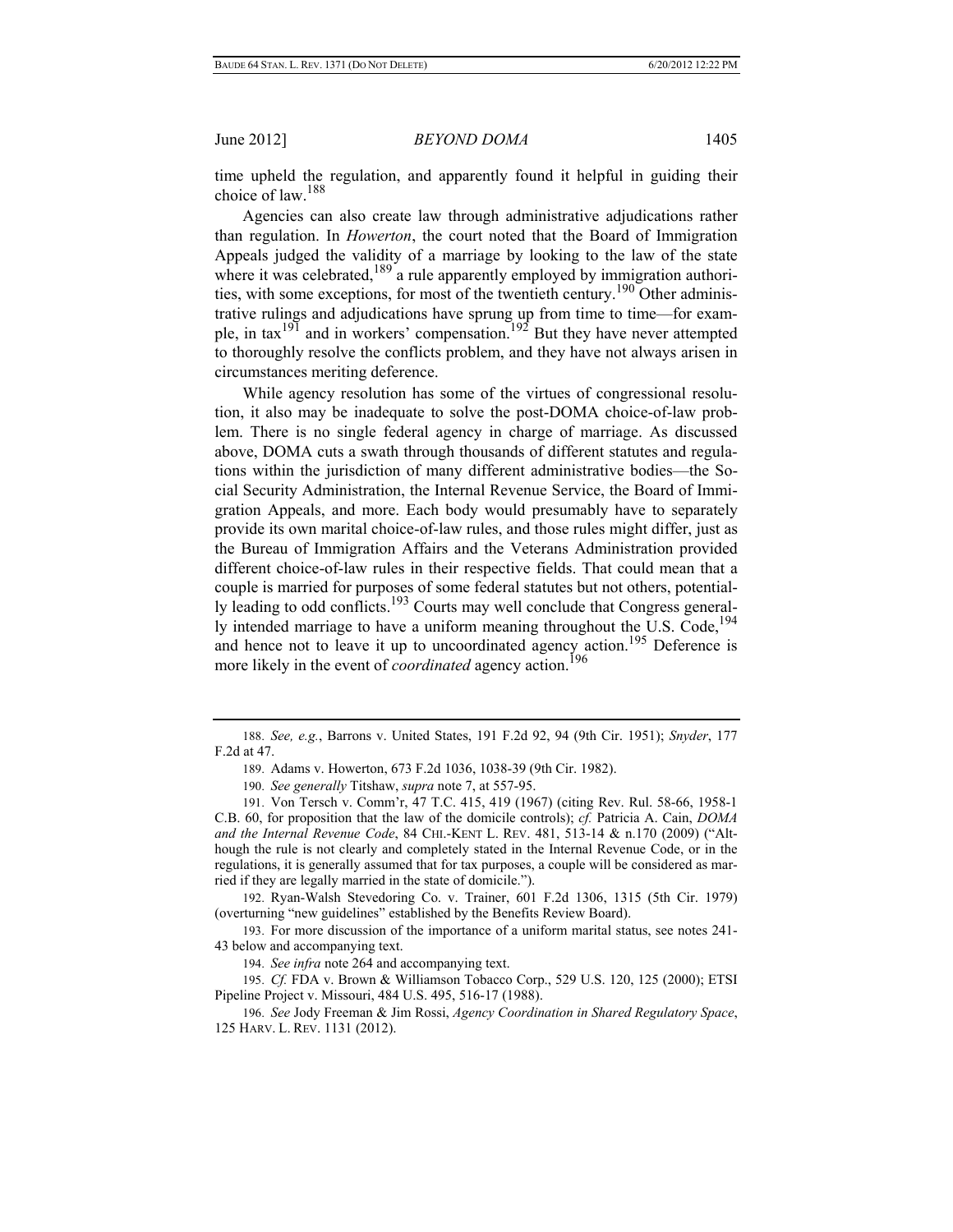Regulatory uniformity would have to be accomplished through executive branch coordination. One possible vehicle for such coordination is the Office of Information and Regulatory Affairs (OIRA)—an agency within the Office of Management and Budget that coordinates the actions of other agencies and "has emerged as an enduring, major, but insufficiently appreciated part of the national government."197 Whether through OIRA, or otherwise, the executive branch might be able to coordinate a coherent policy of marital choice of  $\frac{198}{198}$ 

As with the likelihood of legislative response, I can only speculate about whether a centralized regulatory response is in fact likely. Recent assessments describe "White House involvement, whether through OIRA or other offices," as "uneven and unsystematic,"<sup>199</sup> or alternatively as strong but nonetheless "declining" over time. $200$  To be sure, the administration has already taken an interest in the problem of DOMA, which might indicate more than the usual willingness to coordinate related agency action, but one can never be certain which issues will successfully capture the President's attention and political capital.

As with congressional action, regulatory resolution of the conflicts problem seems desirable, but uncertain. So far as I am aware there has been no general regulatory attempt to promulgate conflict-of-laws rules for the other occasions when federal law interacts with state law. Marriage may be no different. The demise of DOMA might make such regulation more necessary, but that is no guarantee that it will be supplied.

#### V. FEDERAL CHOICE OF LAW IN THE FEDERAL COURTS

It seems at least somewhat likely that neither Congress nor administrative agencies will codify conflicts rules for federal statutes that rely on state marital status. In that event, the task of interpreting that universe of statutes will fall to the courts. In every case in which federal marital status is at issue, they must decide what law controls marital status.

<sup>197.</sup> Richard H. Pildes & Cass R. Sunstein, *Reinventing the Regulatory State*, 62 U. CHI. L. REV. 1, 16 (1995); *see also* Christopher C. DeMuth & Douglas H. Ginsburg, *White House Review of Agency Rulemaking*, 99 HARV. L. REV. 1075 (1986); Paul R. Verkuil, *Welcome to the Constantly Evolving Field of Administrative Law*, 42 ADMIN. L. REV. 1, 2 (1990) ("This shift to central political control under OMB is the administrative law story of the decade.").

<sup>198.</sup> *See generally* Freeman & Rossi, *supra* note 196 (detailing methods of coordination).

<sup>199.</sup> Lisa Schultz Bressman & Michael P. Vandenbergh, *Inside the Administrative State: A Critical Look at the Practice of Presidential Control*, 105 MICH. L. REV. 47, 94  $(2006)$ .

<sup>200.</sup> Steven Croley, *White House Review of Agency Rulemaking: An Empirical Investigation*, 70 U. CHI. L. REV. 821, 846 (2003).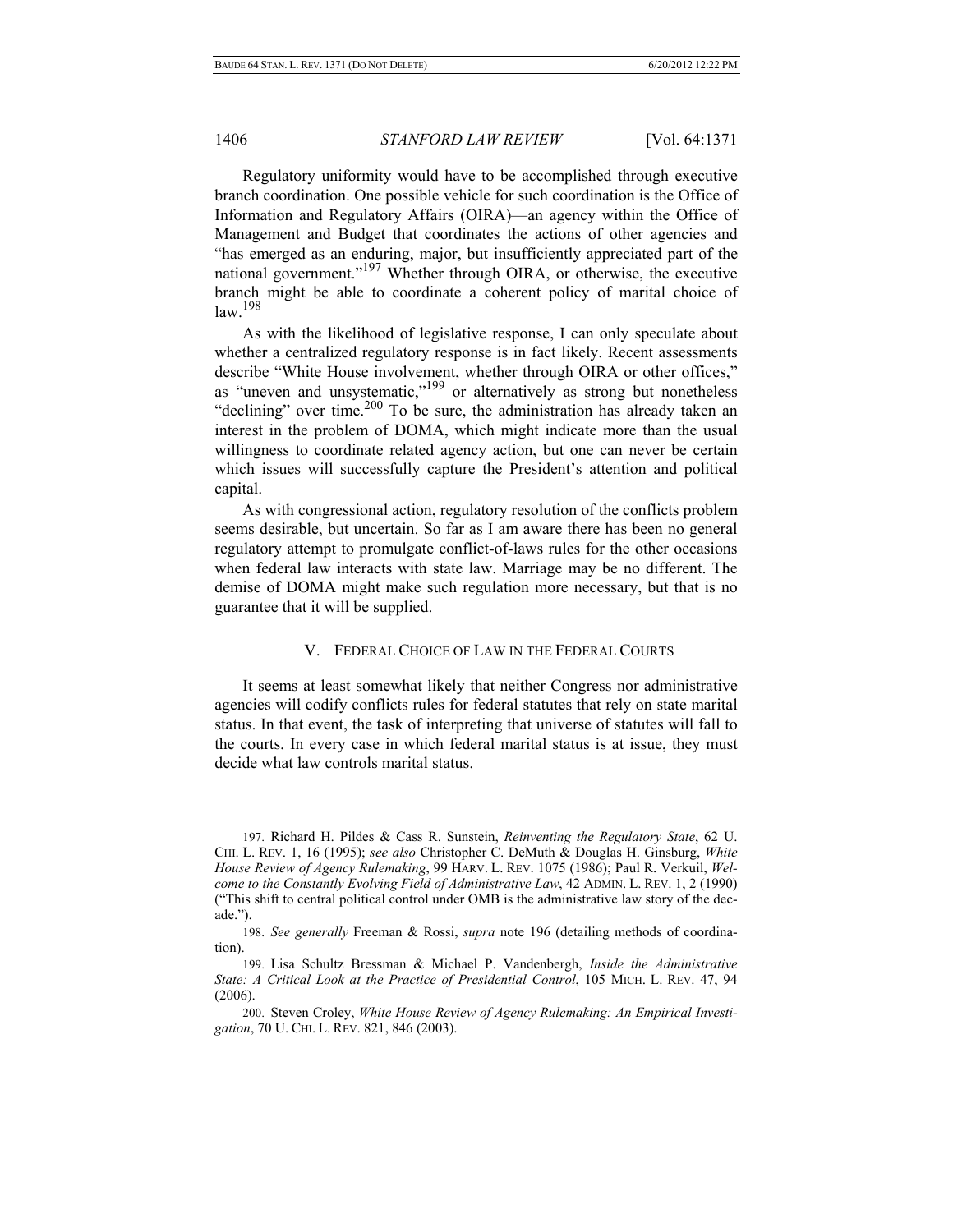In a sense, this is nothing new. As we have seen, federal courts have confronted this very problem for many years for every issue of marital status that is not already controlled by DOMA. But as we have also seen, it is not a problem that they have solved. Federal appellate courts differ markedly in their approach to these second-order conflicts problems in general, and have also not agreed on an approach for marriage specifically. Perhaps they will unify behind an approach once DOMA is repealed or invalidated. If not, the Supreme Court may find itself forced to intervene.

It is reasonable to wonder whether resolution is really needed. After all, if federal courts have somehow been muddling through without definitive agreement for so long, why will that lack of uniformity suddenly become so much less tolerable?

But the federal disagreement over same-sex marriage after DOMA will be different in degree from prior second-order choice-of-law issues. Courts frequently avoided resolving the second-order choice-of-law problem in the past by either construing the states' laws to be similar, or concluding that one state's law would likely qualify as definitive under almost any method. In the samesex-marriage context, without DOMA, that will be more difficult. The conflict over the legality of same-sex marriage is sharp, so there will rarely be a plausible way to suggest that the two laws are similar. There are a lot of same-sex marriages, and many of them cross state lines.<sup>201</sup> So in many cases, there will be two states with competing claims to apply their own law, because same-sex couples usually marry in states that recognize their marriage, but many states to which they might later move or travel refuse to recognize same-sex marriages regardless of where they are performed. If even a tiny fraction of those couples end up in federal court, these cases will recur far more often than they ever have in the past.<sup>202</sup>

If courts do recognize the need to consider or reconsider the second-order choice-of-law problem, that still leaves the question of *how*. My view is that federal courts should turn to what they have called the "federal common law" of conflicts if there is no statutory or regulatory choice-of-law provision. This is not because the common law approach is so obviously satisfying, but rather because the two viable alternatives are so flawed. This Part therefore proceeds in slightly unorthodox order, first discussing the *Borax* and *Klaxon* doctrines and explaining why they should not be used to solve the second-order choiceof-law problem, and then defending the legitimacy of the remaining contender—the so-called "federal common law" approach.

<sup>201.</sup> *See supra* notes 3-4 and accompanying text.

<sup>202.</sup> *See* PETER HAY ET AL., CONFLICT OF LAWS § 13.20, at 657 (5th ed. 2010) (predicting that state disagreement about same-sex marriage "will give rise to many conflicts problems").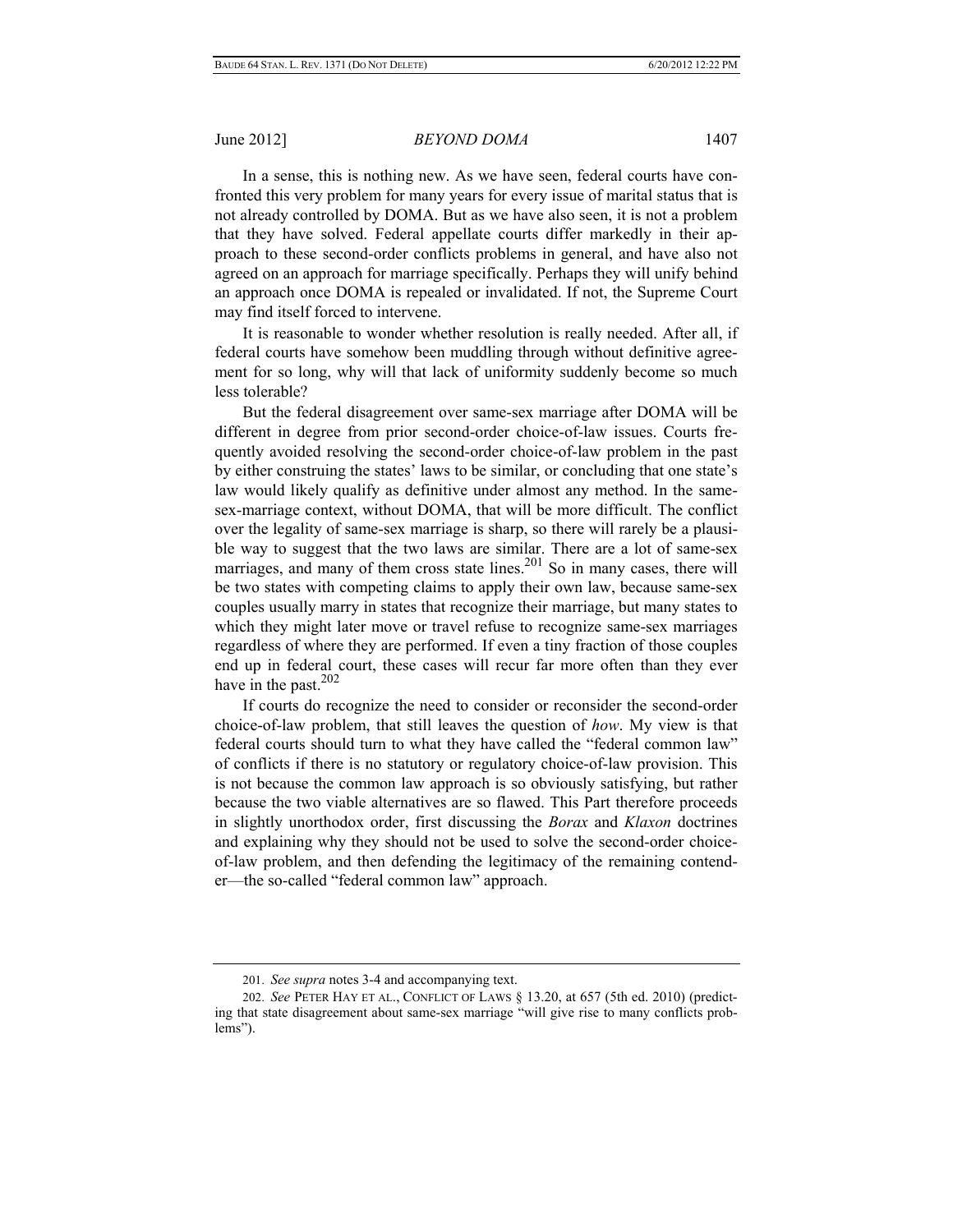#### A. *Against* Borax

Recall that one approach to the chaos of choosing state law, the doctrine inspired by *Borax*, is simply to abandon state law in the first place and replace it with a federal definition. This is inconsistent with the approach proposed by the administration, which says that a same-sex marriage will be respected for federal purposes if, but only if, it is valid under state law.203 And there are good reasons for the administration's rejection of *Borax*—both formal and practical. As a formal matter, words like "marriage" or "spouse" *do* appear to require the federal court to investigate the law of a particular state. What distinguishes marriage from other emotional, financial, and sexual relationships is largely its ceremonial formality.<sup>204</sup> To be sure, such ceremonies are sometimes celebrated outside of the government's purview, but the most sensible and intuitive referent for a *law* that refers to marriage is to *laws* that create or recognize marriage. As the Supreme Court said in *De Sylva*, in our system, those are state laws.<sup>205</sup>

There are also practical problems with the *Borax* approach. Imagine trying to create a federal definition of marriage that is disconnected from state law. If the definition categorically excludes same-sex marriage, even when valid under state law, there is little point in (or rationale for) holding DOMA unconstitutional in the first place. Such a federal rule would not be an attempt to work out the implications of the administration's position. It is simply a rejection of that position.

Nor can federal courts easily adopt the opposite rule, recognizing all samesex couples as married regardless of state law. As a practical matter, how will federal courts know whether a same-sex couple is married if no such marriages are lawfully recognized by the state? It is true that state courts have occasionally followed the Second Restatement in recognizing marriages as valid even if they were invalid where they were celebrated,<sup>206</sup> but only for those with strong connections to the forum state, and never on a widespread scale. So adoption of this solution might require broader institutional reform—creating a new brigade

<sup>203.</sup> *See supra* notes 46-49 and accompanying text.

<sup>204.</sup> The exception is common law marriage, an institution in general disfavor today. *See* Jennifer Thomas, Comment, *Common Law Marriage*, 22 J. AM. ACAD. MATRIM. LAW. 151, 151 (2009).

<sup>205.</sup> *See* De Sylva v. Ballentine, 351 U.S. 570, 580 (1956) ("[T]here is no federal law of domestic relations.").

<sup>206.</sup> Donlann v. Macgurn, 55 P.3d 74, 77-78 (Ariz. Ct. App. 2002); McPeek v. McCardle, 888 N.E.2d 171, 175-76 (Ind. 2008); *In re* Estate of Murnion, 686 P.2d 893, 899 (Mont. 1984); *In re* Farraj, 900 N.Y.S.2d 340 (App. Div. 2010); *In re* Estate of Shippy, 678 P.2d 848, 850-51 (Wash. Ct. App. 1984). *See generally* RESTATEMENT (SECOND) OF CONFLICT OF LAWS § 283 cmt. i (1971); John C. Williams, Annotation, *Recognition by Forum State of Marriage Which, Although Invalid Where Contracted, Would Have Been Valid If Contracted Within Forum State*, 82 A.L.R.3d 1240 (West 2012) (collecting cases).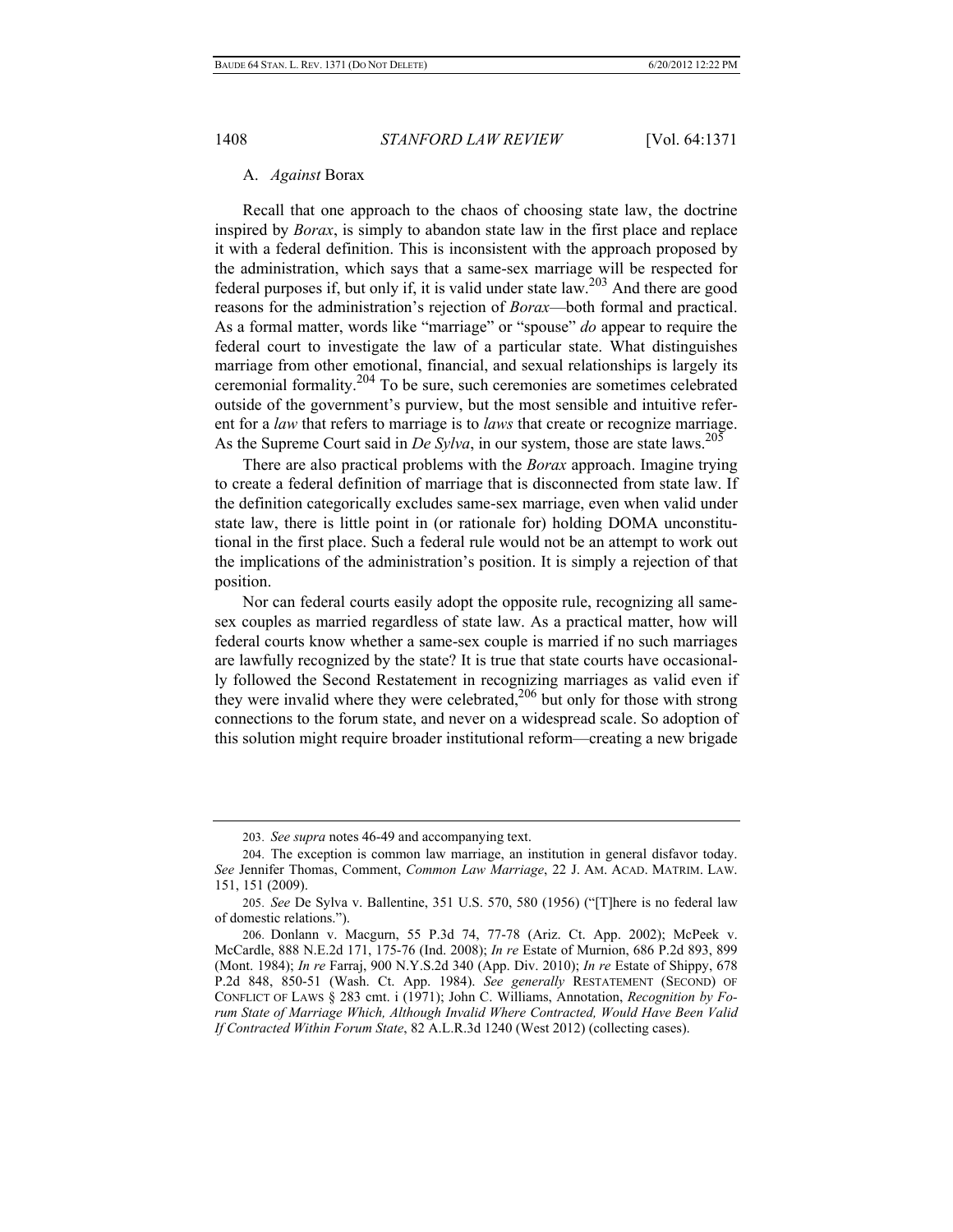of federal employees to issue federal marriage licenses in such states,<sup>207</sup> or resurrecting the institution of common law marriage for these purposes despite its general demise at the state level.<sup>208</sup> It would be hard for courts to do that simply in the name of interpreting the recurring phrase "marriage" in federal statutes $^{209}$ 

That leaves an intermediate approach—the one actually championed by *Borax*'s defenders—in which federal courts and administrators decide on an ad hoc, all-things-considered basis whether same-sex couples can be "married" for purposes of each of the thousand federal laws implicating marriage. That is simply unworkable. The approach Reese and Currie championed would have been bad enough at the time they proposed it—when purposivist statutory interpretation was in its heyday and when marriage laws were comparatively uniform. But in the intervening years, federal courts have moved away from freewheeling policy-based interpretation of statutory texts, and the gulf between the marriages recognized in different states has grown. The case-by-case federal court creation of a federal definition of marriage that *Borax* and *Howerton* envision would not extricate the federal government from the same-sex marriage conflict nor to help litigants predict their status.

To be sure, there is a limited but important sense in which the independent federal assessment is inevitable. Surely there are some laws we can imagine that would use the word "marriage" in such an idiosyncratic context that they wouldn't be incorporated by federal law—imagine a state that for some mysterious reason used the word "marriage" to describe all contractual relationships of any kind. Indeed, in *De Sylva* the Supreme Court conceded that "a State would [not] be entitled to use the word 'children' in a way *entirely strange* to those familiar with its ordinary usage" before adding that "at least to the extent that there are permissible variations in the ordinary concept of 'children' we deem state law controlling."210 But the whole premise of a world where DOMA is invalidated or repealed is that it is at least "permissible" for the federal government to use the word marriage to include state-sanctioned same-sex marriages. So we are inside the zone of state law, not on the periphery where an independent rule might be required.

Not for nothing has the *Borax*/*Howerton* approach been criticized as "removed from our expertise"<sup>211</sup> and repeatedly held to be inconsistent with fed-

<sup>207.</sup> *Cf.* Hillel Y. Levin, *Resolving Interstate Conflicts over Same-Sex Non-Marriage*, 63 FLA. L. REV. 47, 91-92 (2011) (predicting, tentatively, a system of federally-celebrated civil unions).

<sup>208.</sup> *Cf.* Peter Nicolas, *Common Law Same-Sex Marriage*, 43 CONN. L. REV. 931 (2011) (arguing that common law marriages provide unique advantages to same-sex couples).

<sup>209.</sup> For a discussion of whether Congress should adopt a federal marriage policy even if the courts cannot do so on their own, see Part VI.A below.

<sup>210. 351</sup> U.S. at 581 (emphasis added).

<sup>211.</sup> Kahn v. INS, 36 F.3d 1412, 1419 (9th Cir. 1994) (Kozinski, J., dissenting).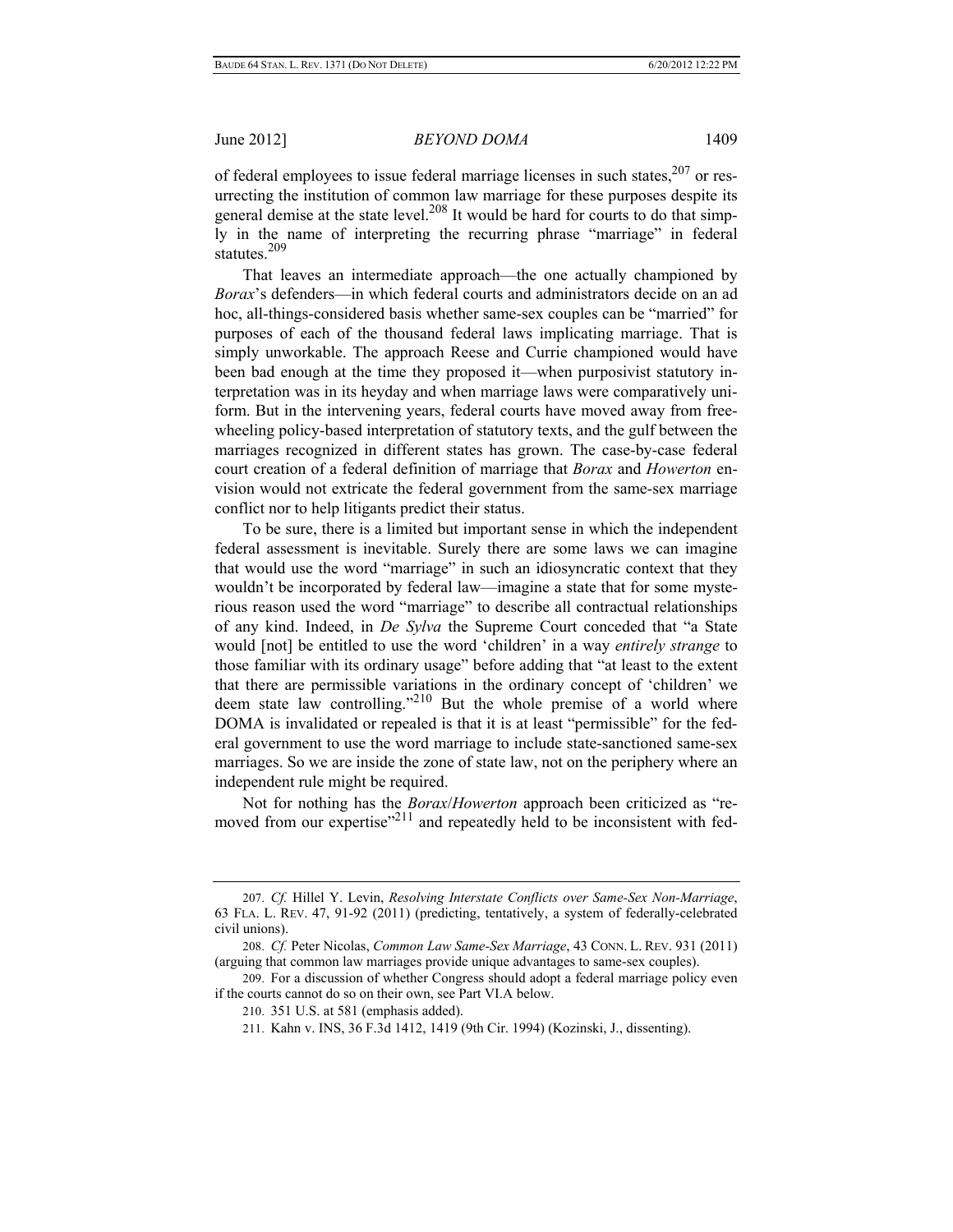eral law.212 State law is and should be an integral part of determining a couple's marital status, and the task of federal courts should be figuring out how to synthesize and select among those laws, not reinventing the institution at the federal level.

#### B. *Against* Klaxon

The more promising but ultimately unworkable alternative to federal common law is the *Klaxon* doctrine, under which federal courts would apply the choice-of-law rules of the state where the district court sits (as they currently do in diversity cases decided under *Erie*). There is some logic to extending *Klaxon*. The argument might go like this: most courts and commentators agree that *Erie* "applies to 'state law issues' in federal question cases as well" as in diversity.<sup>213</sup> (Puzzlingly, the Supreme Court appears not to have weighed in.<sup>214</sup>) And if *Klaxon* follows directly from *Erie*, it makes sense that *Klaxon* would apply in federal question cases too. $^{215}$ 

But at a legal level, this logic breaks down. For one thing, *Klaxon* does not follow directly from *Erie*. <sup>216</sup> *Erie* tells federal courts to apply some state's law rather than making general law; but *Klaxon* does not simply say that federal courts should apply *some* state's choice-of-law rules. It requires federal courts to use the rules of a *particular* state—a state chosen because of the policies underlying diversity jurisdiction.

Those policies do not apply as directly to cases interpreting federal law, and in fact there are two decisive reasons not to extend *Klaxon* to such cases. The first is the different role of forum-shopping. *Klaxon* was justified by a desire for equality between diverse and nondiverse cases in a given state. "Otherwise, the accident of diversity of citizenship would constantly disturb equal

214. *Cf.* Agency Holding Corp. v. Malley-Duff & Assocs., 483 U.S. 143, 164 n.2 (1987) (Scalia, J., concurring) ("[N]either [*Erie*] nor the Rules of Decision Act scholarship underlying it . . . remotely established that that statute applies only in diversity cases."). *But see* D'Oench, Duhme & Co. v. FDIC, 315 U.S. 447, 465-73 (1942) (Jackson, J., concurring) (arguing that *Erie* is limited to diversity cases).

215. *See In re* Gaston & Snow, 243 F.3d 599, 607 (2d Cir. 2001) (applying *Klaxon* in reliance on the Second Circuit's ruling in *Maternally Yours*).

216. *Cf.* Ruhlin v. N.Y. Life Ins. Co., 304 U.S. 202, 208 n.2 (1938) (treating the *Klaxon* rule as an open question after *Erie* was decided).

<sup>212.</sup> *See* Ryan-Walsh Stevedoring Co. v. Trainer, 601 F.2d 1306, 1313-14 & n.6 (5th Cir. 1979) (collecting cases).

<sup>213.</sup> Martha A. Field, *Sources of Law: The Scope of Federal Common Law*, 99 HARV. L. REV. 881, 912 n.141 (1986); *accord* Camacho v. Tex. Workforce Comm'n, 445 F.3d 407, 409 & n.1 (5th Cir. 2006); First S. Fed. Sav. & Loan Ass'n of Mobile, Ala. v. First S. Sav. & Loan Ass'n of Jackson Cnty., Miss., 614 F.2d 71, 73 (5th Cir. 1980); Maternally Yours, Inc. v. Your Maternity Shop, Inc., 234 F.2d 538, 540 n.1 (2d Cir. 1956); Henry J. Friendly, *In Praise of* Erie—*And of the New Federal Common Law*, 39 N.Y.U. L. REV. 383, 408 n.122 (1964); Adam N. Steinman, *What Is the* Erie *Doctrine? (And What Does It Mean for the Contemporary Politics of Judicial Federalism?)*, 84 NOTRE DAME L. REV. 245, 311 (2008).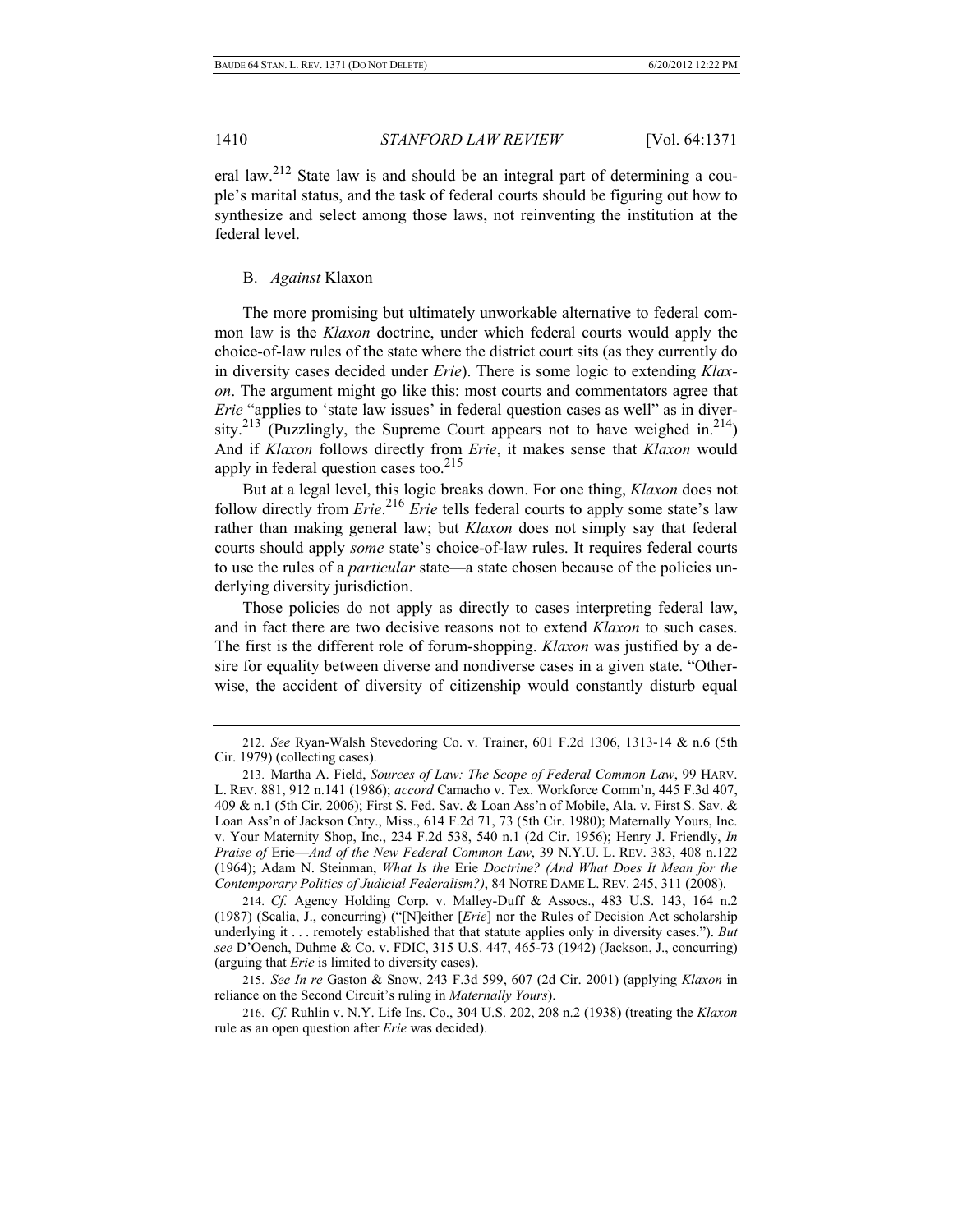administration of justice in coordinate state and federal courts sitting side by side."217 But *Klaxon* embraces a different form of inequality. Different federal courts across the country will choose different law to apply to the same dispute. $218$ 

In diversity, no approach can ensure horizontal uniformity between all federal courts considering an issue and vertical uniformity between all courts (state and federal) sitting in a given state. The question is which type of inequality to embrace. *Klaxon* concluded that it was better to retain uniformity between courts in a given state, noting that inequality from state to state was *already* a necessary cost of diversity jurisdiction.<sup>219</sup> The *Klaxon* rule replicates that inequality, but it does not make it worse.

In federal question cases, things are different. Recall that state courts must follow *federal* choice-of-law rules in interpreting the words in federal statutes.220 So *whatever* the federal choice-of-law rule, there will be vertical uniformity between federal and state courts in a given state. Horizontal uniformity is also thought to be important when a nationwide federal statute is at issue, and by abandoning *Klaxon*, it is possible to have that too. A rule that (unlike *Klaxon*) is not forum-dependent will produce both horizontal and vertical uniformity.

The second, even more important, reason to limit *Klaxon* to diversity cases is that *Klaxon* provides no guidance to the executive branch outside of litigation. *Klaxon* is a juricentric decision. It tells "federal *courts*" to do what state courts would do in the state where the federal district court is located.<sup>221</sup> But when no litigation has begun, there is no federal district court, so *Klaxon* cannot say what to do. This problem comes up rarely in diversity cases because the executive is seldom called upon to execute state law in the absence of a federal law issue. But it is a huge issue with federal law because the executive is the primary enforcer of federal law, including law pertaining to marriage. It is the executive who initially decides who receives federal benefits, or whose taxes are improperly filed. Often those determinations go unchallenged, and when they are challenged, it is in a separate judicial proceeding that takes the executive decision as a starting point.

<sup>217.</sup> Klaxon Co. v. Stentor Elec. Mfg. Co., 313 U.S. 487, 496 (1941); *see also* Lembcke v. United States, 181 F.2d 703, 707 (2d Cir. 1950) ("[W]here [diversity] is the basis of jurisdiction it is inadmissible that there should be one rule of state law for litigants in the state courts and another for litigants who bring the same question before the federal courts sitting within the state.").

<sup>218.</sup> *Klaxon*, 313 U.S. at 496.

<sup>219.</sup> *Id.*

<sup>220.</sup> *See supra* note 170 and accompanying text.

<sup>221.</sup> *Klaxon*, 313 U.S. at 494 (emphasis added); *see also id.* at 496 ("The conflict of laws rules to be applied by the federal court in Delaware must conform to those prevailing in Delaware's state courts.").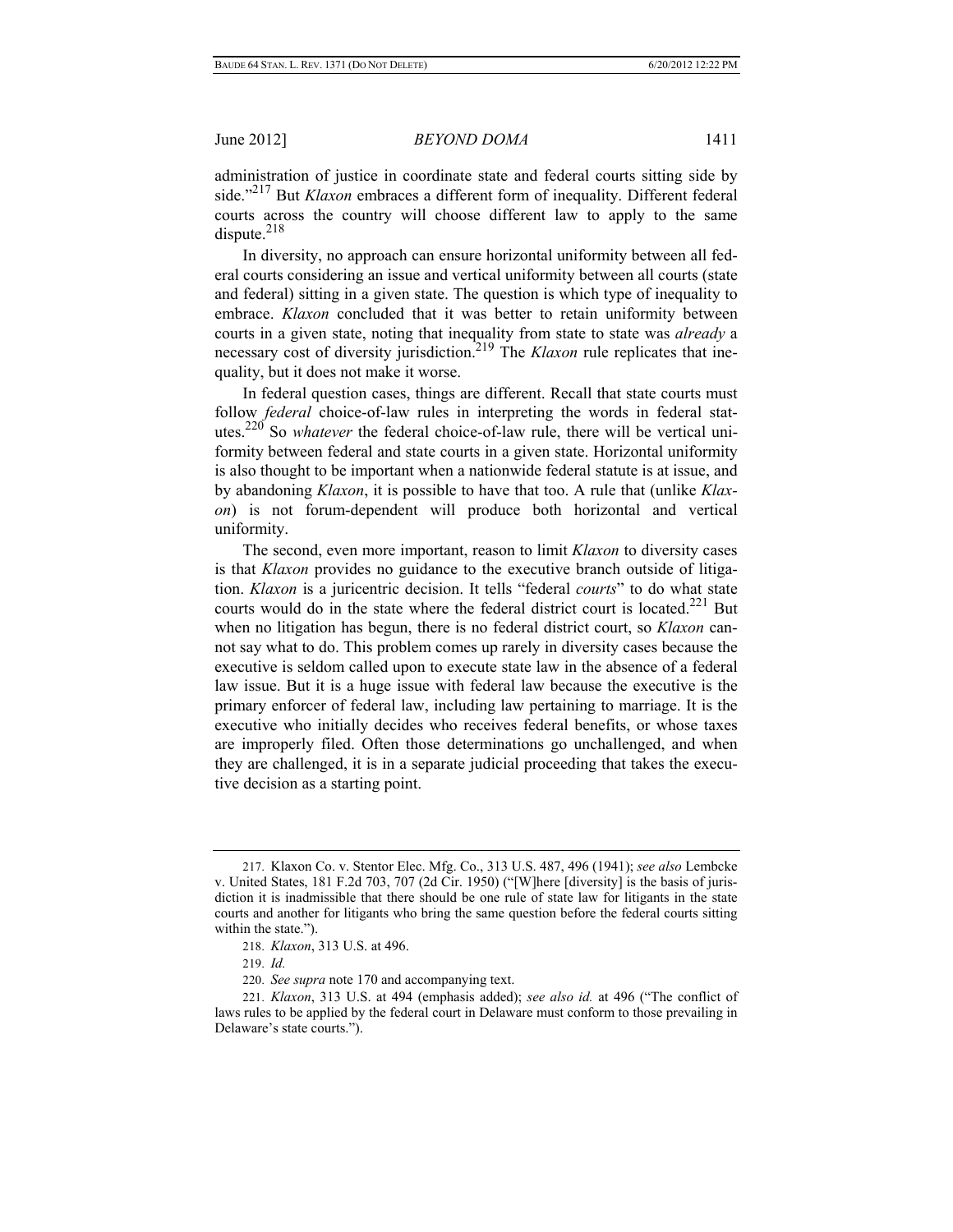If *Klaxon* controlled, the executive would have to guess in which district litigation might eventually be filed before it could figure out which law to apply. Frequently, there will be no determinate answer. A single executive action might well produce multiple plaintiffs, who could plausibly bring suit in different states. *Klaxon* would produce different answers in each suit.<sup>222</sup> Even a single plaintiff might well have a choice about where to file suit, and in such a case, the plaintiff can always choose a jurisdiction *precisely because* it will yield a choice-of-law rule different from the one the executive applied. Because of the court-focused nature of the *Klaxon* rule, no matter how the executive chooses law under *Klaxon*, that choice is almost guaranteed to be wrong if the plaintiff wants it to be.

Nor could the executive adopt a modified version of *Klaxon* by applying the law of the state in which *the executive officer* sits. The Supreme Court has rejected attempts to "modif[y]" *Klaxon* in the past.223 And this modification would make the accident of the location of an administrative office control the outcome of the case—a result that is implausible and arbitrary even by choiceof-law standards—and would grant peculiar import to the internal assignment of administrative work. It would also produce a potential mismatch when the executive officer's action is challenged in federal court, if the federal court sat in a different state than the officer did. Any choice-of-law rule that causes the executive and the courts to disagree even when they apply the rule *correctly* is a bad rule. *Klaxon* should thus be limited to diversity jurisdiction, where it began. $^{224}$ 

Once *Klaxon* is analyzed through the lens of DOMA, the problem of having a juricentric conflicts doctrine is revealed. Conflicts doctrines that produce sensible results in the private law context cannot always survive exposure to the policies of public law.

## C. *The Legitimacy of a "Federal Common Law" Solution*

Because neither *Klaxon* nor *Borax* is a tenable solution to federal choice of law, federal courts should instead apply what they have called the federal common law of conflicts. Applying generally accepted choice-of-law principles, federal courts should articulate the best rule they can for filling in the statutory gap left by Congress's failure to provide a choice-of-law rule of its own.

<sup>222.</sup> *See id.* at 496.

<sup>223.</sup> Day & Zimmermann, Inc. v. Challoner, 423 U.S. 3, 4 (1975) (per curiam).

<sup>224.</sup> Some modern scholars have criticized *Klaxon*, suggesting that it is a bad decision even in its original context of diversity cases. *See* Patrick J. Borchers, *The Origins of Diversity Jurisdiction, the Rise of Legal Positivism, and a Brave New World for* Erie *and* Klaxon, 72 TEX. L. REV. 79, 117-23 (1993); Laycock, *supra* note 97, at 282; Caleb Nelson, *The Persistence of General Law*, 106 COLUM. L. REV. 503, 567 (2006). I am agnostic about that question, and my argument for limiting *Klaxon* can assume that it was correct in its original context.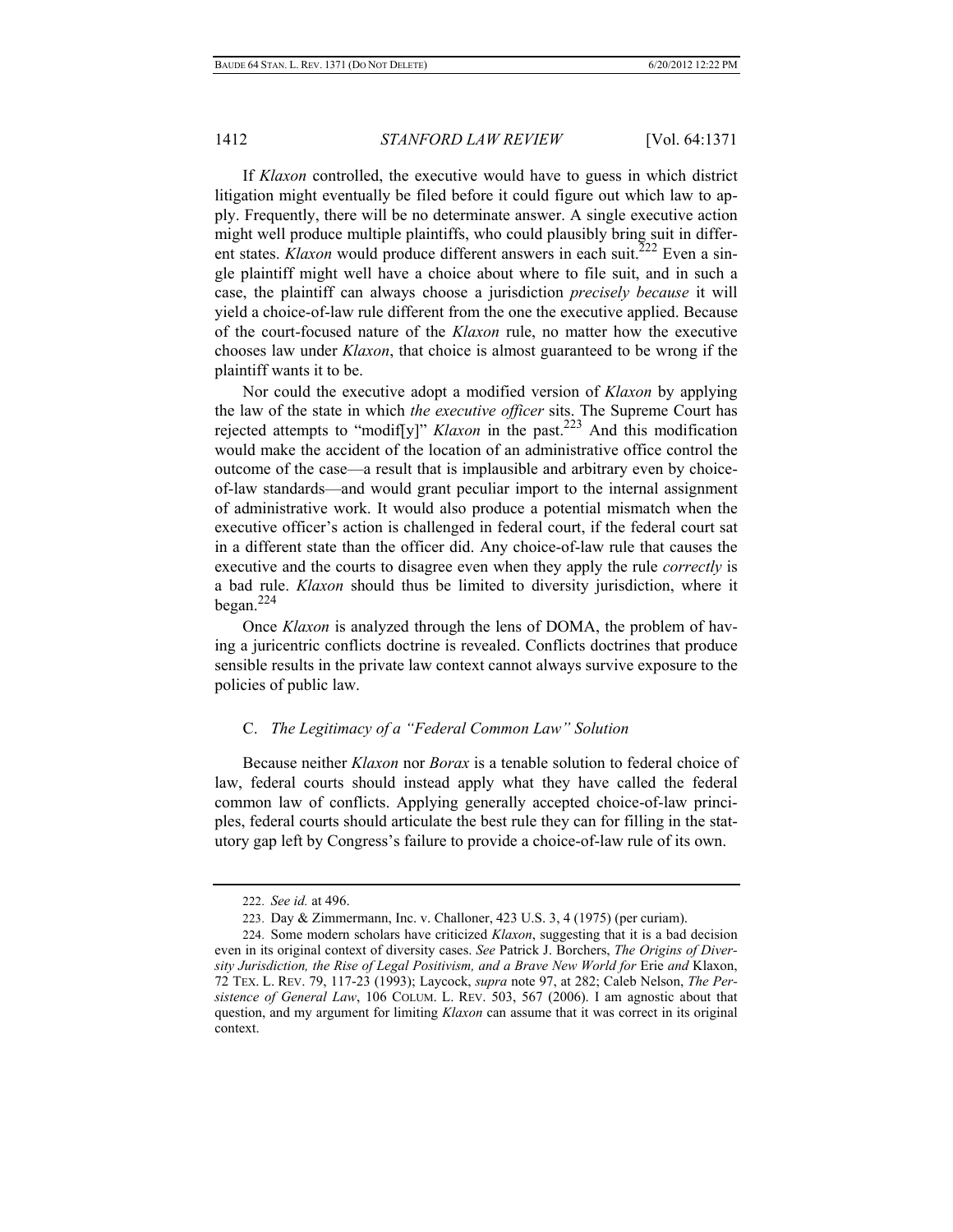Yet some question the legitimacy of this sort of federal common law. For example, when the Second Circuit announced that it was abandoning the common law approach to federal choice of law, it did so because it thought "[t]he ability of the federal courts to create federal common law and displace state created rules is severely limited."<sup>225</sup> Similarly, the D.C. Circuit declared that even in federal cases, federal courts may not "craft a choice-of-law rule out of whole cloth. $^{3226}$ 

These courts are wrong to be so skeptical of the so-called federal common law approach to choice of law. For one thing, there is an important sense in which even *Klaxon* is an embodiment of a federal common law approach to choice of law, not a rejection of it. State *substantive* law applies where federal law does not. That is what *Erie* says;<sup>227</sup> that is what the Rules of Decision Act says.228 But the Rules of Decision Act (quoted by *Erie*) explicitly reserves the nonsubstantive question of "where [state laws] apply."229 For *that* determination—what state laws apply where—choice of law is inevitable.<sup>230</sup> Where no choice is dictated by federal law and where states do not agree, there is no alternative to federal common law.

At most, federal common law skeptics might subscribe to part of *Klaxon*'s rule—the part that requires federal courts to use some state's choice-of-law rules, rather than looking only to the state's substantive law (this is called looking to the state's "whole law"). $^{231}$  But one could well imagine other choices about which state's choice-of-law rules to use—*Klaxon*'s particular choice is far from inevitable. So federal common law skeptics should not be able to object to a law that makes a different choice of whole law—for example, the choice-of-law rules of the state of domicile. *Klaxon*'s rule to use the forum state's whole law is just as much of a federal common law choice.

But the federal common law skeptics are wrong for a much deeper reason, too. The "federal common law" used to choose what state's law a federal statute relies on is nothing like the sort of federal common law prohibited by *Erie*. There is no prohibition on this sort of federal common law in interpreting statutes.

A nearly unanimous opinion by Justice Ginsburg last Term summarized the doctrine well:

<sup>225.</sup> *In re* Gaston & Snow, 243 F.3d 599, 606 (2d Cir. 2001).

<sup>226.</sup> A.I. Trade Fin., Inc. v. Petra Int'l Banking Corp., 62 F.3d 1454, 1464 (D.C. Cir. 1995).

<sup>227.</sup> Erie R.R. Co. v. Tompkins, 304 U.S. 64, 78 (1938).

<sup>228. 28</sup> U.S.C. § 1652 (2006).

<sup>229.</sup> *Id. See generally* Jonathan F. Mitchell, *Stare Decisis and Constitutional Text*, 110 MICH. L. REV. 1, 51-54 (2011) (surveying the possible meaning of this caveat).

<sup>230.</sup> *Cf.* James Y. Stern, Note, *Choice of Law, the Constitution, and* Lochner, 94 VA. L. REV. 1509, 1509 (2008) ("[C]hoice of law is the starting point in any legal analysis . . . .").

<sup>231.</sup> *See* Larry Kramer, *Return of the Renvoi*, 66 N.Y.U. L. REV. 979, 980 (1991).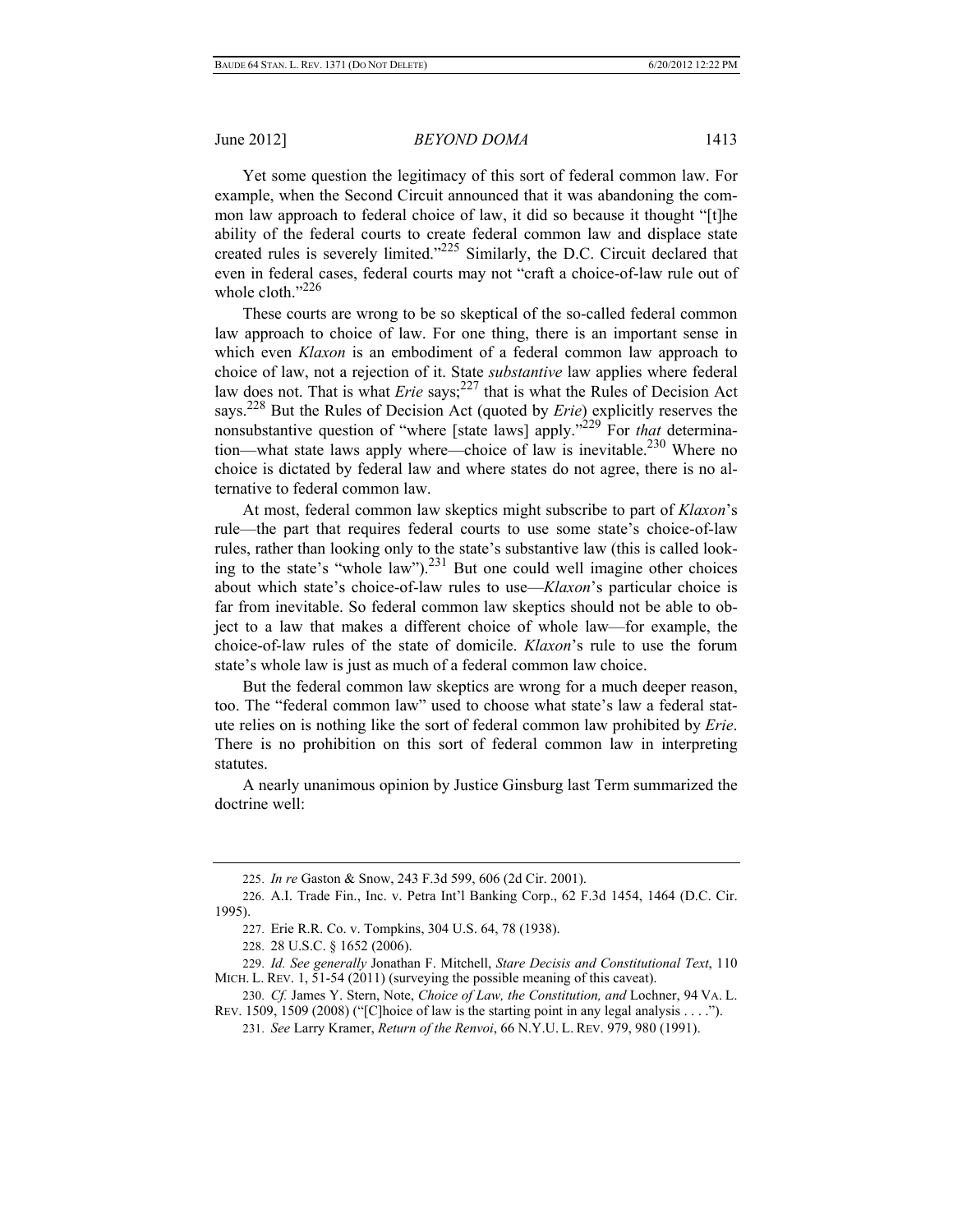"There is no federal general common law," *Erie R. Co. v. Tompkins* famously recognized. In the wake of *Erie*, however, a keener understanding developed. *Erie* "le[ft] to the states what ought be left to them," and thus required "federal courts [to] follow state decisions on matters of substantive law appropriately cognizable by the states." *Erie* also sparked "the emergence of a federal decisional law in areas of national concern." The "new" federal common law addresses "subjects within national legislative power where Congress has so directed" or where the basic scheme of the Constitution so demands.<sup>2</sup>

In particular, the Court noted, under the new, "'specialized federal common law,'" "federal courts may fill in 'statutory interstices,' and, if necessary, even 'fashion federal law.'"<sup>233</sup>

Similarly, as Caleb Nelson has chronicled, even after *Erie*, federal courts continue to articulate common law rules "to fill gaps in federal statutes or to handle issues that arise in enclaves of pure federal common law."<sup>234</sup> Such lawmaking is consistent with *Erie* and with the "severe<sup>[]</sup> limit<sup>[s]"235</sup> on federal lawmaking so long as it concerns issues that "are genuinely within the federal domain $^{1,236}$ 

There are some legitimate debates about the scope of this new form of federal common law.237 But it should be hard to dispute that deciding *which* state's law Congress has chosen to rely upon is "genuinely within the federal domain."238 It is a subject on which Congress *could* provide a clear answer, and it is a subject on which state law cannot provide an answer by itself precisely because it is disputed which state's law governs. Deciding what state's law Congress has chosen to rely upon—even by resort to common law principles is a necessary part of a federal court's job.

#### VI. CHOOSING LAW

The preceding two Parts have laid out what *framework* different federal institutions can use to solve the federal choice-of-law problem left by DOMA's demise. But that leaves the question of what *rule* they should actually use. As

<sup>232.</sup> Am. Elec. Power Co. v. Connecticut, 131 S. Ct. 2527, 2535 (2011) (alterations in original) (citations omitted) (quoting Friendly, *supra* note 213, at 405, 422).

<sup>233.</sup> *Id.* (quoting Friendly, *supra* note 213, at 405, 421).

<sup>234.</sup> Nelson, *supra* note 224, at 568 (emphasis omitted).

<sup>235.</sup> *In re* Gaston & Snow, 243 F.3d 599, 606 (2d Cir. 2001).

<sup>236.</sup> Nelson, *supra* note 224, at 565.

<sup>237.</sup> *See, e.g.*, Henry Paul Monaghan, *Supremacy Clause Textualism*, 110 COLUM. L. REV. 731, 758-59 (2010) (canvassing disagreement).

<sup>238.</sup> Nelson, *supra* note 224, at 565; *accord Am. Elec. Power*, 131 S. Ct. at 2535 (describing the question as "within national legislative power" (quoting Friendly, *supra* note 213, at 422)).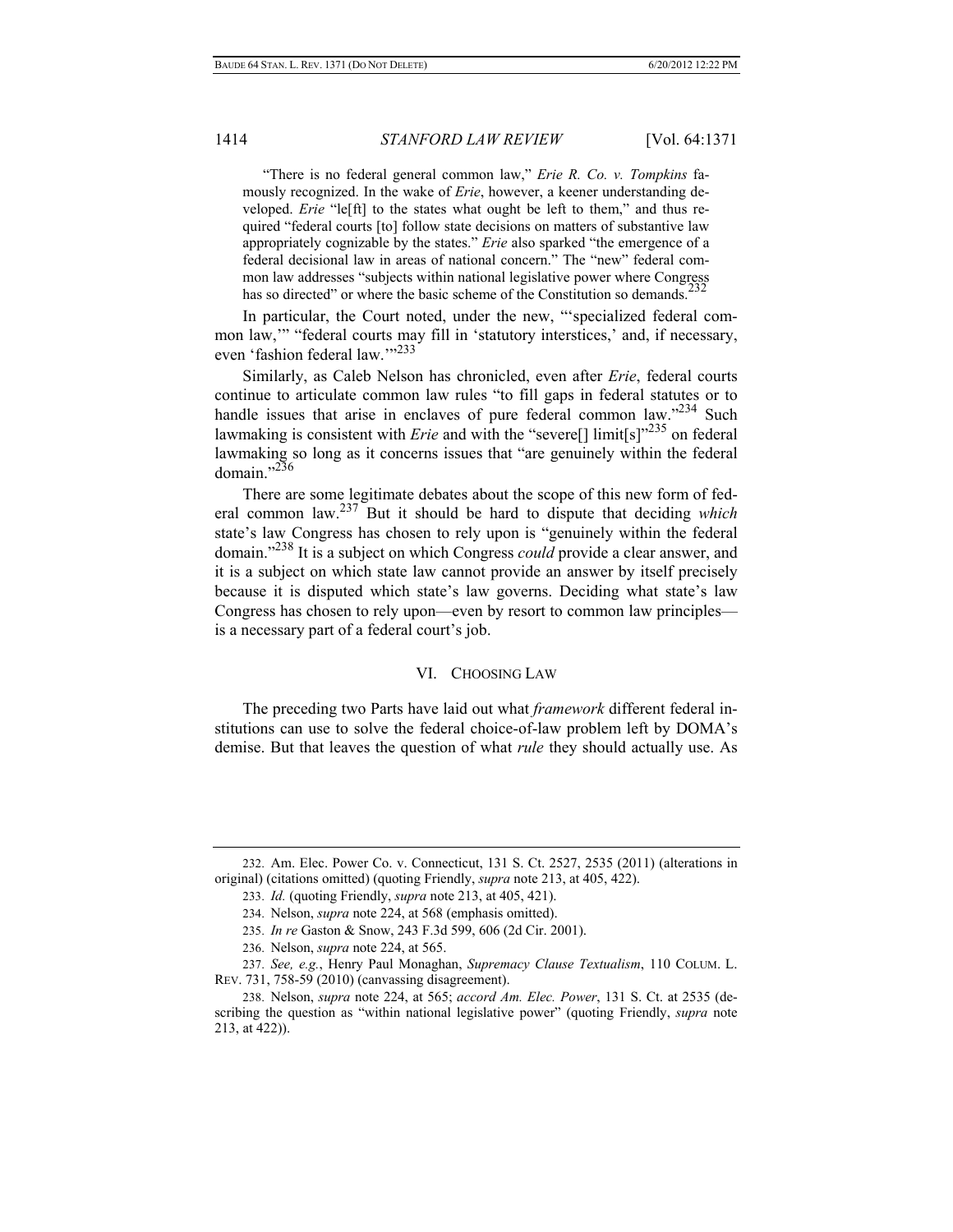this Part will detail, the latter question cannot be answered categorically. The proper rule depends on which institution imposes it. $^{239}$ 

## A. *Statutory Rules for Marriage*

Suppose that Congress<sup>240</sup> is willing to respond to the federal choice-of-law problem, either in the course of repealing DOMA itself, or in response to judicial action. There are at least three choices Congress must make in crafting its response: (1) it must choose whether to have a single transsubstantive rule for all federal laws concerning marriage or instead to have different rules for different laws; (2) it must decide whether to incorporate state law or create a new federal definition, unrelated to state law; and (3) it must decide which state's law (if state law is used) or what non-state rule it will use.

First: As a theoretical matter, a single transsubstantive rule better reflects the nature of marriage. Marriage creates a new legal relationship from which countless other rules flow. It is not something that can be replicated through a set of contracts. Rather, the Supreme Court has called it "something more than a mere contract,"<sup>241</sup> something that "involves declarations of status."<sup>242</sup> Many scholars have said the same.<sup>243</sup> One important aspect of this is that it is something you are or aren't, and it provides a single answer to the question where it is relevant. The federal rule should reflect this reality, and it should aim to make the marriage rule a single rule rather than a multiplicity of different ones.

This theory also makes sense at a more practical level. Multiple federal rules for marriage would add massively to the complication of writing the law and, more importantly, to living under it. Moreover, having different choice-oflaw rules for different statutes can mismatch statutes that were meant to work together. For instance, the total benefit package due to the spouse of a deceased veteran or federal employee will likely be calculated under the assumption that the spouse would simultaneously be eligible for social security, spousal benefit programs, and the like. Splitting up the choice of marital law for each statute

<sup>239.</sup> For more on institutional role and interpretive method, see ADRIAN VERMEULE, JUDGING UNDER UNCERTAINTY 63-85 (2006).

<sup>240.</sup> I do not further discuss the separate hypothesis of *agency* creation of a federal choice-of-law rule, which I suspect would follow along similar lines.

<sup>241.</sup> Maynard v. Hill, 125 U.S. 190, 210-11 (1888).

<sup>242.</sup> Ankenbrandt v. Richards, 504 U.S. 689, 716 (1992) (Blackmun, J., concurring).

<sup>243.</sup> *See, e.g.*, Samuel L. Bray, *Preventive Adjudication*, 77 U. CHI. L. REV. 1275, 1306, 1308-09 (2010); Mary Anne Case, *Marriage Licenses*, 89 MINN. L. REV. 1758, 1766 (2005); Marsha Garrison, *Marriage: The Status of Contract*, 131 U. PA. L. REV. 1039, 1041 (1983) (reviewing LENORE J. WEITZMAN, THE MARRIAGE CONTRACT: SPOUSES, LOVERS, AND THE LAW (1981)); *see also* Eric Rasmusen & Jeffrey Evans Stake, *Lifting the Veil of Ignorance: Personalizing the Marriage Contract*, 73 IND. L.J. 453, 454-90 (1998) (marriage cannot be replicated through simple contract). In contrasting status and contract I do not mean to invoke the issue of when and how the parties should be able to terminate the marriage. *See* Stinson, *supra* note 79, at 10-11.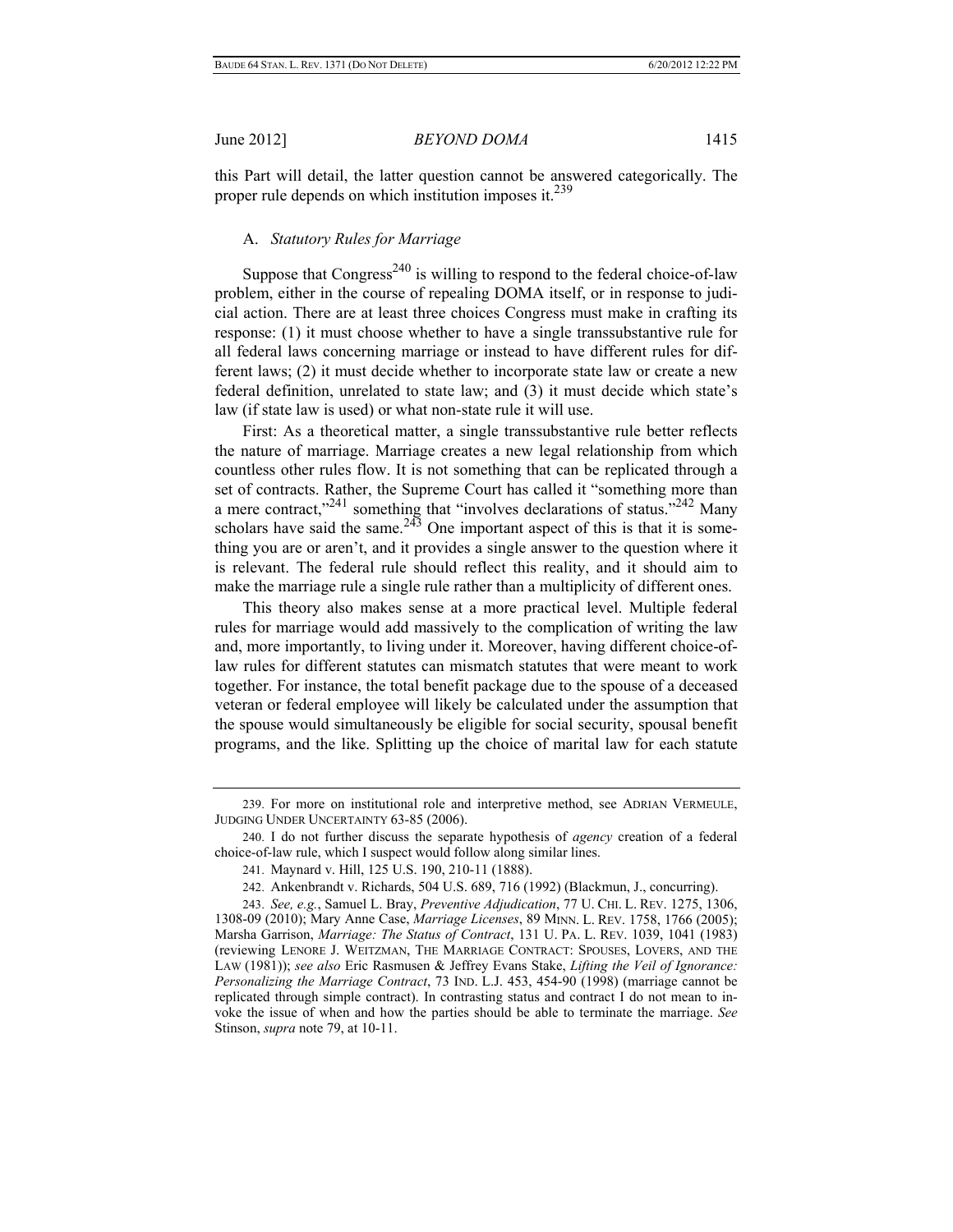can undermine those calculations. Such conflicts are generally pointless and avoidable. There might be rare occasions where some other, statute-specific policy (like ERISA's primacy for plan documents) justifies deviating from this presumption, but generally, to the extent Congress wants to have different rules for different statutes, it can do that by having different substantive *rules*; it need not pack them into the definition of marriage.

As for the second choice: Congress should also continue to rely upon state law to determine the validity of a marriage, as it has done for marital status determinations (other than the same-sex issue) in the past. Marital validity implicates issues of age, consent, relationship, residence, capacity, divorce, and more. Congress can avoid the administrative difficulty of regulating each of these issues by devolving it to the state level.

Relying on state law also gently vindicates federalism. Henry Hart taught us that federal law should be "interstitial," filling in the gaps between predominant state law.244 This was in keeping with James Madison's promise that the federal government's powers would be "few and defined," and "exercised principally on external objects," while the states' powers would be "numerous and indefinite<sup>"245</sup>

The arguments for federalism are doubtless familiar, and they are true here. If it turns out that a single vision of marriage is the most persuasive in state courts and legislatures, then federal law will bear that out—that single vision will be reflected in the state laws Congress relies upon. In contrast, if multiple visions of marriage continue to hold sway, then each one can potentially be reflected at the federal level. As one scholar claimed when defending the enactment of DOMA's full faith and credit provisions, "Whatever one's view on the merits of the social question, the advantages of using the 'laboratories of democracy' provided by our decentralized, 50-state system, to test the results, before moving to a new national definition of marriage, should [be] apparent."<sup>246</sup> And of course they are subject to the caveat that if the Federal Constitution is best read as imposing a single rule for this or any aspect of marriage, state (and hence federal) law will naturally bear that out.<sup>247</sup> But any such constitutional norms should be enforced through forthright constitutional interpretation, not through the kind of top-down mandate reflected in DOMA.

<sup>244.</sup> Hart, *supra* note 5, at 498.

<sup>245.</sup> THE FEDERALIST NO. 45, at 241 (James Madison) (George W. Carey & James McClellan eds., 2001).

<sup>246.</sup> Letter from Michael W. McConnell to Senator Orrin Hatch (July 10, 1996), *reprinted in The Defense of Marriage Act: Hearing on S. 1740 Before the S. Comm. on the Judiciary*, 104th Cong. 57 (1996).

<sup>247.</sup> *Compare* Perry v. Schwarzenegger, 704 F. Supp. 2d 921, 991-1003 (N.D. Cal. 2010) (holding that laws forbidding same-sex marriage violate fundamental rights and equal protection), *with* Perry v. Brown, 671 F.3d 1052, 1083, 1096 (9th Cir. 2012) (affirming on narrower grounds).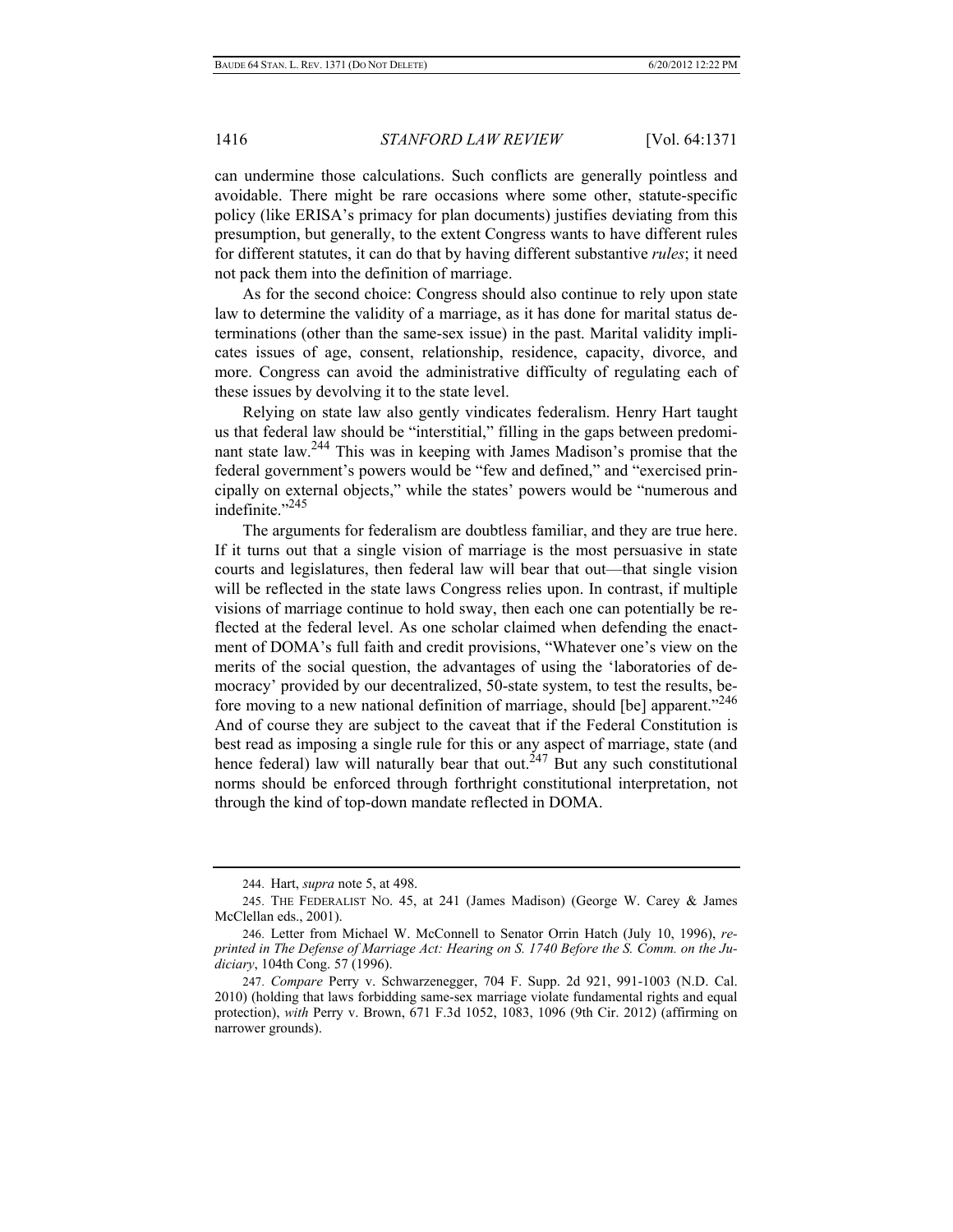As readers will expect, the most difficult question is the third: which state's law, exactly, Congress should turn to. Much as one might like to separate structure and substance, it is not entirely possible here. In practice, following only the law of the place of celebration will lead to more widespread recognition of same-sex marriage than would following the law of the parties' current domicile. Most couples choose to marry someplace where their marriage is recognized,<sup>248</sup> but may have less opportunity to choose where they *live* on that basis. (Those who seek truly results-oriented rules need not stop there; one could imagine creating choice-of-law rules such as "follow the most restrictive state that has had minimum contacts with the marriage" or "follow the most permissive state that has had minimum contacts with the marriage.")

On balance, I think that Congress should pass the choice-of-law rule contained in H.R. 1116, the Respect for Marriage Act: the marriage is valid if valid in the state where it was celebrated (or, if not from a state, if valid in the place it was celebrated and in *some* state).<sup>249</sup> The rule is good because it promotes predictability and stability, which are *especially* desirable in the context of marriage. As discussed above, marriage is not simply the resolution of a single legal issue, but a meta-legal issue designed to frame the resolution of a thousand other legal issues.<sup>250</sup> Marriage is also a substantially enduring relationship. Marriages can generally be terminated, to be sure, but they are terminated under carefully regulated circumstances with rules for fights over property, finances, and children. Married couples expect that, legal quirks aside, when they marry they will remain married unless and until they formally divorce. Samesex couples may not have the same guarantees with respect to state law, but at least with respect to nationwide federal law, they can and should.<sup>251</sup>

Of course, one can agree with the objectives I have described here without necessarily coming to the same conclusion. The goal of stability and orderly representation is served fairly well by *any* rule that relies on facts known at the time of celebration. Thus one might argue that Congress should instead adopt a rule that looks to the conflicts law of the couple's *domicile* when they married. Many couples have the ability to travel to a state that will recognize their marriage,<sup>252</sup> but it is harder for couples to manipulate their domicile for marriagerelated reasons, so a domicile-based rule might be less susceptible to a certain kind of manipulation. This rule is also in keeping with some readings of the

<sup>248.</sup> *See supra* notes 59-60 and accompanying text.

<sup>249.</sup> Respect for Marriage Act of 2011, H.R. 1116, 112th Cong. (2011).

<sup>250.</sup> *See* Bray, *supra* note 243, at 1306-09 (discussing the need for certainty about legal statuses).

<sup>251.</sup> Scholars and advocates are fond of citing Justice Jackson's dissent in *Estin v. Estin* for this point. 334 U.S. 541, 553 (1948) (Jackson, J., dissenting) ("If there is one thing that the people are entitled to expect from their lawmakers, it is rules of law that will enable individuals to tell whether they are married and, if so, to whom.").

<sup>252.</sup> Jennifer Gerarda Brown, *Competitive Federalism and the Legislative Incentives to Recognize Same-Sex Marriage*, 68 S. CAL. L. REV. 745, 780-97 (1995).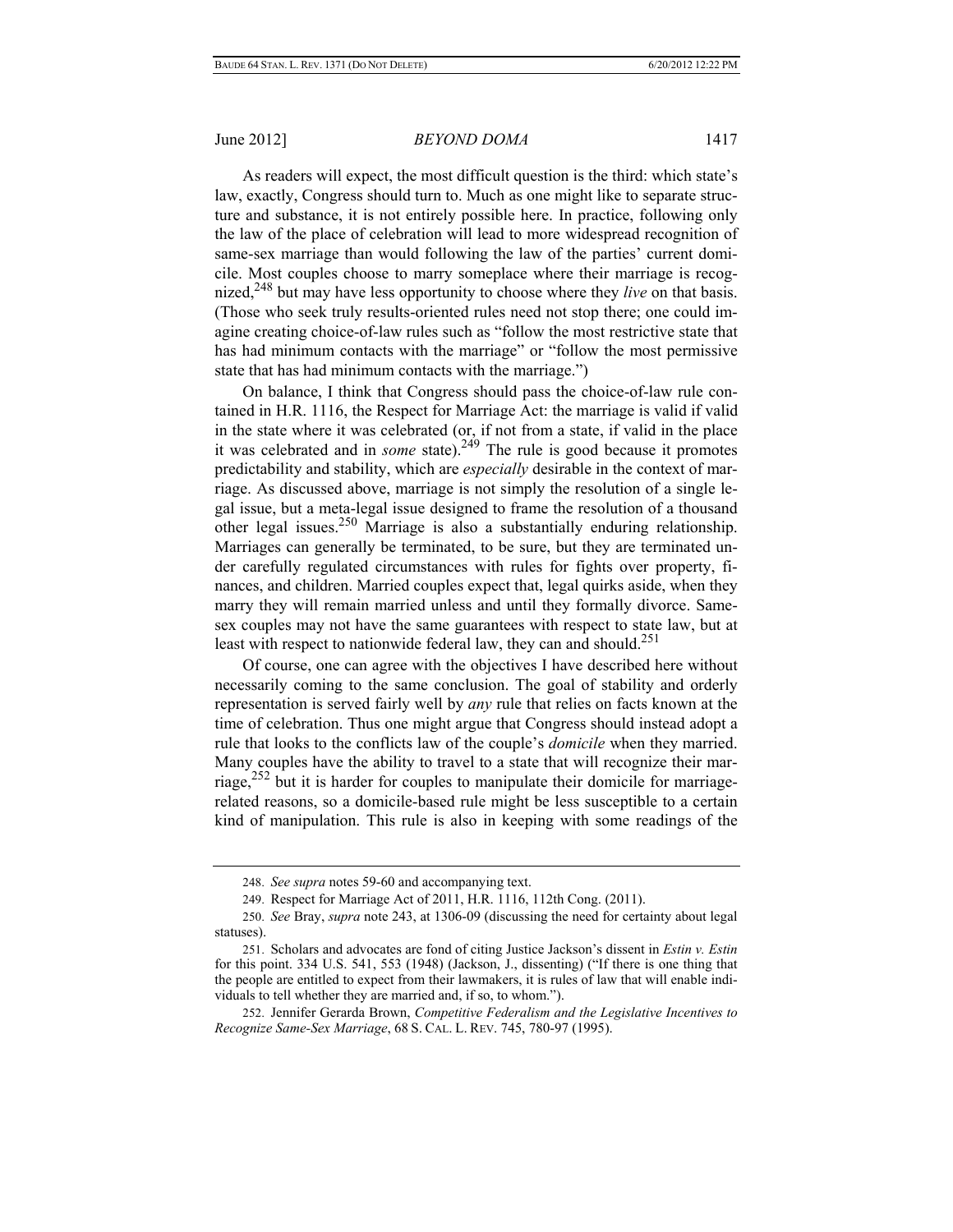First and Second Restatements,  $253$  although very few states have actually adopted it as their choice-of-law rule for same-sex marriages.

On balance, however, I think it is an inferior rule. While it may be less subject to forum-shopping at the time the couple decides to marry, it is subject to a different form of manipulation. Because a couple's domicile turns on facts about their intent to move and to remain, it is subject to post hoc manipulation; the couple can later recharacterize their intent, to make their marriage valid or invalid as they wish. By contrast, the place-of-celebration rule forces the couple to make a single choice at the time of their marriage (they will usually choose for it to be valid) rather than giving the opportunity to claim it valid or invalid later. (Recall that marriage is in some legal contexts a benefit and in others a burden.<sup>254</sup>) Bad faith aside, the domicile-at-the-time-of-marriage rule is for similar reasons significantly harder to adjudicate. It turns not just on a single easily ascertainable fact, but a muddle of facts that are harder to consistently determine.

Lynn Wardle also objects to the bill's proposed rule on the grounds that it "is substantively biased to circumvent state policies that do not allow or recognize same-sex marriage," and will sometimes lead to federal recognition of a marriage "in defiant disregard" of what the couple's domiciliary state would do.255 It is true that the place-of-celebration rule will probably lead to more recognition, and that it gives the domicile a diminished role. The same complaints, in reverse, could be made about Wardle's apparent preference for the domicile. There is no getting around the "substantive[] biase[s]" caught up in the conflicts rule, and that is all the more reason that the decision is ultimately up to Congress.

#### B. *Common Law Rules for Marriage*

Suppose Congress does not act after DOMA's demise, leaving courts to figure out what common law choice-of-law rules govern the validity of a marriage. There is no such rule already established. There is no clear consensus rule among state courts for federal courts to adopt as their own. Perhaps a plurality of courts and federal tribunals start with the Second Restatement of Conflicts,<sup>256</sup> but others do not.<sup>257</sup> Even those that do regularly turn to the Second Restatement also rely on choice-of-law decisions from non-Restatement circuits, declaring them "part of the body of federal common law" regardless of

<sup>253.</sup> *See supra* notes 89, 95, and accompanying text.

<sup>254.</sup> *See supra* note 17 and accompanying text.

<sup>255.</sup> Wardle, *supra* note 34, at 983-84.

<sup>256.</sup> Nelson, *supra* note 224, at 541.

<sup>257.</sup> *Id.* at 541-42; *see also supra* Part III.A.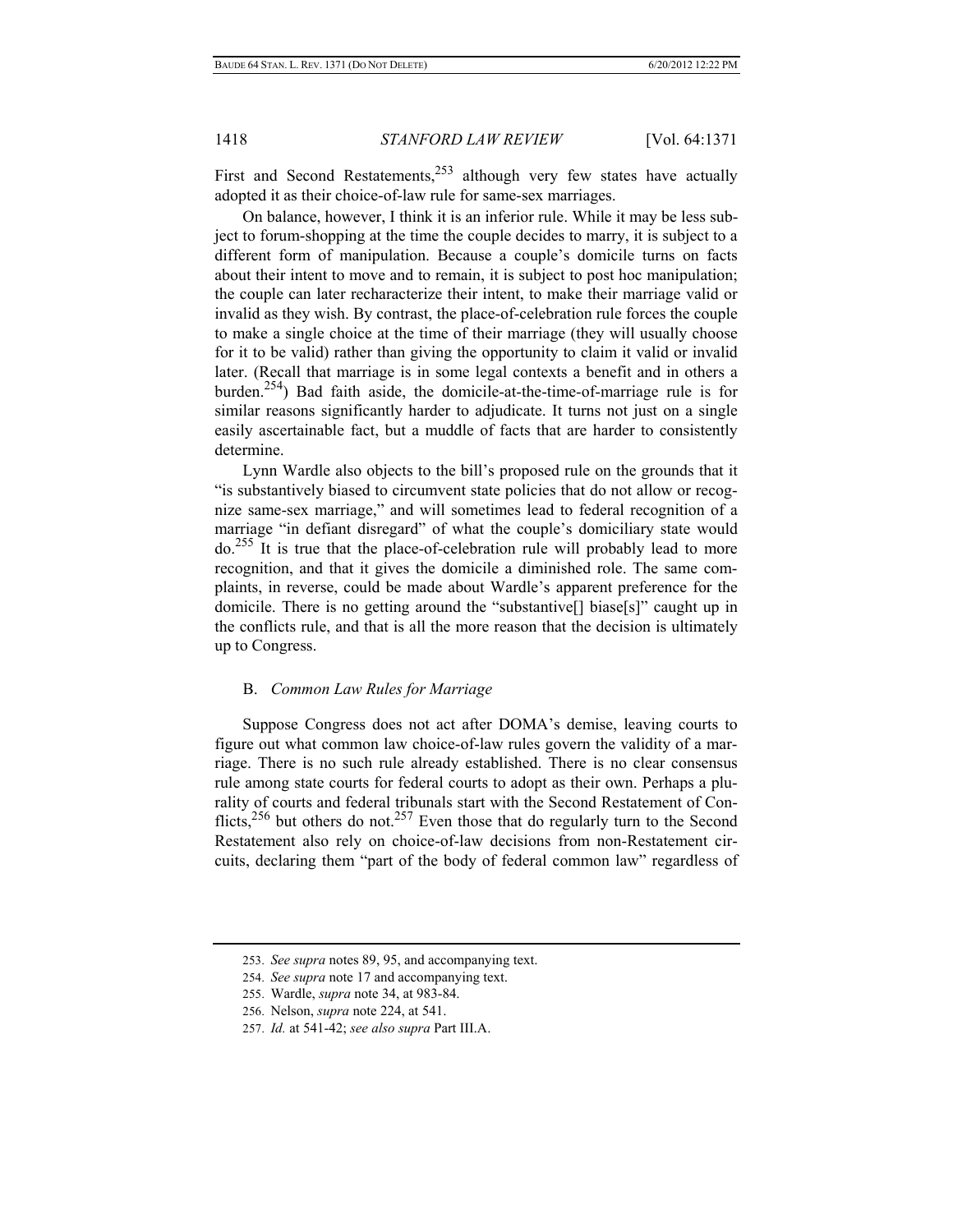their consistency with the Restatement.<sup>258</sup> Moreover, the Second Restatement's approach is so open-ended that even among jurisdictions that purport to follow it, there is much disagreement about what it requires.<sup>259</sup>

The underlying policy concerns are also contestable. It may well be that many people's (and many judges') views about what rule should control have more to do with their attitude toward state laws forbidding same-sex marriage than with neutrally defensible principles.<sup>260</sup> Those who see same-sex marriage as a fundamental right naturally resist the idea that state law can cause it to wink out of existence even once a couple has been married for years.<sup>261</sup> Those who think refusal to recognize same-sex marriage is an entirely legitimate exercise of state sovereignty are more likely to think that the federal government should credit the public policy objections of a new domicile.<sup>262</sup> If eliminating DOMA was supposed to keep federal courts out of the debate over the legitimacy of same-sex marriage, a federal law of marital conflicts seems to thrust them right back in.

Precisely because of this contestation, courts must proceed differently from legislatures. While Congress can create choice-of-law rules by *legislating* them, the courts can create them only by *interpreting* what Congress has done. One does not have to be Justice Scalia<sup>263</sup> to agree that a federal common law rule does not mean "the statute we would have written if we were in Congress." Rather, common law is supposed to fill in the gaps between the laws Congress has adopted.

Like Congress, the courts must decide whether to have a single transsubstantive common law rule for all federal laws concerning marriage or instead to have different rules for different laws. While courts have resisted a categorical presumption that a single word means the same thing throughout

262. *See, e.g.*, Jeffrey L. Rensberger, *Interstate Pluralism: The Role of Federalism in the Same-Sex Marriage Debate*, 2008 BYU L. REV. 1703, 1801.

<sup>258.</sup> DaimlerChrysler Corp. Healthcare Benefits Plan v. Durden, 448 F.3d 918, 922-23 (6th Cir. 2006); *see also* Med. Mut. of Ohio v. deSoto, 245 F.3d 561, 570 (2001), *cited in* Nelson, *supra* note 224, at 541 n.192.

<sup>259.</sup> Nelson, *supra* note 224, at 542; *see also supra* note 97.

<sup>260.</sup> Indeed, many of those who have read drafts of this Article have tended to regard one choice-of-law solution as obviously superior—but there has been wide disagreement on which solution this is!

<sup>261.</sup> *See, e.g.*, KOPPELMAN, DIFFERENT STATES, *supra* note 50, at 17 ("It would be ridiculous to have people's marital status blink on and off like a strobe light as they jet across the country.").

<sup>263.</sup> *Cf.* James B. Beam Distilling Co. v. Georgia, 501 U.S. 529, 549 (1991) (Scalia, J., concurring in the judgment) ("I am not so naive (nor do I think our forebears were) as to be unaware that judges in a real sense 'make' law. But they make it *as judges make it*, which is to say *as though* they were 'finding' it—discerning what the law *is*, rather than decreeing what it is today *changed to*, or what it will *tomorrow* be.").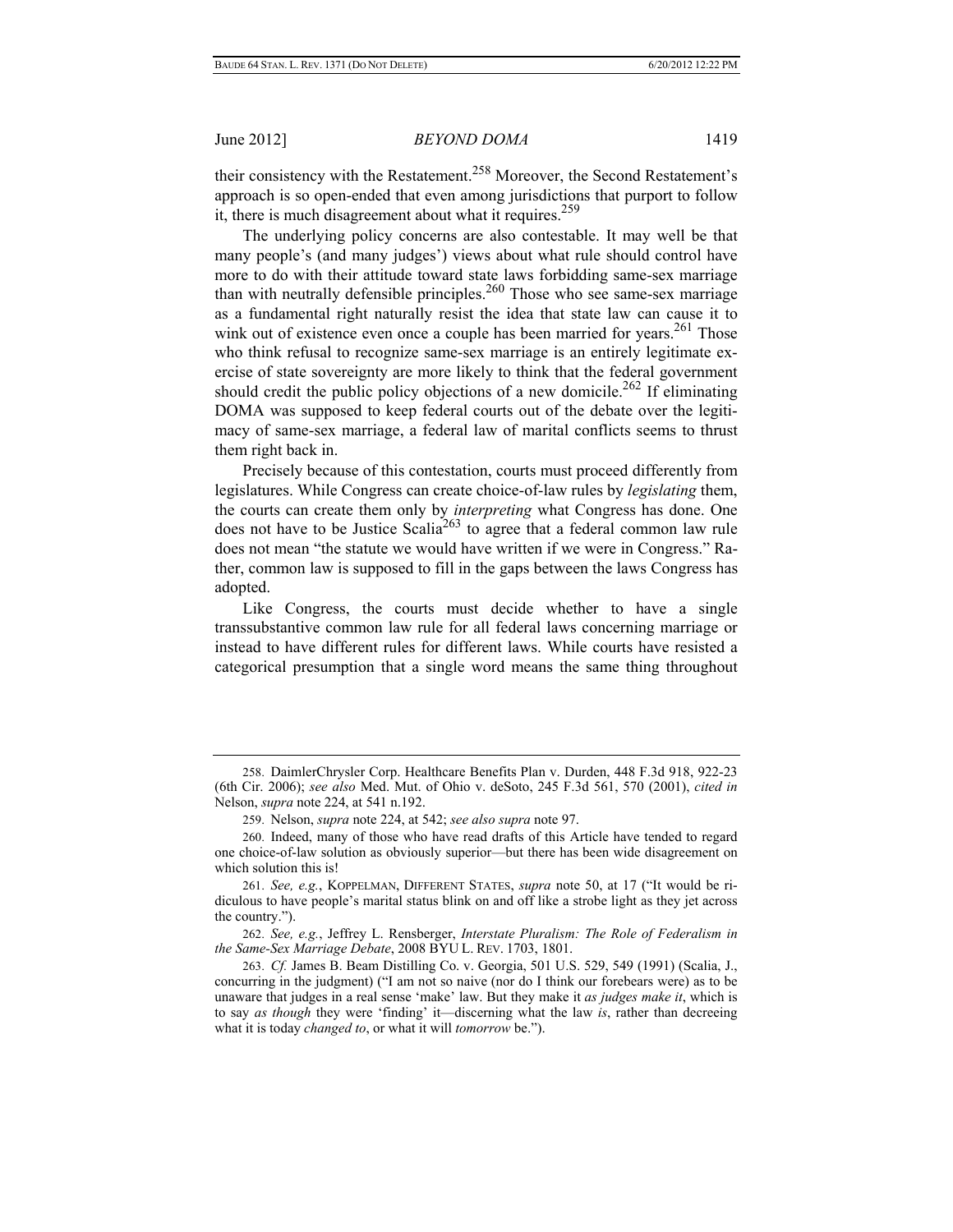the U.S. Code,  $264$  such a presumption is sensible here because of marriage's transsubstantive status.

To be sure, there might be individual federal statutes that should be treated as exceptions to the transsubstantive choice-of-law rule. Of course, to the extent Congress has chosen a particular choice-of-law rule, that rule would control. And in some borderline cases, where a statute is sufficiently close to having a specific congressionally-mandated choice of law, courts might properly apply that choice as well. One likely example of such a statute is ERISA. Recall that in *DaimlerChrysler*, the Sixth Circuit thought that the federal common law of conflicts authorized it to disregard a different choice-of-law determination provided by the ERISA plan.<sup>265</sup> But just a few years after that case, the Supreme Court unanimously held that plan administrators must "hew[] to the directives of the plan documents" rather than circumventing them with courtinvented common law rules,  $266$  and the Sixth Circuit had already been following that plan-documents rule for years.<sup>267</sup> This doctrine went unmentioned in *DaimlerChrysler*, though a dissenting judge criticized the majority for "not tak[ing] into account the overriding purpose and policy of uniformity behind the ERISA statute or behind the interpretation of ERISA benefits contracts."<sup>268</sup> Other courts also appear to have been confused about the extent to which they should follow ERISA choice-of-law provisions that incorporate state law terms.269 In light of the plan-documents doctrine established by the Supreme Court, the better rule for ERISA cases is to follow a marital choice-of-law rule required by the plan documents.  $270$ 

<sup>264.</sup> *See, e.g.*, Gen. Dynamics Land Sys., Inc. v. Cline, 540 U.S. 581, 595 n.8 (2004) ("The tendency to assume that a word which appears in two or more legal rules, and so in connection with more than one purpose, has and should have precisely the same scope in all of them, runs all through legal discussions. It has all the tenacity of original sin and must constantly be guarded against." (quoting Walter Wheeler Cook, *"Substance" and "Procedure" in the Conflict of Laws*, 42 YALE L.J. 333, 337 (1933)).

<sup>265.</sup> DaimlerChrysler Corp. Healthcare Benefits Plan v. Durden, 448 F.3d 918, 928 (6th Cir. 2006), discussed in more detail above at notes 144-50 and accompanying text.

<sup>266.</sup> Kennedy v. Plan Adm'r for Dupont Sav. & Inv. Plan, 555 U.S. 285, 300 (2009).

<sup>267.</sup> *See* McMillan v. Parrott, 913 F.2d 310 (6th Cir. 1990) (cited in *Dupont*, 555 U.S. at 304).

<sup>268.</sup> *DaimlerChrysler*, 448 F.3d at 928-29 (Merritt, J., dissenting).

<sup>269.</sup> *See* Buce v. Allianz Life Ins. Co., 247 F.3d 1133, 1148 & n.6 (11th Cir. 2001) (noting some disagreement with Prudential Insurance Co. of America v. Doe, 140 F.3d 785 (8th Cir.1998); Morton v. Smith, 91 F.3d 867 (7th Cir.1996); and *In re* Sears Retiree Group Life Insurance Litigation, 90 F. Supp. 2d 940 (N.D. Ill. 2000)); *see also id.* at 1153-54 (Barkett, J., concurring); *id.* at 1154-55 (Carnes, J., concurring in the result).

<sup>270.</sup> In contrast, I am more skeptical of those who have treated bankruptcy jurisdiction as a separate category for purposes of the *Klaxon*/choice-of-law problem. Some say that *Klaxon* should be especially applicable to bankruptcy. *See In re* Merritt Dredging Co., 839 F.2d 203, 206 (4th Cir. 1988); *accord* Note, *supra* note 5, at 1227-28. Others say that it should be especially *inapplicable* there. *See In re* Lindsay, 59 F.3d 942, 948 (9th Cir. 1995); *accord* Chapman, *supra* note 6, at \*8-9; Gardina, *supra* note 6, at 923. I see little evidence that Congress intended bankruptcy to be a special case either way.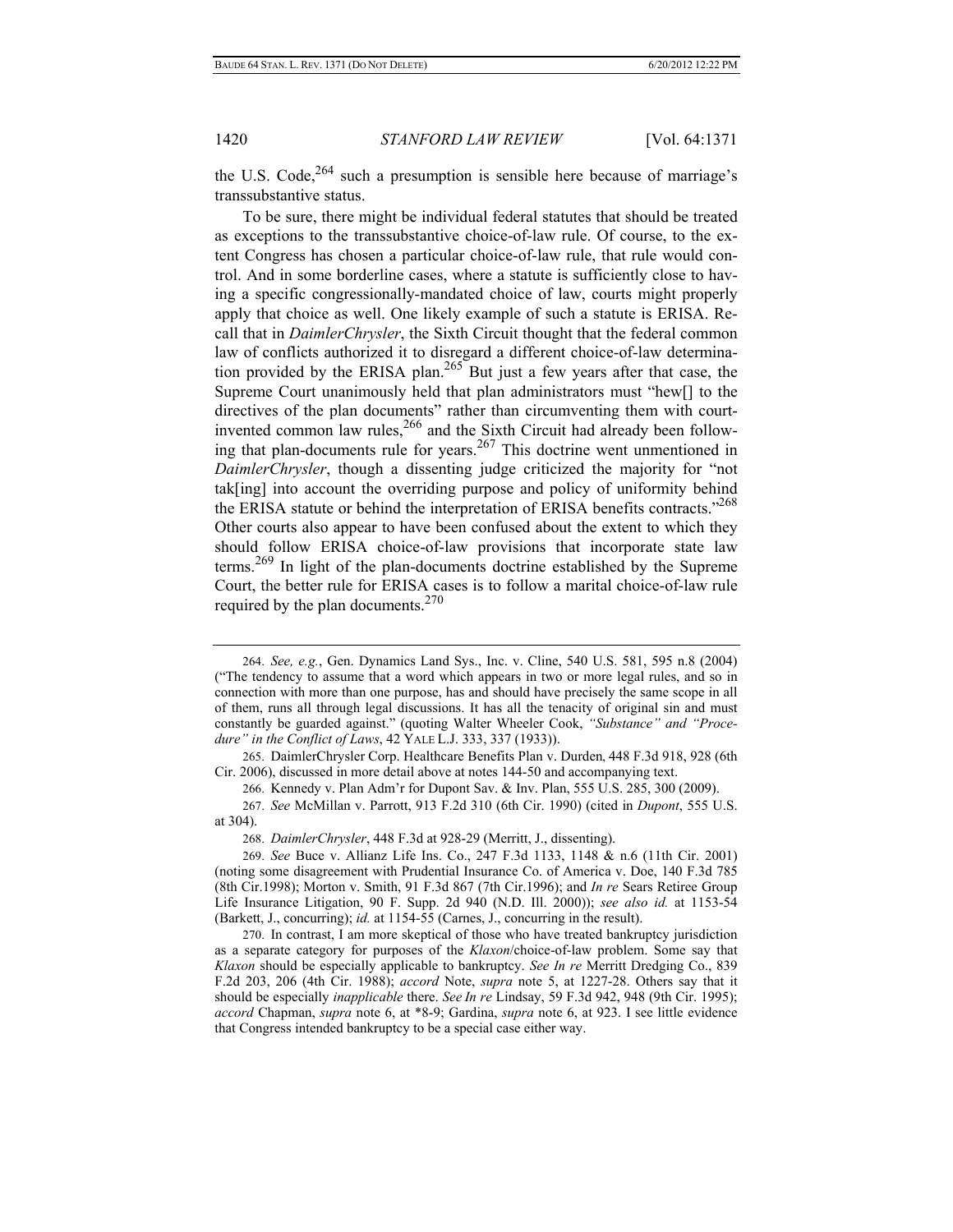For reasons already explained, federal courts cannot and should not create a federal definition of marriage out of the cloth of statutory interpretation. Rather, they can and should apply state law. That leaves the important questions of which state's law to apply and whether to apply that state's *substantive* law or instead its *whole* law (including choice of law). This is where institutional role kicks in.

Federal courts should follow the whole law of the parties' domicile. As we have seen, marital conflicts doctrine has in large part been an attempt to mediate between the interests of the state of the parties' domicile and the state where the marriage was celebrated. Different states have subscribed to different theoretical approaches about how to mediate between those interests. But the federal government does not *have* an approach of its own, so courts must borrow the whole law of some state that does.<sup>271</sup> The state best situated to mediate between those interests is the parties' current domicile. As we have seen, the parties' current domicile will sometimes choose to recognize a marriage that would not be valid there, and sometimes it will decide that its preference is so strong that it invalidates the marriage entirely. By relying on the choice-of-law rules of the marital domicile, the federal government comes as close as possible to taking itself out of the equation. Federal courts should therefore treat parties as married if their home state—their domicile—treats them that way. $272$ 

This is not the rule that I advocate Congress adopt. But federal courts are differently situated. Courts must take their policy cues from Congress. Congress can provide its own cues. A world without DOMA and with no further congressional direction presupposes that the federal government can and should minimize its own role in recognizing marriage. It does that best by not trying to mediate between the interests of competing states on its own, but rather by preselecting a state as mediator.

What is more, the domicile-based doctrine is consistent with the scattered statutory provisions that govern marital choice of law for veterans' and social security benefits.<sup>273</sup> The Social Security Act provides that spousal-status determinations turn on the law "of the State in which [the] insured individual is domiciled,"274 and the veterans' benefits statute similarly turns on "the law of the place where the parties resided." $275$  To the extent there are any congres-

<sup>271.</sup> For some of the reasons for using a state's whole law, see *Richards v. United States*, 369 U.S. 1, 10-15 (1962).

<sup>272.</sup> As others have noted, occasionally two spouses will have different domiciles. KOPPELMAN, DIFFERENT STATES, *supra* note 50, at 90; Laycock, *supra* note 97, at 325. Finding the appropriate marital domicile in such a case (the more permissive, the more restrictive, the older, the more expensive) strikes me as a solvable detail. Perhaps the rule could be borrowed from one of the existing federal rules based on domicile.

<sup>273.</sup> *See supra* notes 174-75.

<sup>274. 42</sup> U.S.C. § 416(h)(1)(A)(i) (2006).

<sup>275. 38</sup> U.S.C. § 103(c). The veterans' benefits statute looks to where the parties resided "when the right to benefits accrued" (or, alternatively, when they were married), *id.*, so it does not fit perfectly into this scheme. It is a separate, and interesting, question how courts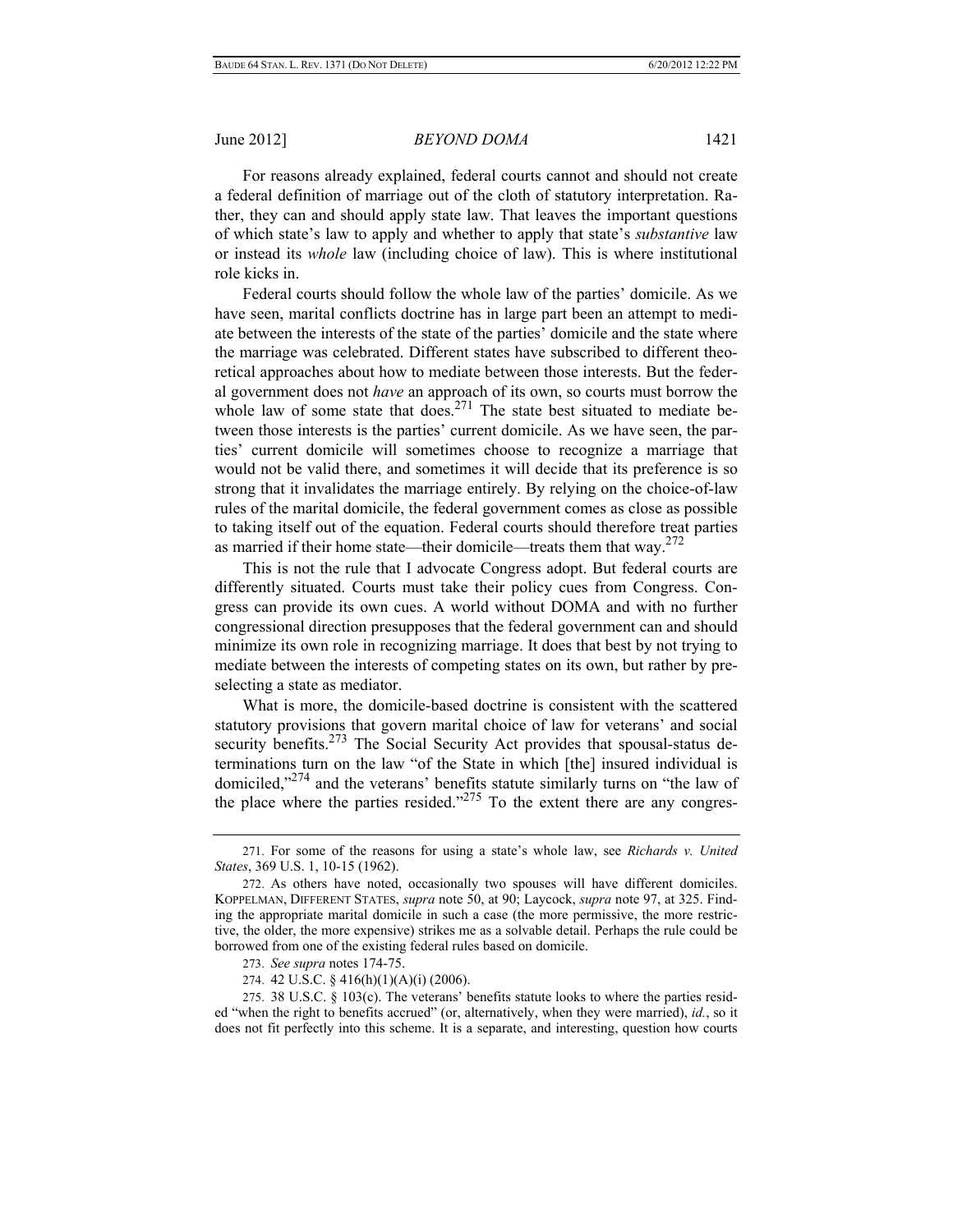sionally imposed guideposts, they point in the direction of domicile.<sup>276</sup> A different common law solution would create inconsistency with those provisions, and it is therefore better propagated by Congress.

To be sure, such a solution will not be the simplest one to administer. It will not always be clear what a state's stance on recognizing out-of-state samesex marriages is, especially if one finds the state anti-recognition statutes ambiguous, or subject to narrow construction. But if the issue remains one of continuing importance in federal court, it will likely remain one of continuing importance in state court as well, and federal courts generally defer to state court construction of state law.<sup>277</sup> If a state's courts haven't decided yet, and a federal court doesn't wish to figure it out on its own, it can also certify a question to those courts.278 At any rate, common law rules should not always maximize clarity at the expense of other considerations.

There are other details to flesh out as well. For example, in international cases—marriages by couples that have no American domicile at all—my views are even more tentative, but again I think that the domiciliary solution makes the most sense. With little other congressional guidance, federal courts should look to the whole law of the couple's foreign domicile. To be sure, extending the domestic conflicts rule to foreign domiciliaries might result in federal courts recognizing some marriages which are very different from those created here, such as polygamous marriages. But whatever one thinks of polygamy, I do not think that point is fatal. For one thing, American courts actually have recognized polygamous marriages, at least for some purposes.279 More importantly, if recognizing such foreign marriages really is seen as unacceptable,

277. *See generally* Bradford R. Clark, *Ascertaining the Laws of the Several States: Positivism and Judicial Federalism After* Erie, 145 U. PA. L. REV. 1459, 1495-517, 1535-44 (1997) (comparing different theories of deference).

278. *Id.* at 1544-63 (discussing and praising certification).

279. *See* KOPPELMAN, DIFFERENT STATES, *supra* note 50, at 29-32 (collecting cases recognizing polygamous marriages by Native Americans); *see also* Scott Titshaw, *Sorry Ma'am, Your Baby Is an Alien: Outdated Immigration Rules and Assisted Reproductive Technology*, 12 FLA. COASTAL L. REV. 47, 95 n.221 (2010) (collecting Board of Immigration Appeals decisions).

should deal with this federal conflicts problem when it intersects with a right that vests over time or at a particular time. *Cf.* Lea Brilmayer, *Rights, Fairness, and Choice of Law*, 98 YALE L.J. 1277, 1286 (1989). For example, immigration proceedings related to marriage can take several years, and one might question whether federal courts should have to reinquire into a couple's marital status if their domicile changes during that period.

<sup>276.</sup> The arguable exception is a provision of the Immigration and Nationality Act that requires those petitioning for spousal permanent residence to attest that their marriage was "entered into in accordance with the laws of the place where the marriage took place." 8 U.S.C. § 1186a(d)(1)(A)(i)(I). Perhaps this provision could justify carving out a special rule for some immigration cases, like ERISA cases. *See supra* notes 265-69 and accompanying text. I, however, am inclined to see it as an antifraud measure rather than a choice-of-law hint. *But see* Titshaw, *supra* note 7, at 558 (acknowledging that this section is not a definition or a choice-of-law provision, though arguing that it reflects congressional approval for the place-of-celebration rule).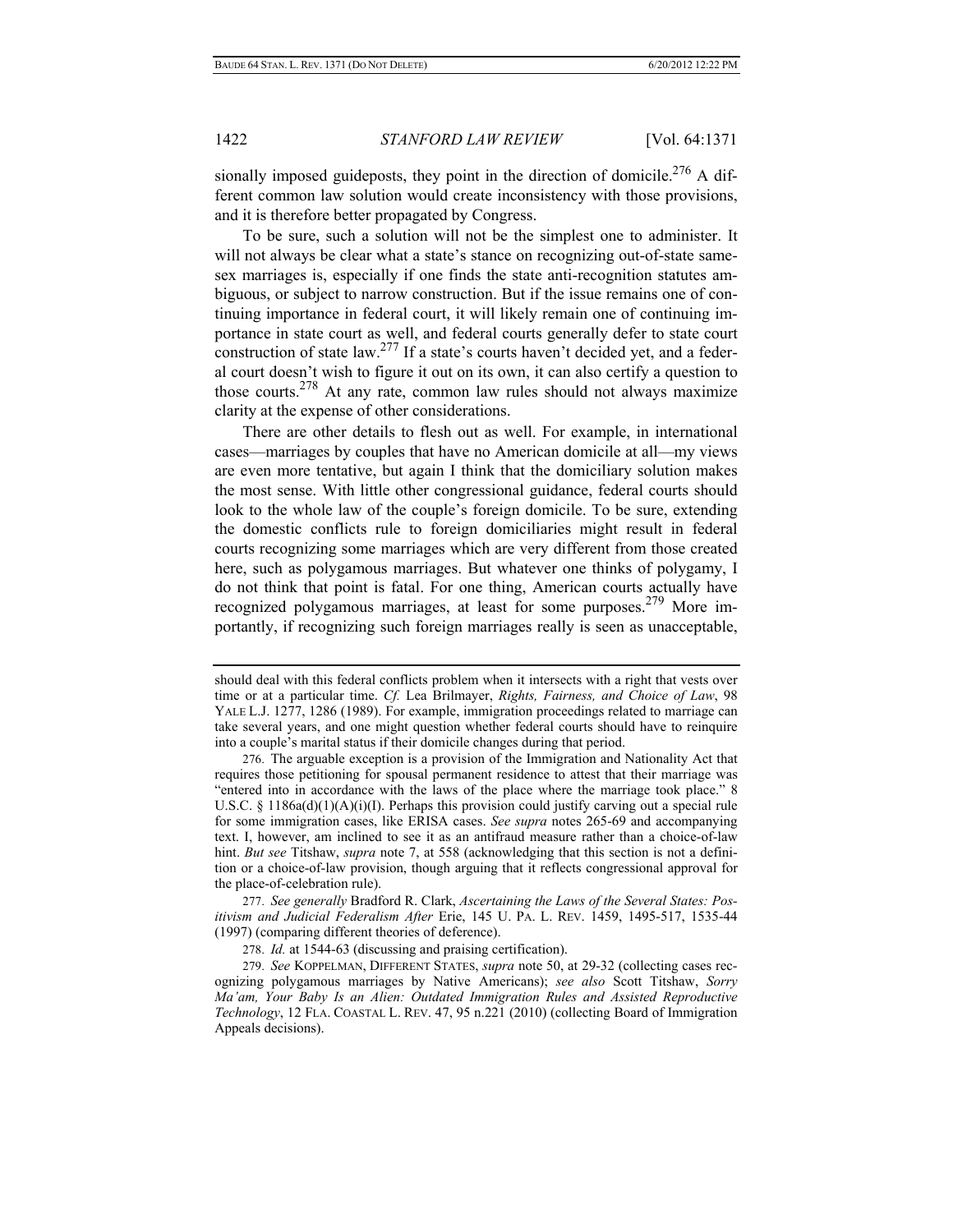Congress can always provide a statutory solution like the one I describe above.280 It is better for the courts to leave such objections to Congress than to wade into the field themselves without guidance.

#### VII. BEYOND DOMA

## A. *Interstitial Law*

This Article has analyzed the specific case of federal laws that rely upon the state-defined institution of marriage. But there are other instances of what I—following Henry Hart—call "interstitial" law.281 Some are regulatory: For example, federal bankruptcy law frequently turns on "'property' and 'interests in property'" which "are creatures of state law."282 Federal tax law places similar reliance on state property and other commercial rights.<sup>283</sup> Social security relies not only on the state law of marriage, but also on state domestic relations law.284 Some courts rely on state law in adjudicating claims under CERCLA.285 Others are criminal: federal habeas deadlines turn on prior events under state law,<sup>286</sup> and federal law's reliance on prior convictions under state law is the subject of endless litigation.<sup>287</sup> Some are territorial: In federal enclaves, the Assimilative Crimes Act incorporates the criminal law of the state "in which such place is situated."<sup>288</sup> In 1971, President Nixon ordered military bases to follow the abortion law of the state where they were located.<sup>289</sup> And there are more. $290$ 

284. *See, e.g.*, 42 U.S.C. § 416(h)(2)(A) (2006); *see also* Astrue v. Capato, No. 11-159, 2012 WL 1810219 (U.S. May 21, 2012) (discussing § 416(h)(2)(A)).

285. Michael Carter, Comment, *Successor Liability Under CERCLA: It's Time to Fully Embrace State Law*, 156 U. PA. L. REV. 767 (2008).

286. *See, e.g.*, Jimenez v. Quarterman, 555 U.S. 113, 120-21 (2009).

287. *E.g*., Sykes v. United States, 131 S. Ct. 2267 (2011); United States v. Hayes, 555 U.S. 415 (2009); Nijhawan v. Holder, 557 U.S. 29 (2009).

288. 18 U.S.C. § 13(a). The enclaves are defined in 18 U.S.C. § 7, and the scheme was upheld in *United States v. Sharpnack*, 355 U.S. 286, 294-97 (1958).

<sup>280.</sup> I am assuming, tentatively again, that Congress has not done so already. Congress has historically passed several laws disfavoring polygamy, and while many have been repealed, *see, e.g.*, Act of June 25, 1948, ch. 645, § 21, 62 Stat. 683, 864 (repealing territorial antipolygamy offenses previously codified at 18 U.S.C. § 513 (1946)), some have not, *see* 8 U.S.C. § 1182(a)(10)(A) ("Any immigrant who is coming to the United States to practice polygamy is inadmissible."). Thanks to Kent Olsen for research on this point.

<sup>281.</sup> Hart, *supra* note 5, at 498.

<sup>282.</sup> Barnhill v. Johnson, 503 U.S. 393, 398 (1992).

<sup>283.</sup> *See* Paul L. Caron, *The Role of State Court Decisions in Federal Tax Litigation:*  Bosch*,* Erie*, and Beyond*, 71 OR. L. REV. 781, 782-83 (1992); Covey T. Oliver, *The Nature of the Compulsive Effect of State Law in Federal Tax Proceedings*, 41 CALIF. L. REV. 638, 639 (1953); Note, *supra* note 5, at 1216-17.

<sup>289.</sup> Statement About Policy on Abortions at Military Base Hospitals in the United States, 3 PUB. PAPERS 500 (Apr. 3, 1971); *see* Linda Greenhouse & Reva B. Siegel, *Before*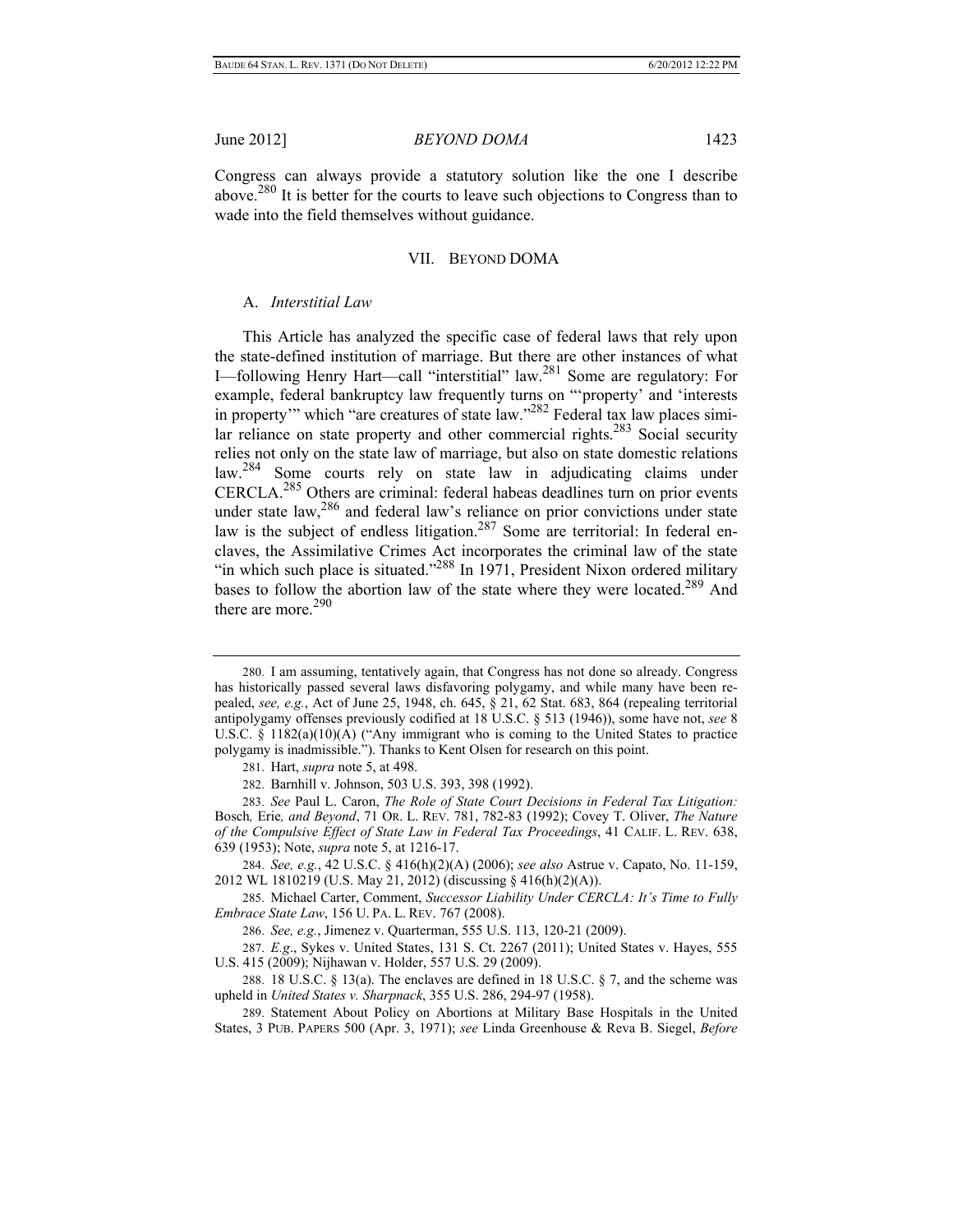This is a good thing. Interstitial lawmaking is a reflection of federalism, and federalism provides a structure for pluralism. Federalist political theorists argue that decentralized government provides a framework for individuals and communities to flourish.<sup>291</sup> Tocqueville observed that "[i]n large centralized nations the lawgiver is bound to give the laws a uniform character which does not fit the diversity of places and of mores."<sup>292</sup> Interstitial law is an attempt to accommodate that diversity by having federal law take on less of that "uniform character."

It may seem odd to praise interstitial law as promoting federalism. After all, if local decisionmaking is so great, why tolerate the federal overlay at all? On the flipside, if the topic is one that requires federal action, why hitch that federal action to state law, thereby creating what Chief Justice Marshall dismissed as "a dependence of the government of the Union on those of the States  $\dots$  which might disappoint its most important designs"?<sup>293</sup>

The response is that interstitial law is a form of compromise. It is a nod, on the one hand, to the fact that very few subjects—if any—are "truly local," in the sense that no federal intervention is permissible or desirable.<sup>294</sup> Yet it aspires to maintain aspects of that localism where doing so is possible. Interstitial law is also, of course, subject to overriding federal limitations. So if the underlying state laws are ultimately held unconstitutional, the federal system will invalidate them and no longer defer to them.

Sometimes interstitial law concerns high-salience issues that are the subject of vicious interstate contestation. In such a case, interstitial law can serve the coordinating or supervising function of the federal government without entirely embroiling the federal government in the merits of the case.

Same-sex marriage, of course, is one such example. Scholars have written about the virtues of federalism in family law.295 Popular writers have also argued that states should each be able to decide for themselves whether to allow same-sex marriage,<sup>296</sup> and DOMA's author has called for repealing DOMA

290. For more, see *Sharpnack*, 355 U.S. at 294-96; Mishkin, *supra* note 5, at 804 n.29, 816-20; Pathak, *supra* note 12, at 834-47; Note, *supra* note 5, at 1222-29.

291. ROBERT NOZICK, ANARCHY, STATE, AND UTOPIA 320-23 (1974).

292. ALEXIS DE TOCQUEVILLE, DEMOCRACY IN AMERICA 161 (J.P. Mayer ed., George Lawrence trans., Harper & Row 1988) (1835).

293. McCulloch v. Maryland, 17 U.S. (4 Wheat.) 316, 424 (1819).

294. *See* Judith Resnik, *Categorical Federalism: Jurisdiction, Gender, and the Globe*, 111 YALE L.J. 619, 643-56 (2001).

295. Buckley & Ribstein, *supra* note 103, at 566, 601; Michael E. Solimine, *Competitive Federalism and Interstate Recognition of Marriage*, 32 CREIGHTON L. REV. 83, 84-96 (1998).

296. *E.g.*, Jonathan Rauch, *Saying No to "I Do*,*"* WALL ST. J., Dec. 27, 2004, at A8; David B. Rivkin Jr. & Lee A. Casey, *Conservatives: Keep Gay Marriage out of the Courts*, N.Y. TIMES, Nov. 17, 2006, at A31 ("[T]he question of who may marry and under what con-

*<sup>(</sup>and After)* Roe v. Wade*: New Questions About Backlash*, 120 YALE L.J. 2028, 2053-54 (2011).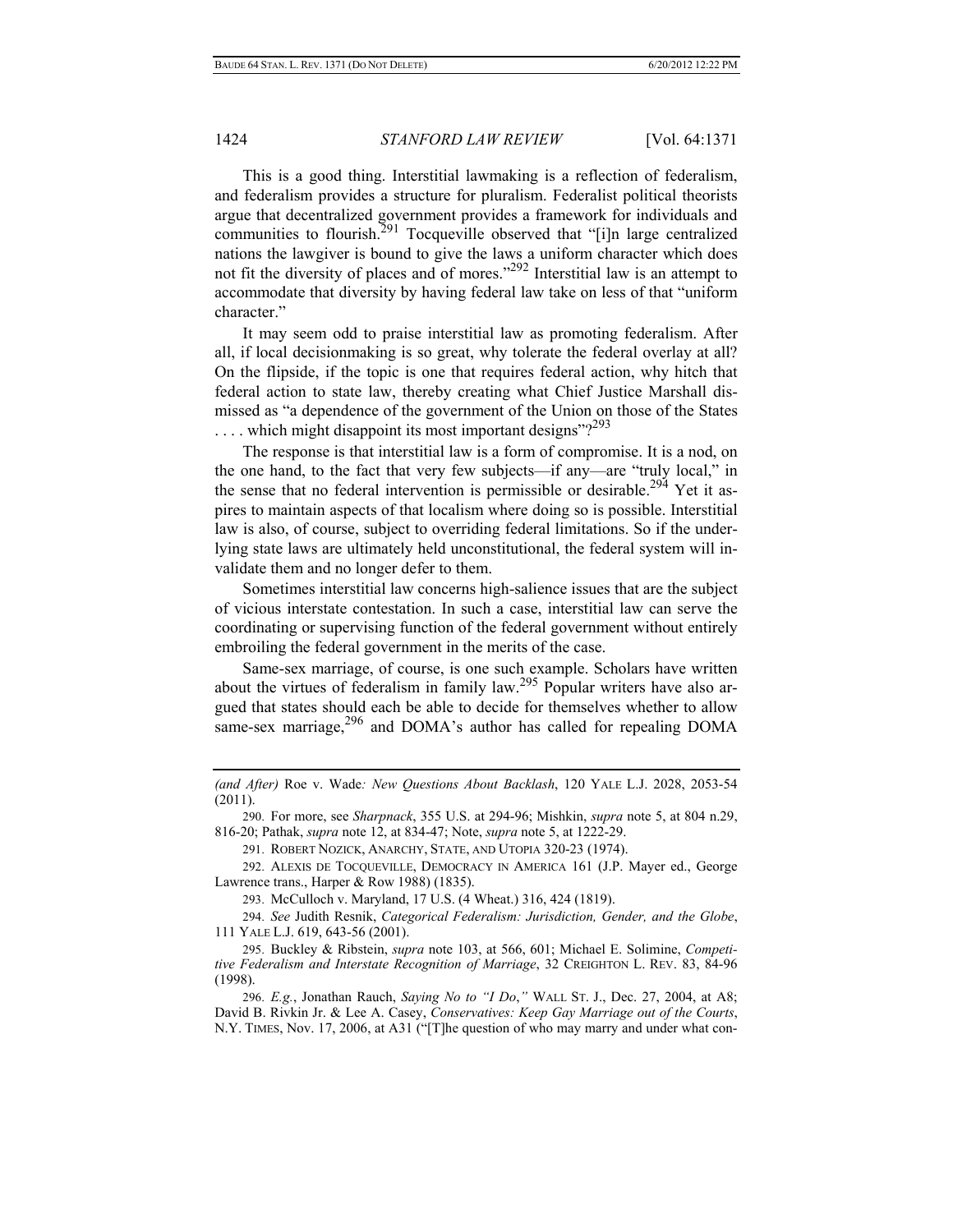and returning to interstitial federal law on that very basis.<sup>297</sup> To be sure, it may not be possible for the federal government to *truly* extricate itself from the conflict, because (as we have seen) contestation over the structural rules is hard to completely separate from substance. At the same time, the two can be separated at least somewhat—so that any contestation at the national level need not immediately replicate the full extent of the state contest.

The very different context of slavery might provide another example of high-salience interstitial law. Until the passage of the Thirteenth Amendment, states decided whether to be "slave" or "free," and states decided how a person's status could be changed—for example, by traveling through (or to) a new territory.298 But federal law necessarily interacted with the state slave regime. For instance, the Constitution expressly dealt with fugitive slaves, providing that a slave who escaped to a free state could not be "discharged from such Service or Labour" by any "Law or Regulation therein," and requiring free states to honor the owner's request to "deliver<sup>[]</sup> up" an escaped slave.<sup>299</sup>

The Fugitive Slave Clause was interstitial—the clause applied only to those *actually* "held to Service or Labour,"<sup>300</sup> in marked contrast to the Extradition Clause, which applied to all those "charged" with crime. $301$  So application of the federal rule required a determination of whether the target was a slave or not—the subject of two fugitive slave statutes and plenty of litigation. Federal judges certainly did not extricate themselves from the issue of slavery: the fugitive slave acts were controversial,<sup>302</sup> provoking a near-insurrection in Wiscon-

297. Barr, *supra* note 42.

299. U.S. CONST. art. IV, § 2, cl. 3.

300. *Id.*

301. U.S. CONST. art. IV, § 2, cl. 2.

ditions has been the province of the state legislatures. And it should have remained that way."); Steve Chapman, *A Federalist Case for Gay Marriage*, REASON (Apr. 27, 2009), http://reason.com/archives/2009/04/27/a-federalist-case-for-gay-marr; *see also* Franklin Foer, *The Joy of Federalism*, N.Y. TIMES, Mar. 6, 2005, § 7 (Book Review), at 12 (canvassing other such arguments).

<sup>298.</sup> *Compare* Commonwealth v. Aves, 35 Mass. (18 Pick.) 193, 207 (1836) (holding a slave is made free if travelling with master "staying some time, but not acquiring a domicil here"), *with* Rankin v. Lydia, 9 Ky. (2 A.K. Marsh.) 467, 477 (1820) (finding the Northwest Ordinance frees the slaves of residents alone, not to those "of the traveler or sojourner"), *and* Lewis v. Fullerton, 22 Va. (1 Rand.) 15, 15 (1821) (holding that a slave passing through a free state "for a mere transitory purpose . . . does not thereby acquire a right to freedom"). For further discussion, see also ROBERT M. COVER, JUSTICE ACCUSED: ANTISLAVERY AND THE JUDICIAL PROCESS 87-99 (1975) (discussing these and other cases); PAUL FINKELMAN, AN IMPERFECT UNION: SLAVERY, FEDERALISM, COMITY 89, 103-125, 187-200 (1981); Bruce E. Boyden, *Constitutional Safety Valve: The Privileges or Immunities Clause and Status Regimes in a Federalist System*, 62 ALA. L. REV. 111, 148-50 (2010). *See generally* Strader v. Graham, 51 U.S. (10 How.) 82 (1851) (leaving this dispute to state law).

<sup>302.</sup> *See, e.g.*, Jones v. Van Zandt, 46 U.S. (5 How.) 215, 229-30 (1847); Prigg v. Pennsylvania, 41 U.S. (16 Pet.) 539, 617-18 (1842). For criticism, see AKHIL REED AMAR, AMERICA'S CONSTITUTION: A BIOGRAPHY 262-63 (2005).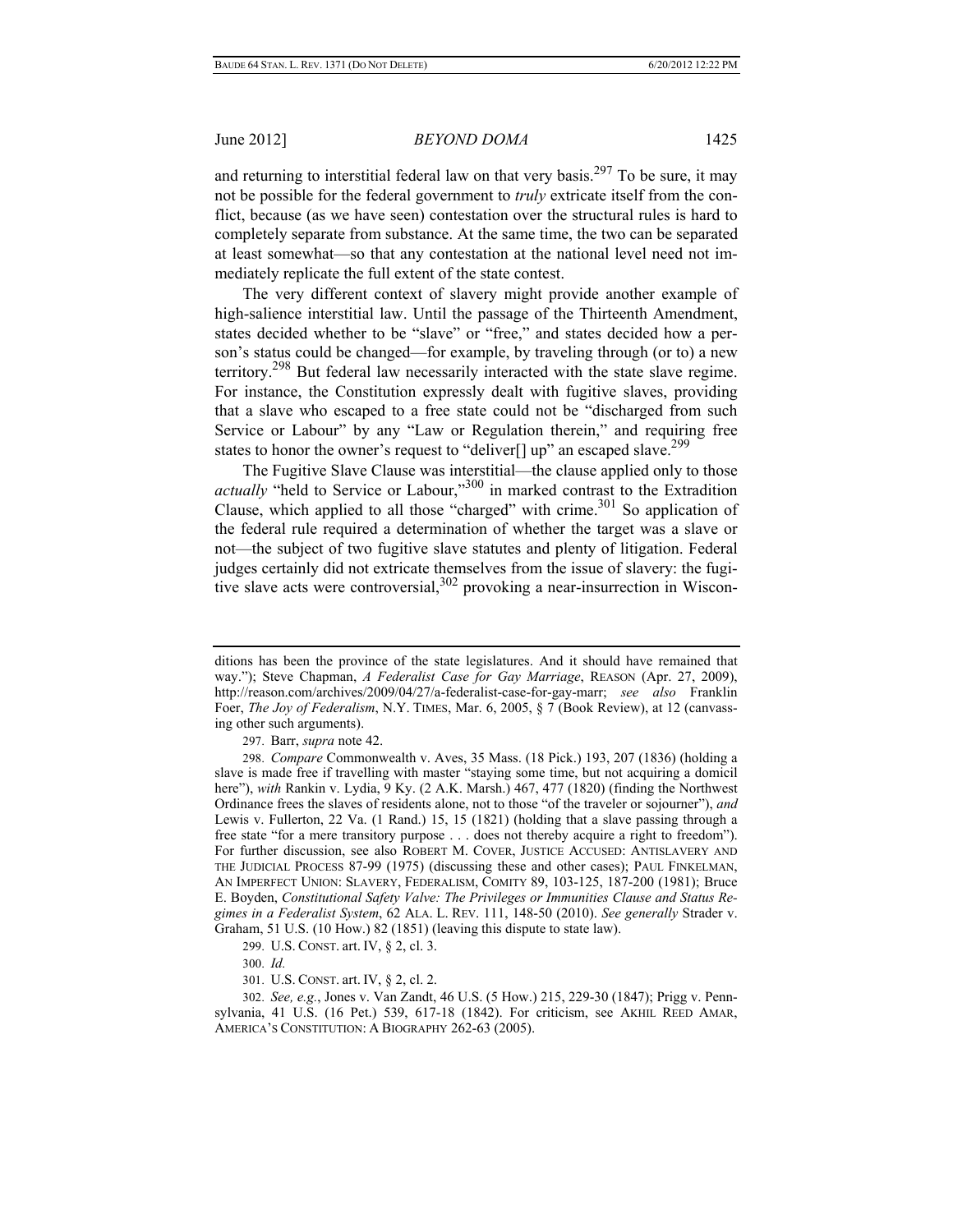sin,<sup>303</sup> and that is without getting into the (non-interstitial) issue of slavery in the territories.304 Yet the interstitial nature of federal law nonetheless allowed many federal officials to skirt the core controversies much of the time—for better or worse.

But interstitial law exists in less salient areas, as well. As Hart observed:

Federal tax law, for example, can say what state-created interests are to be taxed, and can characterize them in any way it chooses; but it cannot create the interests. Similarly, federal bankruptcy law can dissolve state-created interests in any way it thinks equitable; but it is hard to see how it can create, or recog-nize in liquidation, interests which never had any existence under state law.305

Interstitial law allows federal courts to sidestep technical, complicated issues where federal law provides inadequate guideposts for reliable decisionmaking. In such cases, it is not that interstitial law outsources political controversy; it is simply that it outsources complexity.306

Some have criticized interstitial law in various contexts—suggesting, for example, that it is inconsistent with the Constitution's reference to "uniform" federal bankruptcy laws, $307$  or that it is "difficult and expensive" to adjudicate state legal status as part of a social security determination.<sup>308</sup> To the extent those arguments draw on a view that interstitial law is anomalous or without benefits, I think that view is mistaken. Interstitial law is a valuable part of our federal system.

It is worth adding two caveats about conditions that are likely necessary for such interstitial law to work reliably. One is that the importance of the federal aspect of the law must not be too great in relation to that of the state aspect. The goal is to make federal law account for a state's choices, not to put the state in *control* of federal law. Nobody suspects, for example, that states will opportunistically modify or redefine their own definitions of marriage purely in order to affect the scope of federal benefits—the nonfederal aspects of marriage are too important.

<sup>303.</sup> *See In re* Booth, 3 Wis. 1 (1854) (attempting to nullify the Fugitive Slave Act), *rev'd* Ableman v. Booth, 62 U.S. (21 How.) 506, 526 (1859); *see also* ; COVER, *supra* note 298, at 186-89 (discussing surrounding controversy); CARL B. SWISHER, THE TANEY PERIOD 1836-64, *in* 5 HISTORY OF THE SUPREME COURT OF THE UNITED STATES 653-75 (Paul A. Freund ed., 1974) (same); Jeffrey Schmitt, Note, *Rethinking* Ableman v. Booth *and States' Rights in Wisconsin*, 93 VA. L. REV. 1315, 1323-42 (2007) (same).

<sup>304.</sup> Culminating, of course, in *Dred Scott v. Sandford*, 60 U.S. (19 How.) 393, 452 (1857). *See generally* DAVID P. CURRIE, THE CONSTITUTION IN CONGRESS: DESCENT INTO THE MAELSTROM 1829-1861, at 133-56, 195-200 (2005).

<sup>305.</sup> Hart, *supra* note 5, at 535 (footnote omitted).

<sup>306.</sup> *See* Michael C. Dorf, *Dynamic Incorporation of Foreign Law*, 157 U. PA. L. REV. 103, 133-38 (2008).

<sup>307.</sup> Daniel A. Austin, *Bankruptcy and the Myth of "Uniform Laws*,*"* 42 SETON HALL L. REV. (forthcoming 2012) (manuscript at 62-64), *available at* http://ssrn.com/abstract  $=1967905$ .

<sup>308.</sup> Brief in Opposition at 14, Astrue v. Capato, No. 11-159 (U.S. May 21, 2012), 2011 WL 5014750 (cert. granted).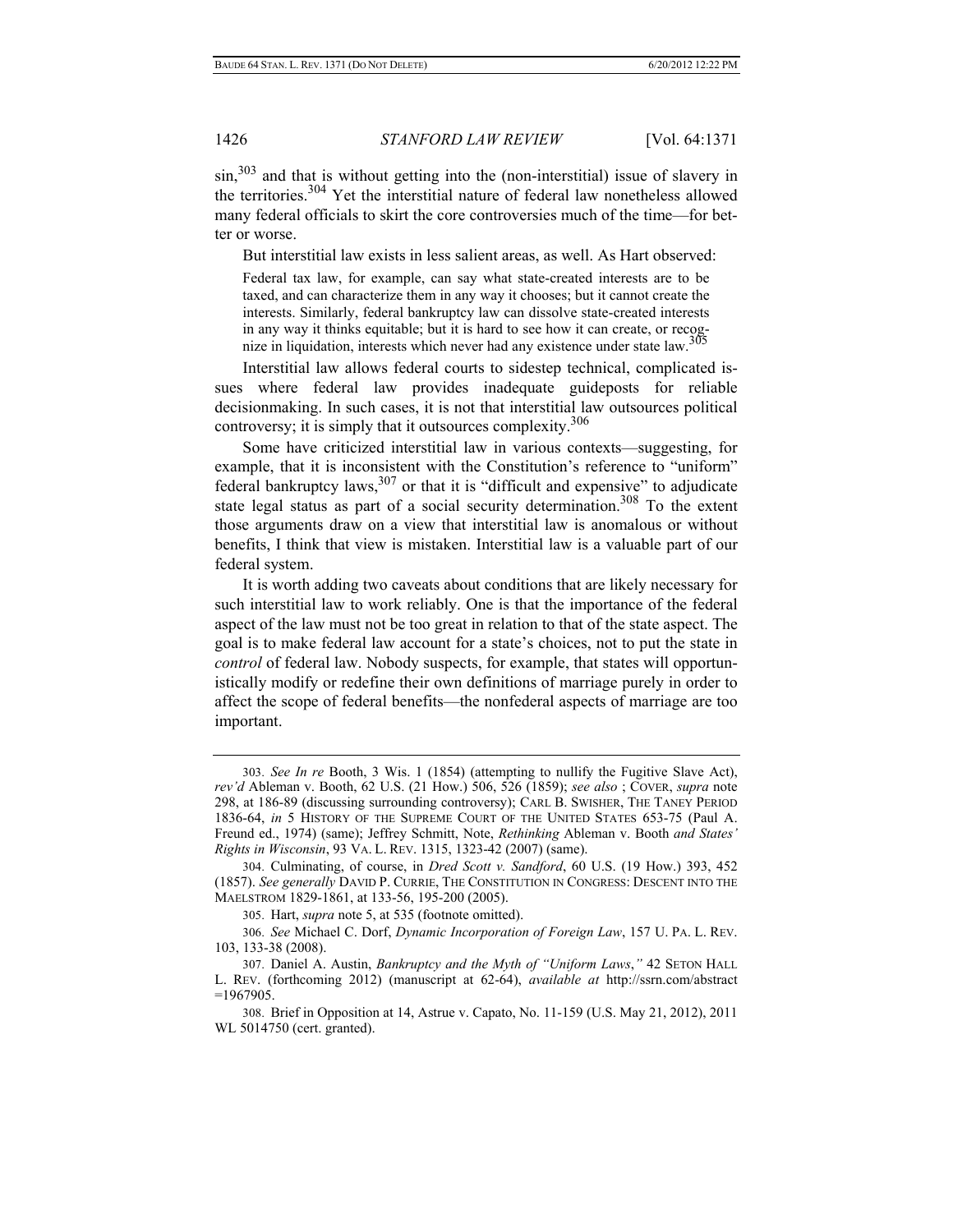A related condition is that interstitial law generally relies on the state treating federal and state law alike. To see why, consider the recent litigation between Wyoming and the federal government over Wyomingites' firearms rights.309 Federal law provides that domestic violence misdemeanants lose the right to carry a gun.<sup>310</sup> Domestic violence misdemeanors tend to be state law crimes, so the federal law is a form of interstitial law—it depends on state criminal categories to define the scope of the federal ban. Federal law also allows misdemeanants to regain their right to use a gun if their conviction is "expunged or set aside" under state law.<sup>311</sup> Apparently unhappy with the reach of the federal ban, Wyoming passed a law setting up special-purpose expungements of these misdemeanors, which expunged the convictions *only* "for the purposes of restoring any firearm rights lost."312 The Bureau of Alcohol, Tobacco, and Firearms was unimpressed and rejected these specialpurpose expungements, and the Tenth Circuit ultimately upheld the ATF's position.<sup>313</sup> Statutory niceties aside, it is easy to see why: Under Wyoming's position, federal law would not have been borrowing a general rule of state law so much as delegating authority over firearms entirely to the state. Or as the United States' brief put it, the Wyoming statute was an attempt to "circumvent the Brady Act's background check requirement by treating as an 'expungement' an action that purports only to remove federal firearms disabilities with no accompanying state-law consequences."<sup>314</sup>

#### B. *Conflicts and Federalism*

Aside from the mechanics of Hart's interstitial law, there is a lesson for the field of conflicts more broadly. The uncertain or contested state of modern conflicts doctrine makes it hard for the field to do its job.

Conflicts cases are about boundaries—both territorial boundaries, and more generally the boundaries between different entities' lawmaking authority. Other substantive legal areas implicitly rely on conflicts doctrine whenever they allocate decisionmaking authority to a particular level, assuming that conflicts doctrine will sort out *which* entity at that level has authority. As we have seen, the proposal to leave marriage to state law assumes a relatively wellsettled answer about *which* state.

313. *Crank*, 539 F.3d at 1244-49.

<sup>309.</sup> *See generally* Wyoming *ex rel*. Crank v. United States, 539 F.3d 1236 (10th Cir. 2008).

<sup>310. 18</sup> U.S.C. § 922(g)(9) (2006).

<sup>311. 18</sup> U.S.C. § 921(a)(33)(B)(ii).

<sup>312.</sup> WYO. STAT. ANN. § 7-13-1501(a) (2008). That proviso was eliminated after the Tenth Circuit's decision. *See* Firearm Ownership—Domestic Violence Offenses, 2009 Wyo. Sess. Laws 154.

<sup>314.</sup> Brief of United States at 19, *Crank*, 539 F.3d 1236 (No. 07-8046), 2007 WL 4732294.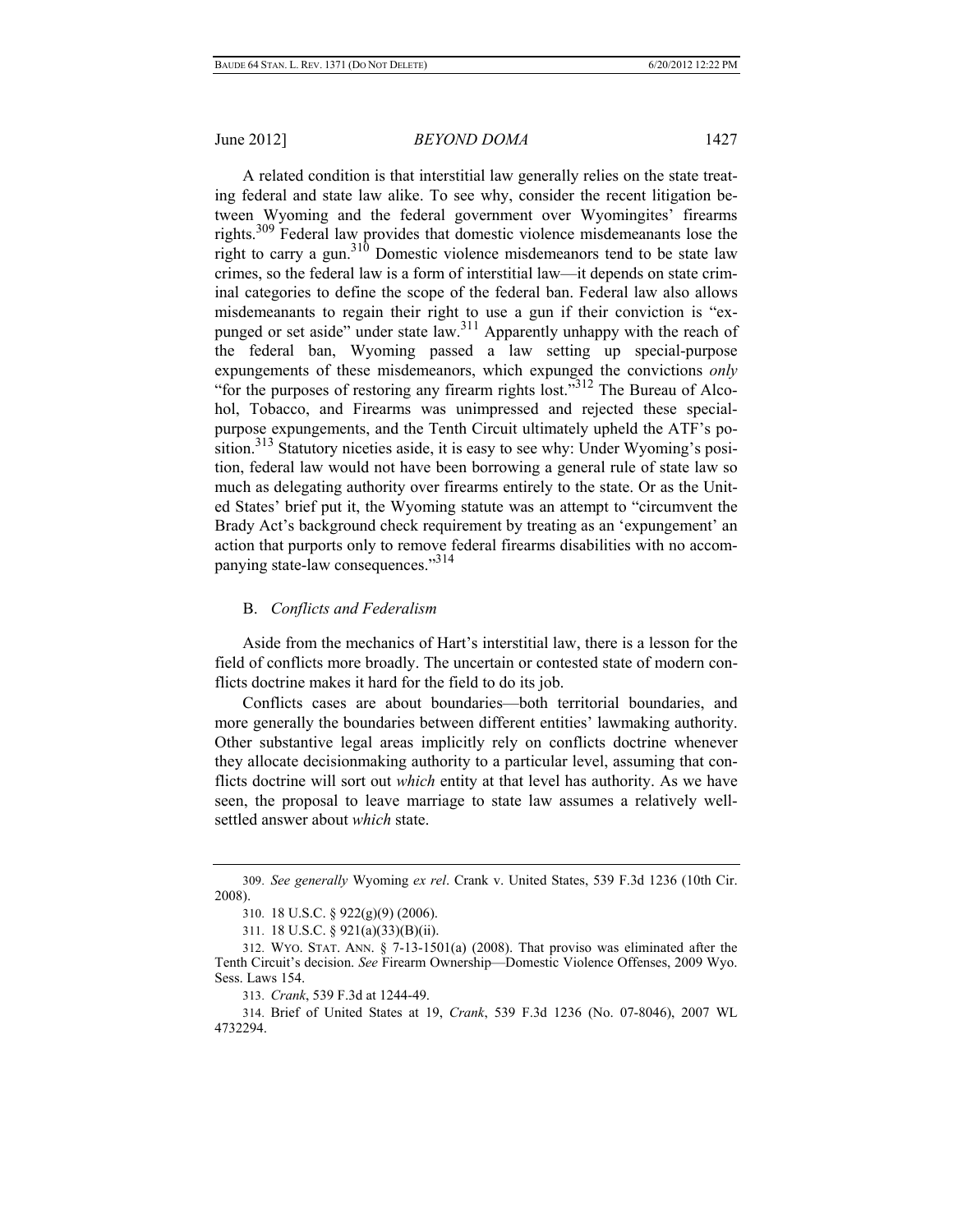In conflicts, however, the answers are frequently *not* well settled. Modern conflicts doctrines are frequently more like standards than rules, diminishing the relevance of bright lines (like state borders) and instead emphasizing connections, interests, and expectations. But this is not just about rules and standards. It is frequently doubted *which* rule or standard should obtain, and even when a given state settles on one rule or standard, there is no guarantee that *other* states will agree. The point of conflicts doctrine is to resolve apparent disputes between different laws. When states apply different doctrines they do not resolve the dispute but instead push it up a level. Borders aren't bright lines any more if the territory is disputed; domicile doesn't work if the states define it differently, and general frameworks like the First or Second Restatements don't work if the states pick different ones, or apply them differently. As we have seen, layering other institutions, like the federal courts, on top of this disagreement exacerbates the problem even further.

To be sure, some conflicts doctrines are less messy than others. DOMA happens to present a perfect storm of unclear rules, institutional disagreement, and unclear institutional authority. Yet many other areas present at least some of these problems. And of course *every* field of law must confront a certain degree of uncertainty and disagreement. But the uncertainty and disagreement in conflicts doctrine is unusually problematic. It is not just that conflicts is unusually confused—though I suspect it is—it is that conflicts occupies a special, "meta" role.

Perhaps all law is a tool for social ends. Conflicts is a meta-tool, a tool for the ends of other legal doctrine. Whatever the optimal level of uncertainty in substantive doctrines, the meta-uncertainty of conflicts doctrine skews those doctrines toward chaos. And it does so in a way unlikely to be useful to anybody, introducing more chaos in cases that happen to develop connections to multiple jurisdictions. As a practical matter, whatever ends one wants a given domestic law to serve, unsettled conflicts doctrine makes it harder for that law to serve them. If a law sacrifices fairness for clarity, it is undermined when conflicts takes away the clarity that was the entire point of the sacrifice. And if a law makes the reverse decision, by choosing an open-ended standard, the factors to which it gives weight might be different from those that are unpredictably applied in cases of conflict. The problem with metauncertainty is not just that it diminishes certainty overall, but that it deprives lawmakers of the assurance that their chosen way to resolve each individual problem will be effectuated. For any substantive end, there is a special interest in keeping the plumbing clear.  $315$ 

Uncertainty in the law means freedom for the courts. There is surely a temptation to embrace this freedom, to use the flexibility of conflicts doctrine to reach a result that seems fair for the individual case. I hope the lesson of DOMA shows that flexibility has costs. Conflicts is not just an esoteric tool for

<sup>315.</sup> Thanks to Steve Sachs for discussions of several of these points.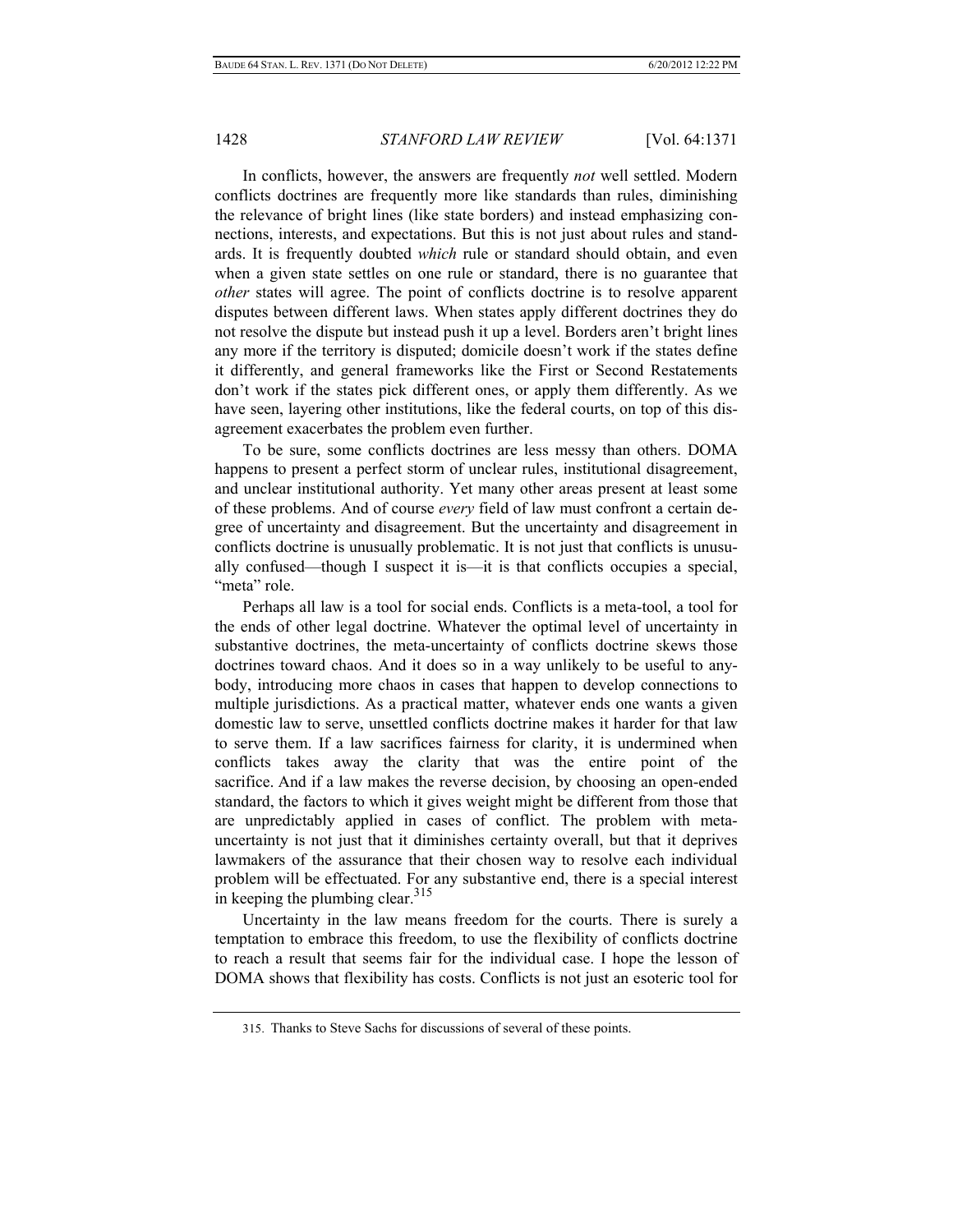individual private law cases, or a subfield of civil procedure; it is an implicit premise of much of federalism, and hence of much of public law.

When the rules are uncertain ex ante, then they will be clouded by politics and narrow instrumentalism in every case. Federalism may or may not be desirable for any given issue, but if any kind of devolution is to be possible, conflicts doctrine is what enables it.

 Public law has largely ignored conflicts as a field. And in an ideal world, it would be able to. Conflicts doctrine would quietly resolve the edge cases of federalism, and public law could proceed to the seemingly more important business of governing our nation. But conflicts doctrine is not set up to do that now, and public lawyers cannot afford to ignore it.

#### **CONCLUSION**

In briefing the constitutionality of section 3 of DOMA before the First Circuit's decision in *Gill*, both sides briefly adverted to the choice-of-law problems likely to arise without DOMA. The defenders of the statute argued that DOMA was needed because otherwise "confusion would arise regarding samesex couples who marry in a state or foreign country where such marriages are permitted but reside in a state that does not recognize foreign same-sex marriages."316 The challengers responded that the problem was nothing new: "Federal agencies must often address far more complicated differences among the domestic relations laws of the states . . . . The suggestion that they would be unable to do the same thing for married same-sex couples . . . defies belief."317 Perhaps unsurprisingly, the truth is someplace in between. The court's opinion did not discuss the issue, but it cannot be avoided forever. The demise of DOMA will unleash federal choice-of-law problems that have evaded resolution for years. But ultimately the problems can and should be resolved.

More broadly, DOMA's demise may in fact be an opportunity for creative destruction: the framework for solving the DOMA problem applies more broadly to all instances of federal laws that draw upon state law. Federal institutions can and should devise a set of choice-of-law rules, and what set of rules is proper will depend on which institution adopts them. Congress has generative power, while federal courts have only interpretive power. Congress can sweep aside existing choice-of-law rules and replace them with the policies of its choosing. Courts must work within existing guideposts, and justify their work on more neutral grounds.

Finally, DOMA provides a lesson about the ignored field of conflicts of law. Public law treats conflicts as a technical backwater, assuming that whatever substantive federalism decisions are made can be executed by the relevant

<sup>316.</sup> House Brief, *supra* note 55, at 46-47.

<sup>317.</sup> Gill Brief, *supra* note 41, at 43.